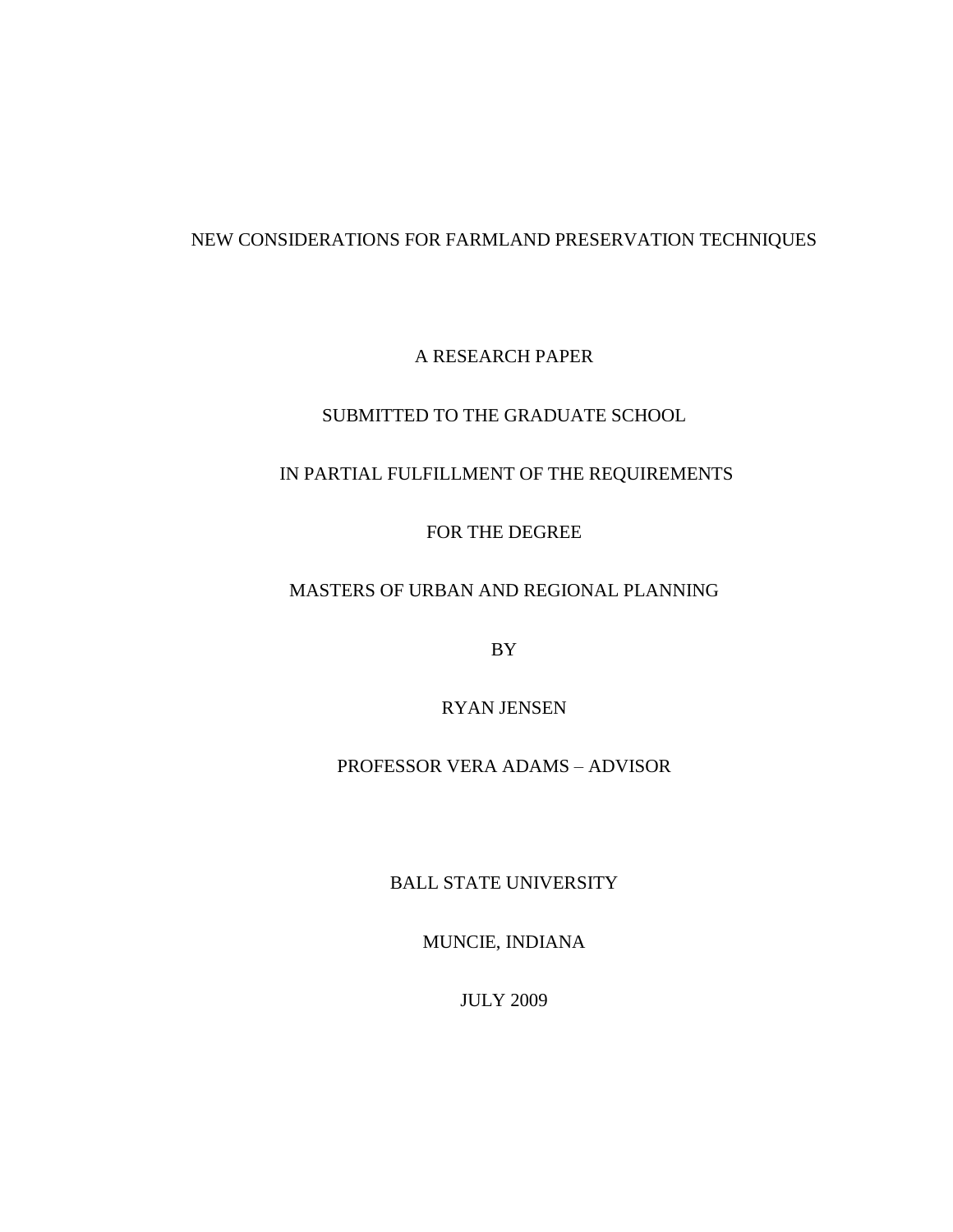# **Table of Contents**

| List of Figures                            |                |
|--------------------------------------------|----------------|
|                                            | $\frac{3}{2}$  |
|                                            | $5\phantom{0}$ |
| Farmland Preservation Techniques           | 6              |
|                                            | 16             |
| Indiana's History of Farmland Preservation | 20             |
|                                            | 23             |
| Case Study: Kane County, Illinois          | 36             |
|                                            | 46             |
|                                            | 57             |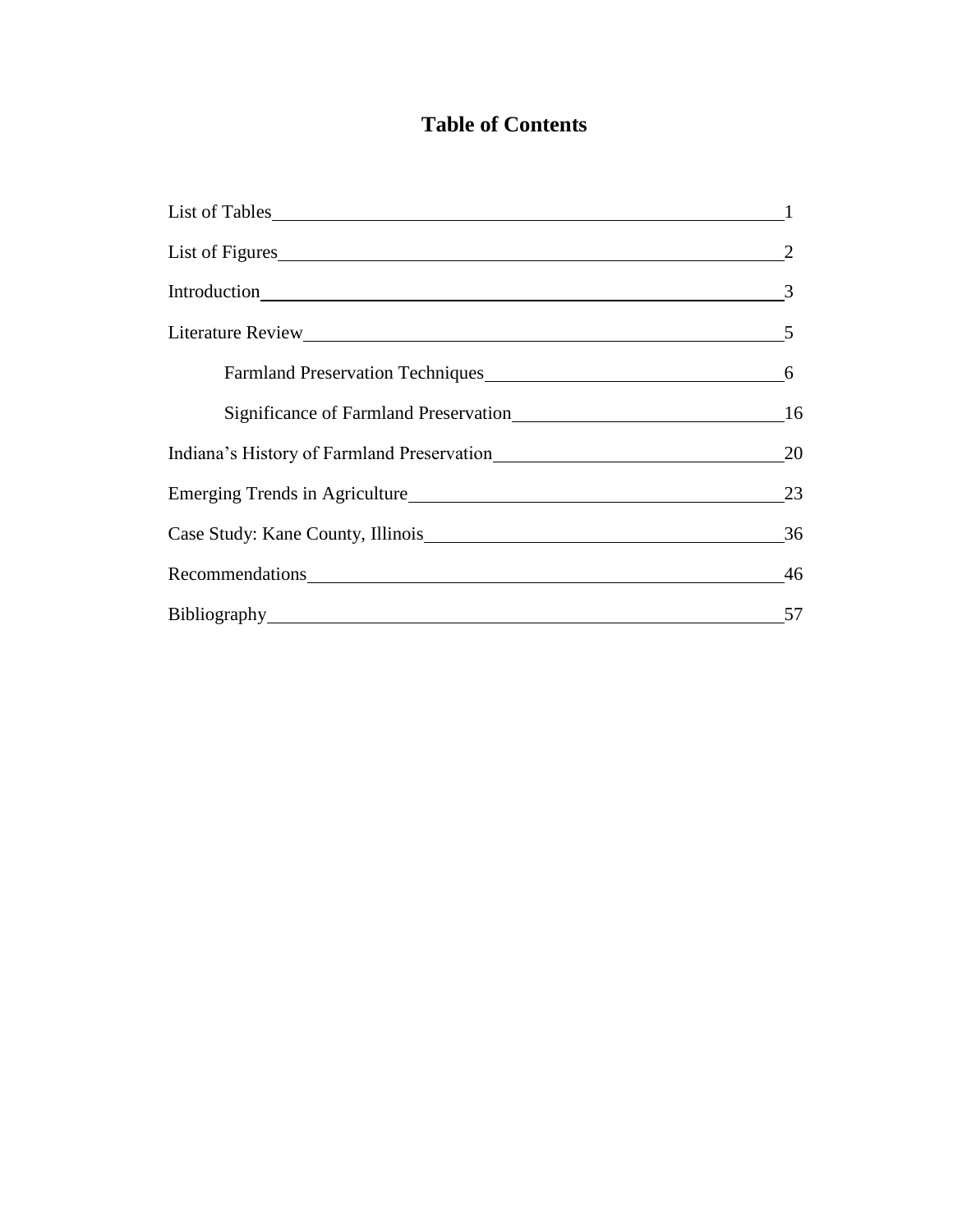# **List of Tables**

| Table 1 | 2007 Participation in Federal Farm and |    |  |
|---------|----------------------------------------|----|--|
|         | <b>Ranch Lands Protection Program</b>  |    |  |
| Table 2 | <b>Changing Agriculture Statistics</b> | 24 |  |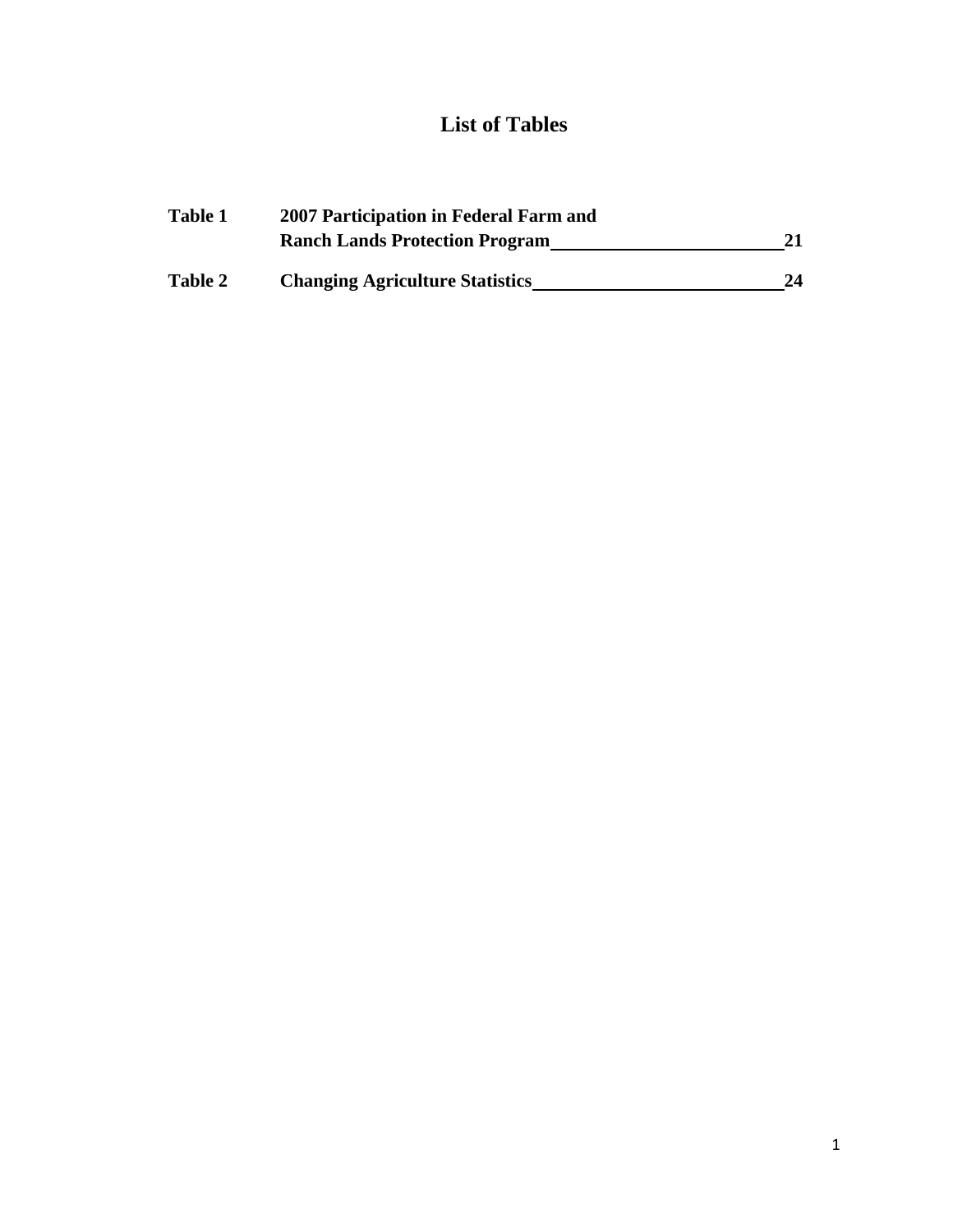# **List of Figures**

| <b>Figure 1</b> | <b>Number of Farms in U.S. Based on Size</b>                    | 27 |
|-----------------|-----------------------------------------------------------------|----|
| <b>Figure 2</b> | Number of Farms and Sales as a Percentage of Total              | 28 |
| <b>Figure 3</b> | <b>Percentage of Farms by Type and Sales</b>                    | 32 |
| <b>Figure 4</b> | <b>Average Age of Principal Farm Operator For Past 30 Years</b> | 35 |
| <b>Figure 5</b> | <b>10 Smart Growth Principles for Kane County, Illinois</b>     | 40 |
| Figure 6        | Site Plan for Serosun Farms, Kane County, Illinois              | 42 |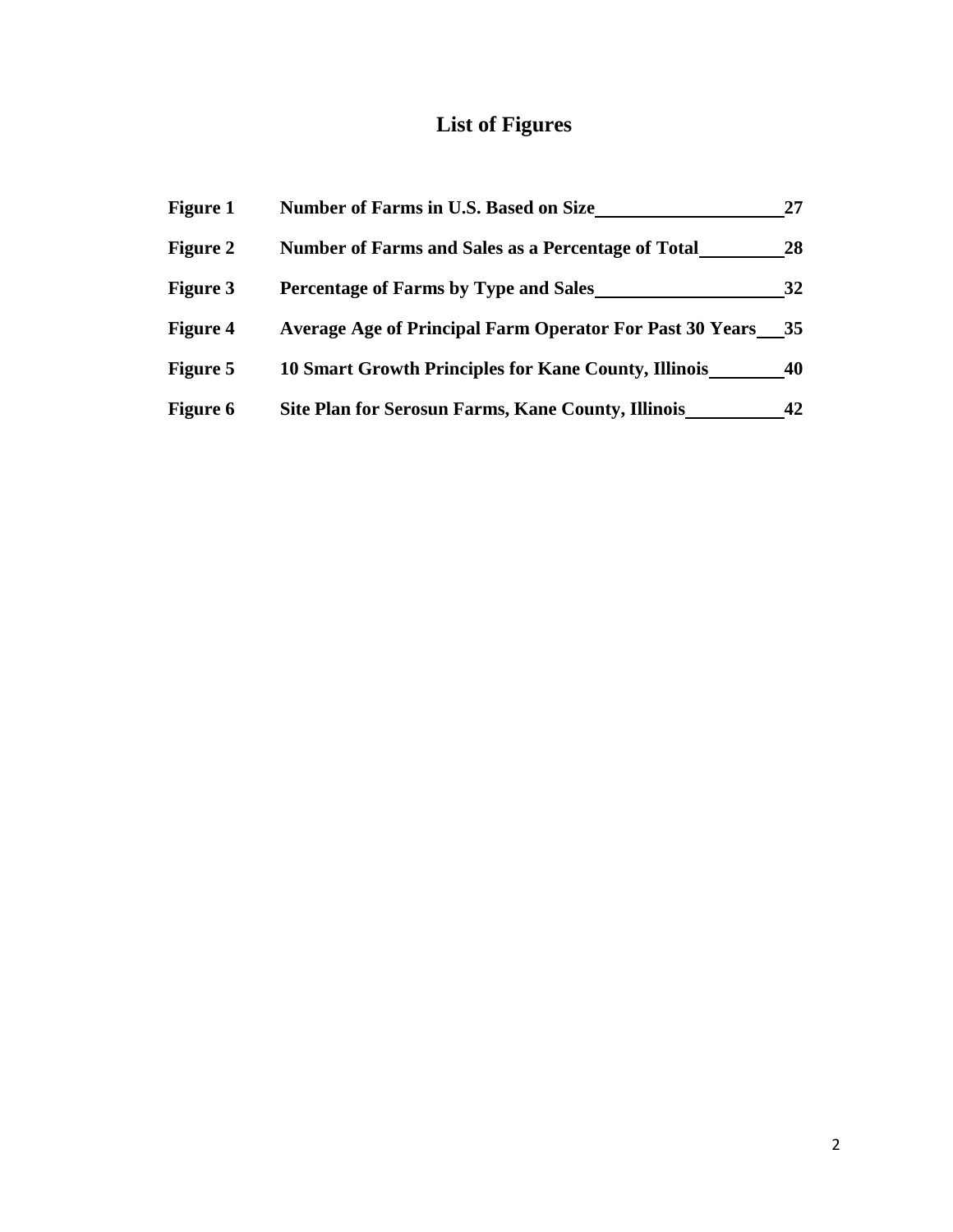# **Introduction**

*"A healthy farm culture can be based only upon familiarity and can grow only among a people soundly established upon the land; it nourishes and safeguards human intelligence of the Earth that no amount of technology can satisfactorily replace. The growth of such a culture was once a strong possibility in the farm communities of this country. We now have only sad remnants of those communities. If we allow another generation to pass without doing what is necessary to enhance and embolden the possibility now perishing with them, we will lose it altogether. And then we will not only invoke calamity—we will deserve it."* **-Wendell Berry, Author**

Across America, farmland has been disappearing at rapid rates for the past several decades. Suburban sprawl has opened up millions of acres of land that previously would have been viewed as too far from urban areas to welcome development. But, as highways systems have continued to expand into the countryside, technology has allowed for long distance communication, and cheap land outside of cities has come available so too has more farmland been exposed to development pressures. The conflict between farmland and impeding development will likely continue as long as there is growth and people will always be coming up with new ways to preserve the land. Development that destroys farmland will always be viewed as a negative, but it is also necessary. There must be ways to find a balance between the two and grow in effective ways that efficiently and smartly make use of resources.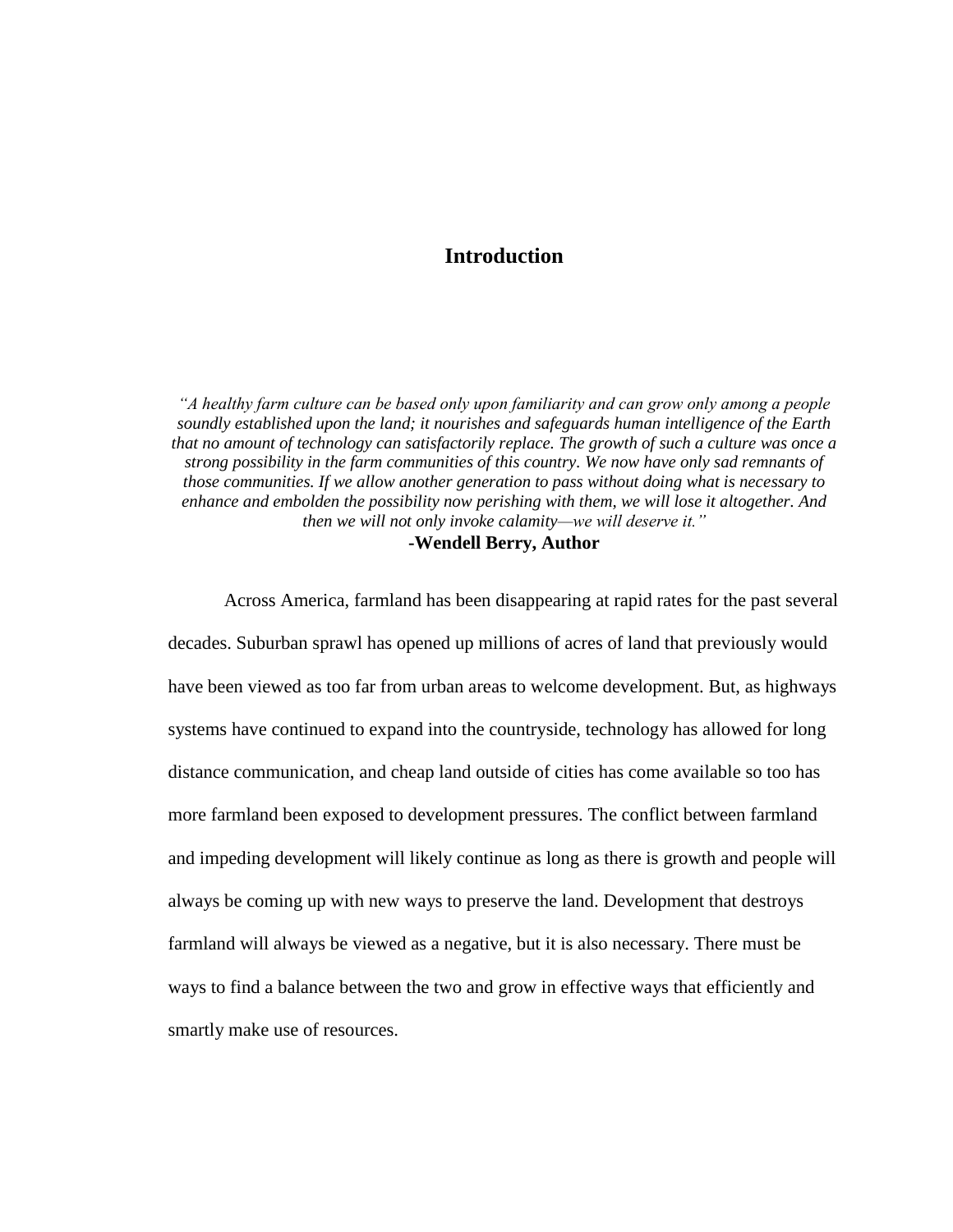This paper examines new ways to look at farmland preservation based on changes that are occurring in the agricultural landscape of America. It will look at techniques that have been and are being used to protect farmland and why they have or have not been effective. It will also examine the 2007 Census of Agriculture to get an idea of what changes are taking place with farming in America and the effect those will have on how we attempt to preserve farmland. This paper will then look at an example of a successful farmland preservation program and offer some recommendations for how farmland can be effectively preserved through some simple measures.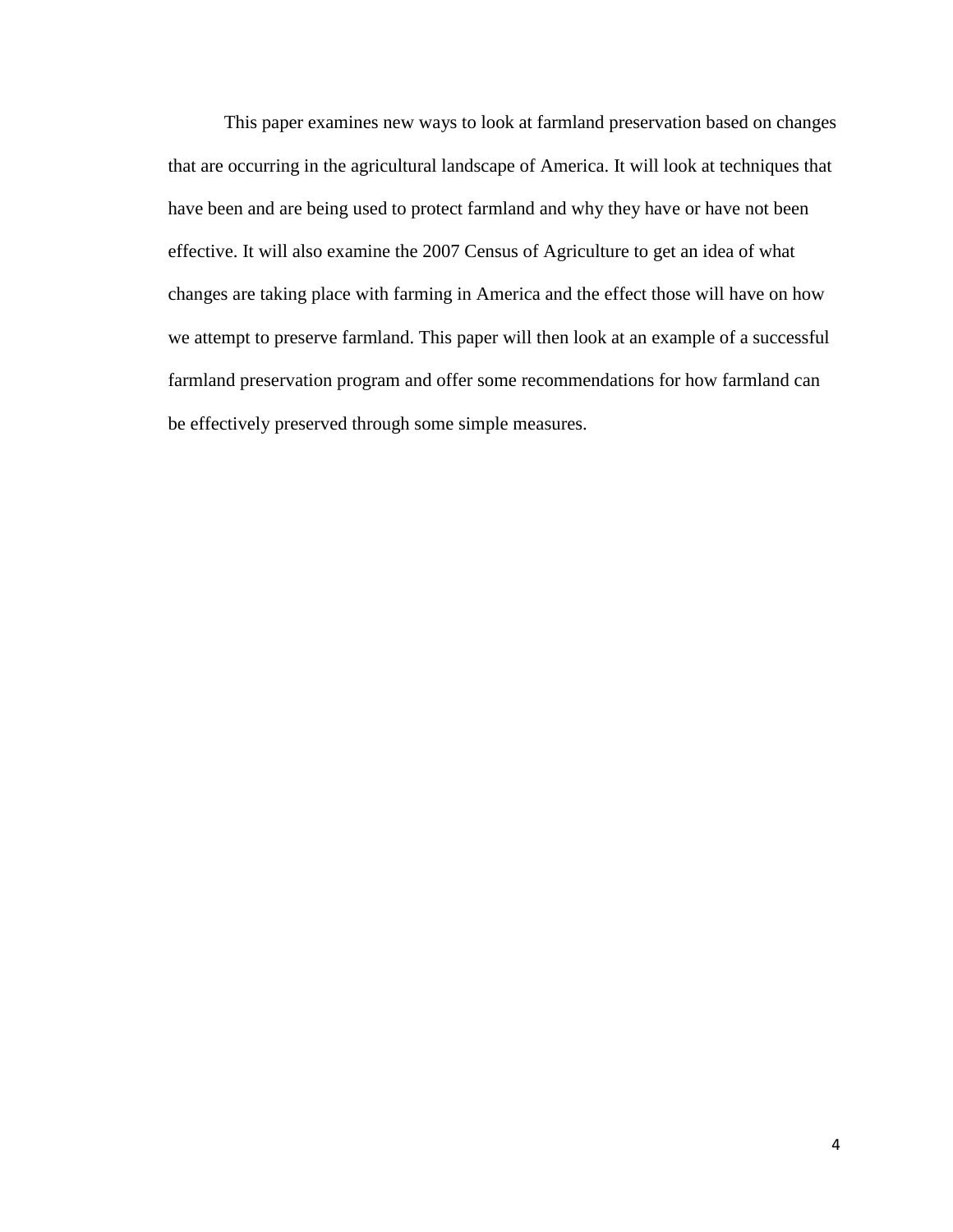# **Literature Review**

Farmland preservation has been a popular topic for researchers. Much has been written about this topic because it is controversial, constantly changing, and there are many different philosophies on how it should be done. This literature review will cover the different techniques used to preserve farmland along with why we should be concerned with preserving farmland in the first place.

Farmland preservation is a specific type of open space preservation applied strictly to agricultural uses. Open space preservation is a broad term used to cover all policies that maintain natural areas as open and free of development. Open space can be protected using several tools, such as the purchase of the property, purchase of the development rights, favorable tax treatment of private property, and regulation of private property (Hollis and Fulton, 3). This generic open space classification can be broken down into more specific categories. The CEDAR Model can be used to classify and define distinct open space categories. These categories are cultural, ecological, developmental, agricultural, and recreational (Budesilich and Binger, 3). This paper will focus on the agricultural component of open space preservation. This brings about its own unique issues and constraints compared to open space preservation measures that do not have any economic production of the land associated with them. The many different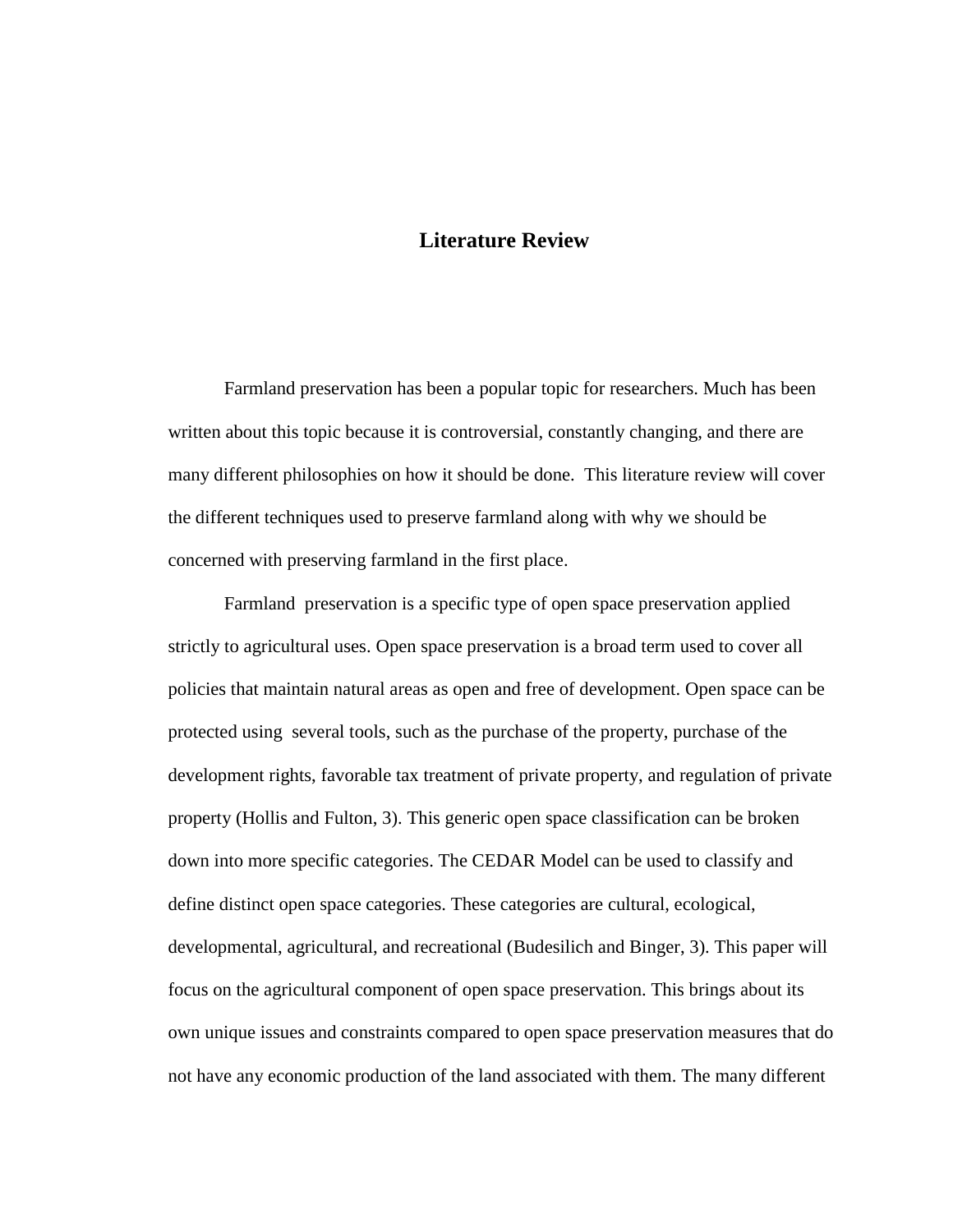issues and constraints faced when dealing with farms in this country may help explain why there are so many different farmland preservation techniques.

#### *Farmland Preservation Techniques*

Agricultural district programs are created voluntarily by farmers to protect their land from development and make them eligible for certain benefits. The specific benefits, the enrollment period, and minimum acreage requirements vary by state (Agricultural District Programs). This farmland protection program was pioneered by California in 1965, where around 15.9 million acres are currently enrolled for reduced taxation (Hollis and Fulton, 33). Sixteen states currently have agricultural district programs, although Indiana is not one of them (Agricultural District Programs). Agricultural Districts are a cooperative way for the community and the agricultural industry to mutually benefit. The community has a relatively cheap way to preserve farmland and the farmers can take advantage of incentives like property tax breaks and cost sharing programs (Chase, 3). While these districts have been popular in rural areas, some of their downfalls are that they have not caught on in the urban fringe that faces the most growth pressure and there generally are no penalties for farmers that choose to remove their land from the district (Daniels*,* 220). Other drawbacks are that incentives may not be great enough to encourage enrollment and the creation of these districts can be time consuming and complex (Agricultural District Programs).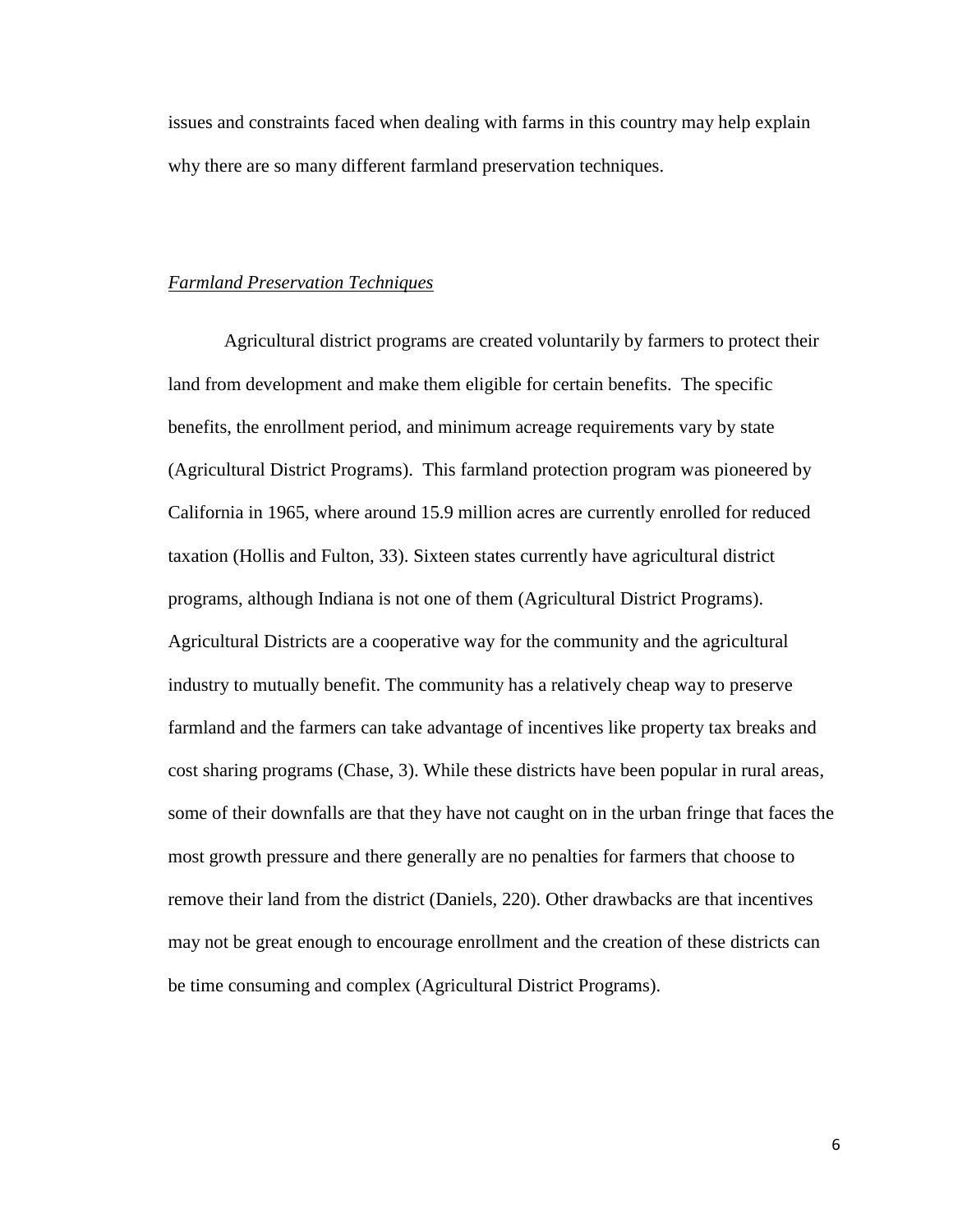Agricultural protection zoning can take many forms with the intent of trying to limit development of farmland through land use regulation. This zoning can achieve its goal by specifying that only agricultural uses be allowed in the zone, setting minimum lot size standards, setting the number of non-farm dwelling units allowed, or establishing setbacks between farms and adjacent non-farm properties (Daniels, 217). Many states use these zones differently which is why the American Farmland Trust defines an agricultural protection zone as "ordinances that allow no more than one house for every 20 acres, support agricultural land uses, and significantly restrict non-farm land uses" (Agricultural Protection Zoning). Similar to agricultural districts, the support for this type of restrictive agricultural zoning is most widespread in rural areas that are far away from the development pressures closer to the metropolitan region (Arendt, 295). Problems with these zones are that they regularly get changed by rezoning and create disputes over because they can impact property values (Chase, 3). Another issue is land in a county agricultural zone will not stop annexation of land by surrounding municipalities (Agricultural Protection Zoning).

Cluster zoning or cluster development is a technique that allows homes to be grouped together on tracts of land, while maintaining a large portion of it open. Part of the farmland gets developed, but the remaining land is large and contiguous enough that it can still sustain viable farming activities. Even though this type of development is fairly high density it is seen by many as nothing more than "clustered sprawl" (Daniels, 219). However, the advantages are that it can maintain some of the rural character of the area through the design and it offers farmers an alternative to selling their entire land to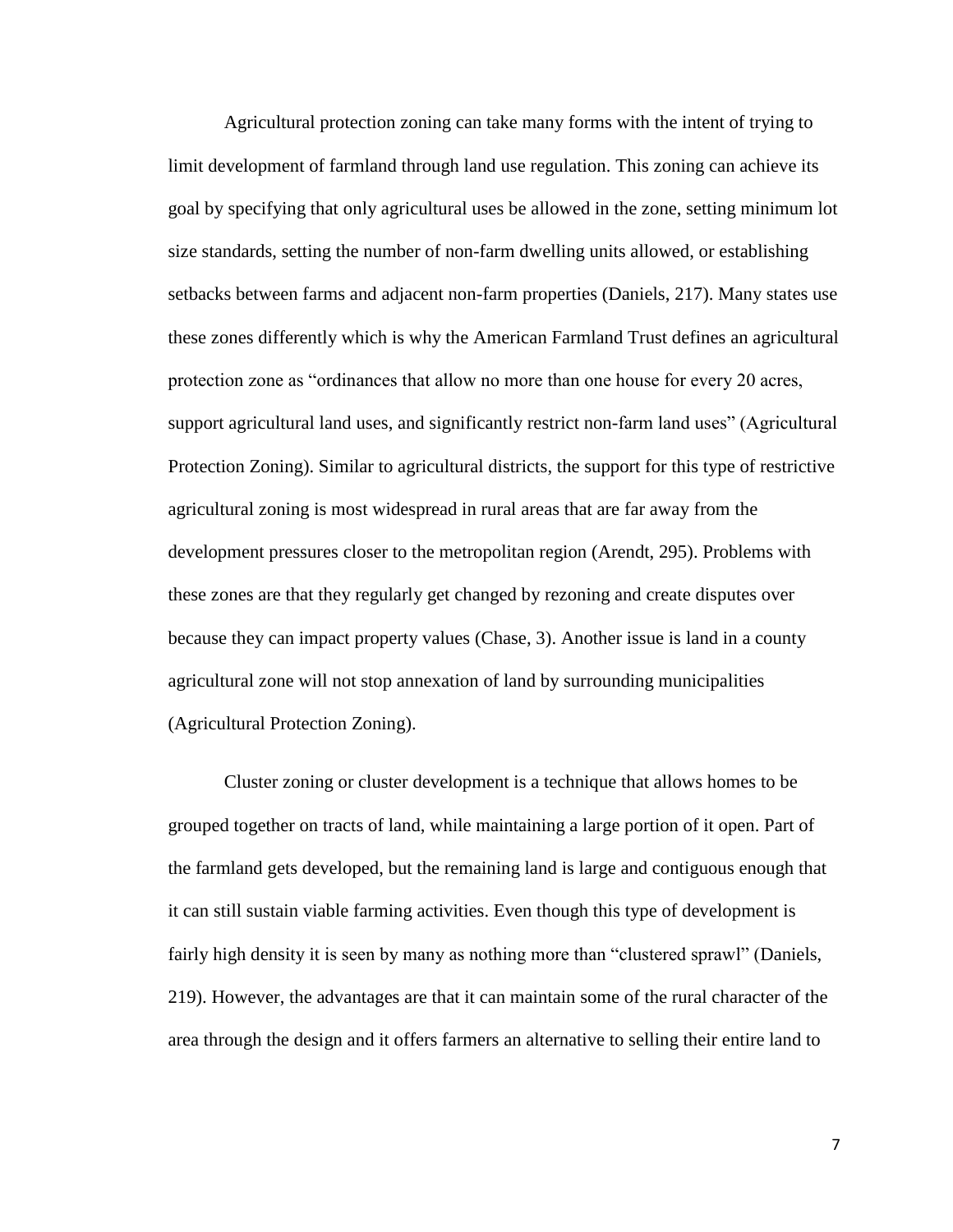development (Daniels , *JAPA).* A "sliding scale" approach to this increases the number of allowable dwelling units based on the size of the entire tract of land. The rate of increase for dwelling units, still clustered together on specified lot sizes, slows down as the size of the property increases; for example "one dwelling unit would be allowed for the first five acres, another for the next 10 acres, a third for the next 20 acres, and a fourth for the next 30 acres" (Arendt, 296-297). This encourages large tracts of the property to remain open or in agricultural use, while still allowing for a concentrated development pattern. Issues can oftentimes arise with these types of developments because residential uses and agriculture do not necessarily work well side by side. People moving out to the country expecting fresh air and nice scenery have to deal with pesticide spray, the sound of machinery and the smell of manure. Farmers also do not want the residents near their crops because then they are forced have to deal with complaints, vandalism, and trash (Daniels, *JAPA*). Nuisance complaints become commonplace, but luckily for farmers there are many laws in place to protect them from this.

Agriculture is increasingly becoming an industrial process that makes it incompatible with residential uses because of the noisy machinery, the odors, and the spraying of chemicals (Arendt, 289). Right to farm laws are an effort to help farmers in these conflicts by giving them some protection from nuisance cases and unreasonable controls on their operations brought on by new residents to an area. Kansas passed the first right to farm legislation in 1963 to protect feedlots from litigation and since then every other state has passed some type of right to farm law (Right to Farm Laws). The laws are meant to give farmers a feeling of security that they are protected, to a point, by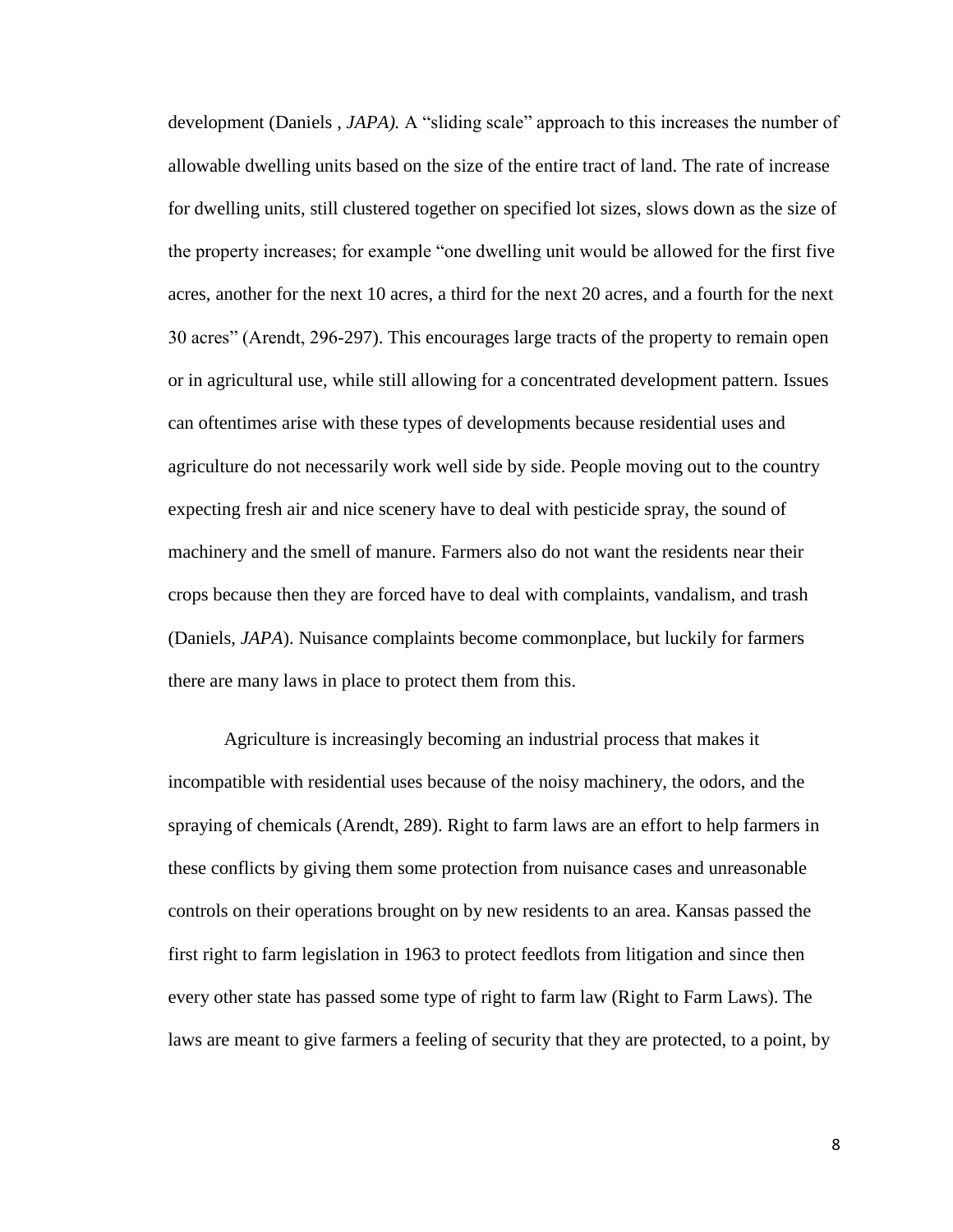the law and that the community values their work and wishes to preserve it (Chase, 4). However, even with right to farm laws in place some municipalities will pass nuisance ordinances in an effort to control farmers operations. With more regulations in place it becomes increasingly difficult for a farmer to be successful and makes the prospects of selling their land to developers more encouraging (Daniels, 221).

Agricultural conservation easements are a common way for farmland to be preserved. These conservation easements can either be voluntarily donated to or purchased by a qualified conservation organization, public agency, or municipality. The conservation easement is a deed restriction that can not only be placed on agricultural land, but also to preserve water resources, wildlife habitat, historic sites, and scenic views (Agricultural Conservation Easements). The easement essentially gives up or limits the property owner"s right to development on the land. These restrictions stay with the land forever  $<sup>1</sup>$  and are passed on to future owners as well (Harrison and Richardson, 2).</sup> Purchase of development rights (PDR) or purchase of conservation easements (PACE) are the most common way for this preservation technique to occur. Purchase of development rights, or conservation easements, gives farmers incentives to continuing to farm their land and not give in to development pressures. The value of these development rights is determined by an appraisal process that determines the difference between the sales of comparable farms that retained their development rights and the sales of comparable farms that sold their development rights (Daniels, 221). Another way of explaining it is by saying the farmer is paid the difference between the value of the land

l

<sup>&</sup>lt;sup>1</sup> There are cases when it is only for a limited time frame but overwhelmingly they exist in perpetuity.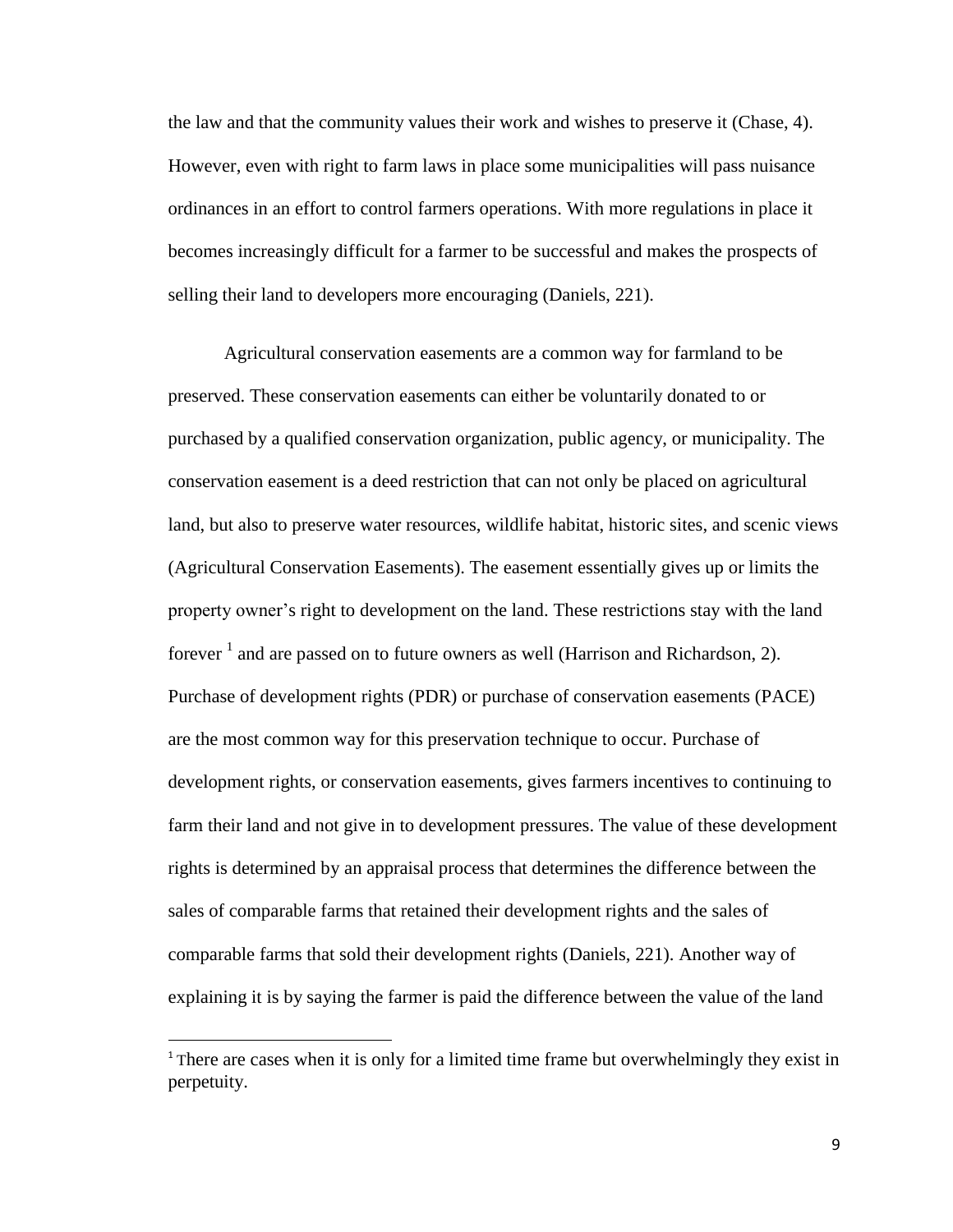as restricted and its "highest and best use", generally residential or commercial development (Purchase of Agricultural Conservation Easements).

Although purchasing development rights costs less than buying property outright, the costs to a community can still be great. The cost is the most significant problem with this farmland preservation technique and often times makes it unfeasible for a community to preserve contiguous tracts of farmland (Arendt, 287). If only a few scattered farms are preserved then the program may lead to the increased development of surrounding farms. Several farms that are protected will be left spread through the area with houses all around that will be popular because of permanent views of the farmland (Daniels, 224). This is when conflicts begin to arise between the new residents to an area and farmers. However, if done correctly this program does provide benefits for farmers, local residents, and the local municipality as well. It provides for the long term or, in most cases, permanent protection of farmland from development while still leaving ownership with the private landowner(Chase, 3). Fairness to farmers is the other great advantage to this program because it is an entirely voluntary process. Purchase of development rights programs avoid Fifth Amendment takings challenges for this reason because the landowner and government agency or conservation organization agree to a legally binding contract (Daniels, 223). The financial benefits that farmers receive can be enough to keep their farm viable in tough economic times, especially in areas close to urban development that can be expensive for farming activities(Purchase of Agricultural Conservation Easements).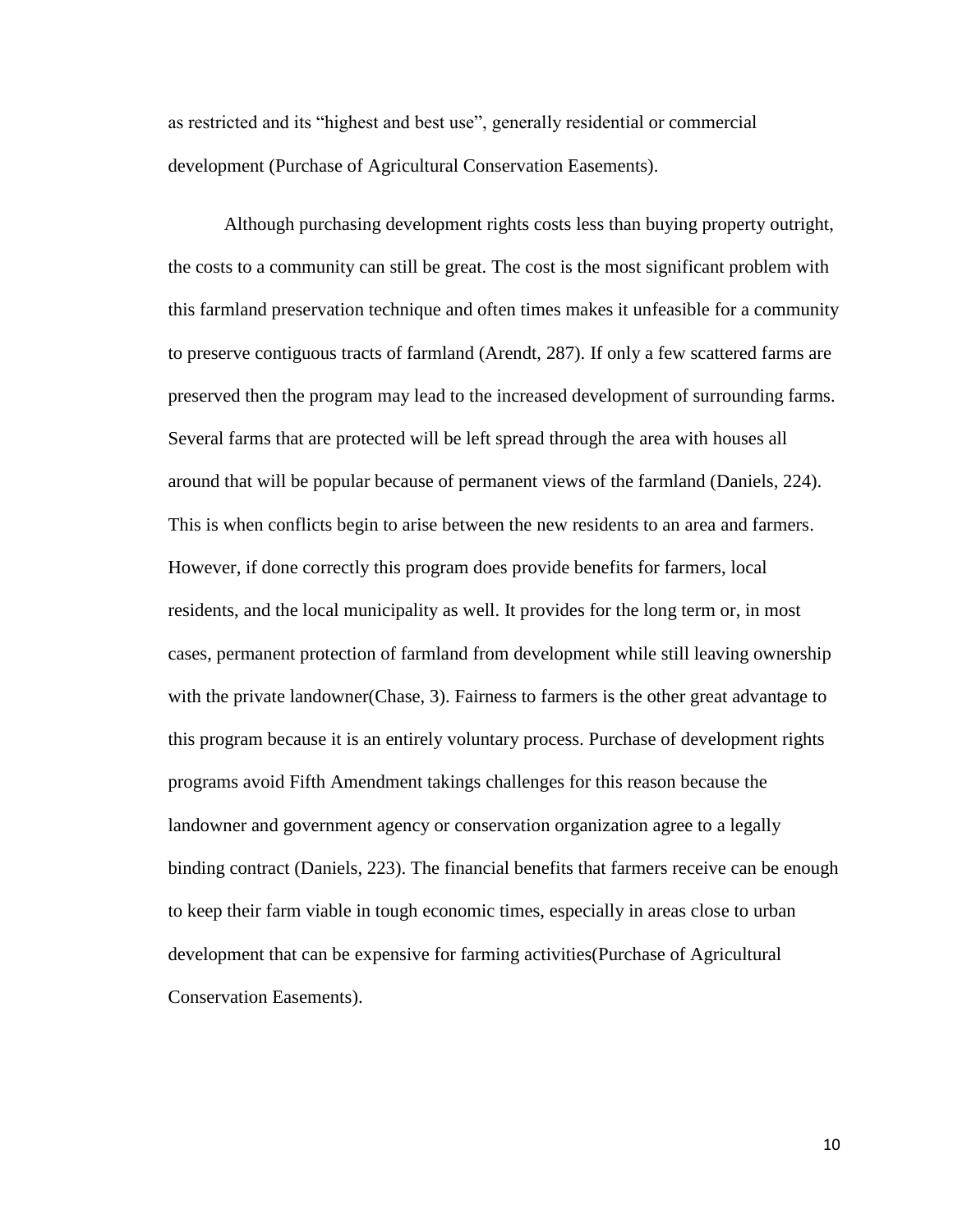Since the purchase of development rights can turn out to be too costly of an expenditure for municipalities, many encourage the donation of conservation easements. Donation of these easements can bring benefits to property owners in other ways, through tax benefits. Tax relief that can be gained by donated agricultural land is on the property owner"s income tax, lower property tax as a result of a decreased market value, and exemption from Federal gift and estate transfer taxes (Harrison and Richardson, 2-4). The 2008 Farm Bill allows farmers to deduct the value of conservation easements up to fifty percent of their adjusted gross income (Agricultural Conservation Easements). The creation of a conservation easement may reduce value of the land to the point that it falls below the level that is taxable and thus eliminates the estate tax (Ibid). However, all of these tax incentives are usually not enough to convince farmers to donate their land to land trusts or public agencies. The financial benefits from development can be too great and the permanence of these restrictions are often difficult for farmers to accept.

Growth management laws are a more comprehensive approach to preserving farmland that direct development away from designated protection areas. This strategy differs from other open space preservation techniques in that it focuses on urban growth containment, generally on a statewide or regional level, to preserve threatened land. This technique is a preventative measures as opposed to most other techniques that are reactionary and attempt to "save" important land on a case by case basis as it becomes threatened by development (Hollis and Fulton, 25). The most famous growth management law was enacted by the state of Oregon and established the use of urban growth boundaries (Growth Management Laws). Since 1975, Oregon"s statewide Land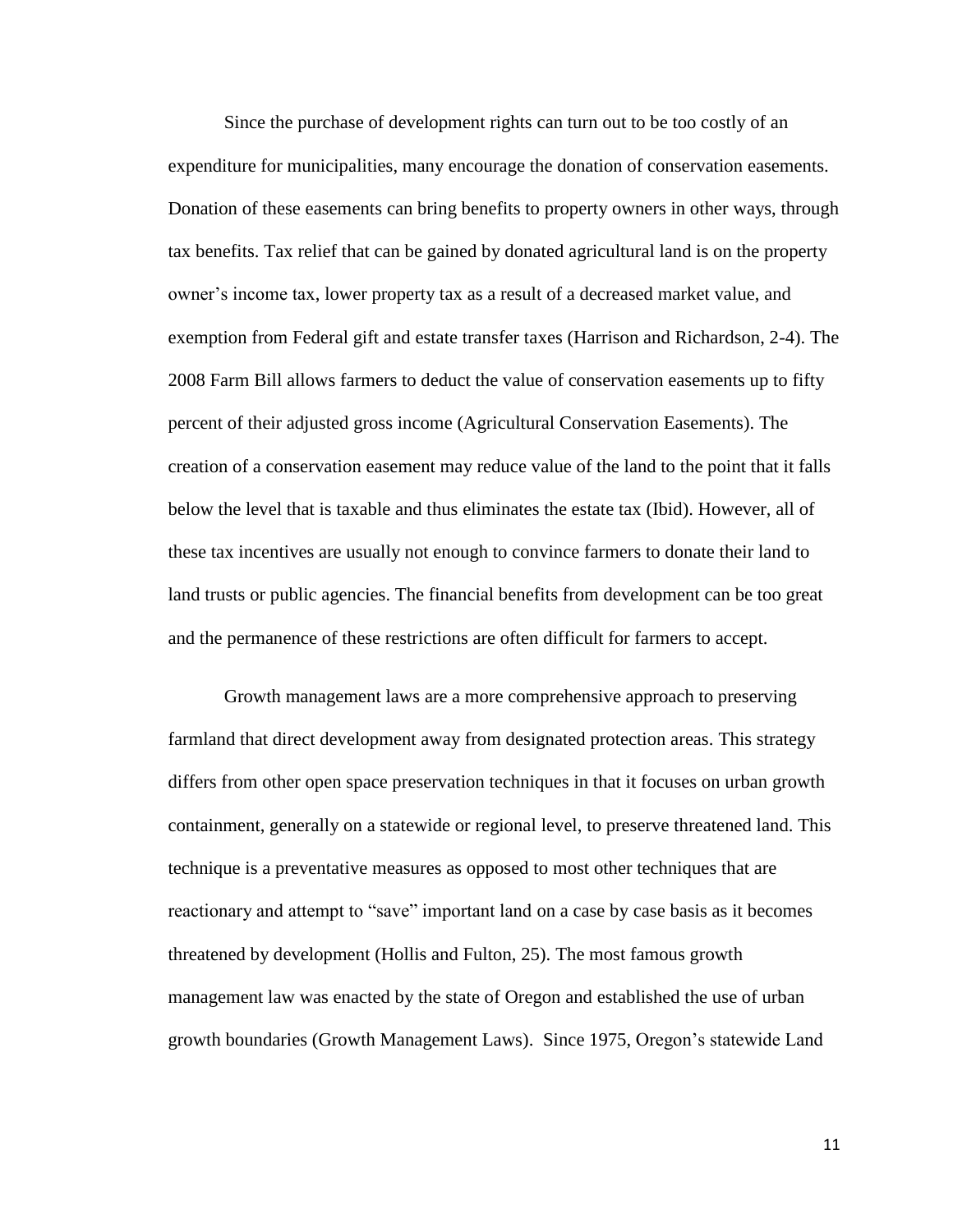Use Act has kept non-agricultural development confined to within growth boundaries that surround every town and city within the state. This helps minimize conflicts between the farming community and residents by keeping them physically separated (Arendt, 293). Urban growth boundaries typically cover enough land to allow for development over a twenty year period and are periodically reviewed to ensure enough land remains available for development (Urban Growth Boundary). Land within the boundaries are usually supported with access to necessary infrastructure and utilities, while land outside will not have access to discourage development (Ibid). Positive aspects of growth management laws are that they usually cross jurisdictional boundaries allowing for a cohesive regional or statewide goal, development can be encouraged to occur in areas already urban in character through incentives, and they can save municipalities money by eliminating the costs associated with sprawling development. However, growth management laws have limitations because politically it is very difficult to get statewide growth management laws passed, the laws take a long time to implement, and setting the size of an urban growth area can have negative effects on the economic viability of a city(Growth Management Laws).

Mitigation ordinances are a way to make developers pay for paving over farmland. In exchange for developing on some agricultural land, a developer must either pay for an agricultural easement to be placed on land somewhere else within the jurisdiction or pay some predetermined fee (Farmland Protection Toolbox). This is an effort to require developers to compensate for any loss of farmland they cause within a municipality. This technique has also been called a land conversion tax. This tax, or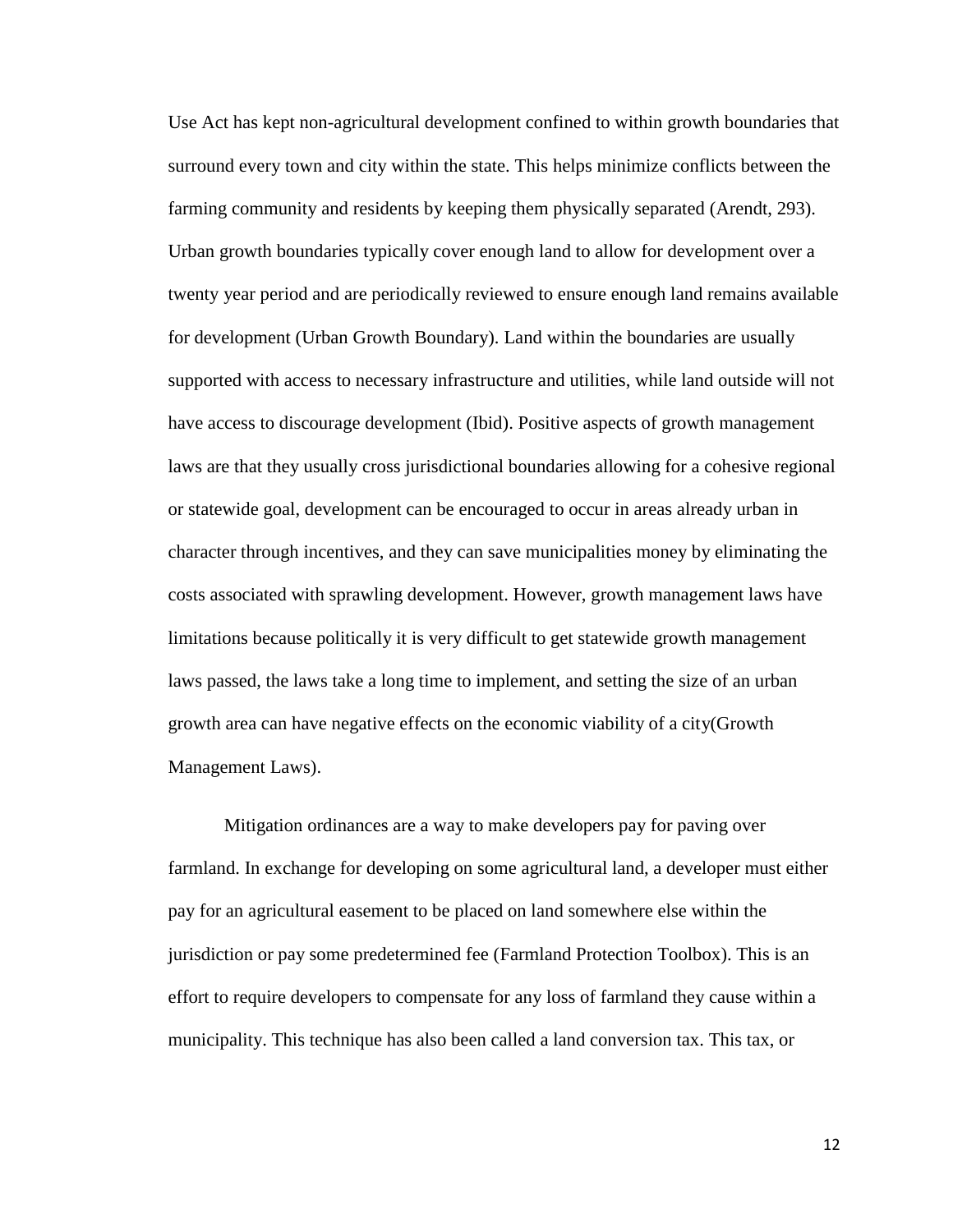standard fee, is meant to slow the rate of development within areas that were previously open space, forest land, farmland, etc. The funds collected from this program are meant to fund land preservation efforts within the impacted area. Like many of the farmland preservation techniques that have been used, this is a reactionary measure. The revenue is only raised if land gets developed on and so by the time funds are collected vital farmland may already have been lost to development (Daniels, 173). Also, in many cases the tax may not be high enough to discourage development in high growth areas. The benefits may be too high to stop this growth while limiting the growth in areas that were unlikely to have much pressure anyways. This also is why mitigation policies are likely to be more effective at the state level (Ibid, 174).

Several different tax incentive and tax relief programs are used in an effort to keep farmland preserved and economically viable. Every state has some type of preferential tax assessment for farmland and the most common of these is a differential tax assessment program. This allows officials to assess farmland at its agricultural use value, which in most cases will be lower than its fair market value. The agricultural use value represents what farmers would pay to purchase the land based on the "net farm income they expect to receive from it" (Differential Assessment and Circuit Breaker Tax Programs). This helps keep property taxes low because the property will be assessed based on its real use at the time and not at its "highest and best use", which would be the land as a commercial or residential development.

Another program is called a "circuit breaker" tax incentive program. This allows farmers to receive a break on property taxes that exceed a certain percentage of their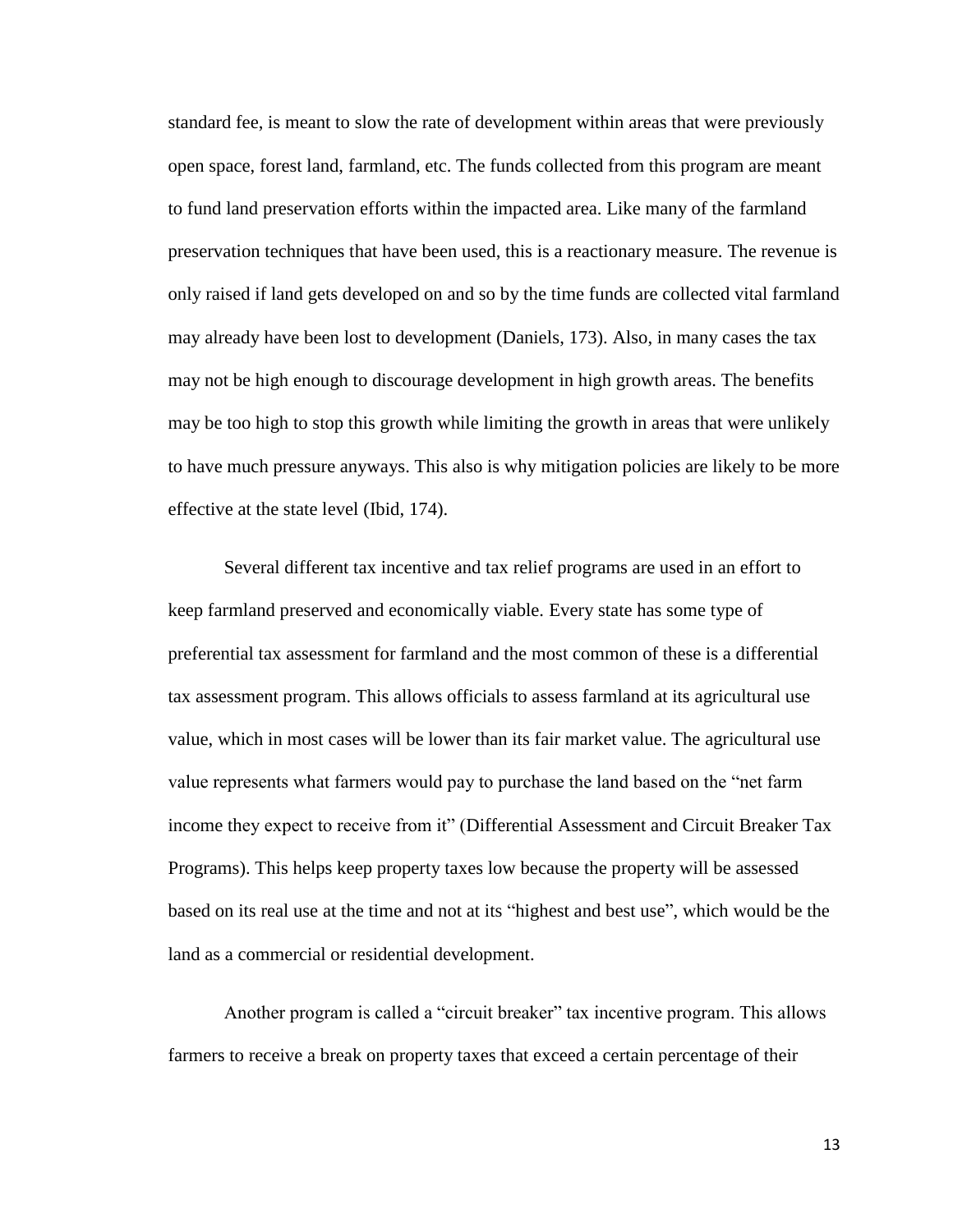income (Chase, 3). These two preferential tax programs have the same three main objectives. They intend to keep farmers in business by reducing their property tax burdens, to treat farmers fairly by assessing the land at its current use, and to protect valuable farmland by easing the financial pressures farmers have with the hopes that it will reducing the chance of them giving in to developers (Differential Assessment and Circuit Breaker Tax Programs). The intentions are good, but tax breaks for farmers have not been as effective at preserving farmland as anticipated. The tax breaks that farmers receive are usually very small in comparison to the large sums of money that developers are willing to pay for land, especially in metropolitan fringe areas. Also, these programs can cost municipalities large amounts of potential tax revenue and shift the tax burden onto non-farm property owners. This may eventually lead to the municipality searching for more development elsewhere to make up for this lost revenue, essentially putting farmland elsewhere at risk (Daniels, 217).

Transfer of development rights programs allow for the shifting of development pressures away from farmland, open space, and environmentally sensitive areas and towards the urban core. It is a way for a community to discourage development in areas they want to save, while increasing it in areas that it wants to grow (Pruetz, 29). This program allows property owners to separate from their "bundle of property rights" the ability to develop on the land, and sell that right to developers that wish to increase the density of their projects (Transfer of Development Rights). Transfer of development rights is a voluntary program that designates "sending" and "receiving" areas for development. A property in the sending location, in this case a farm, will be given a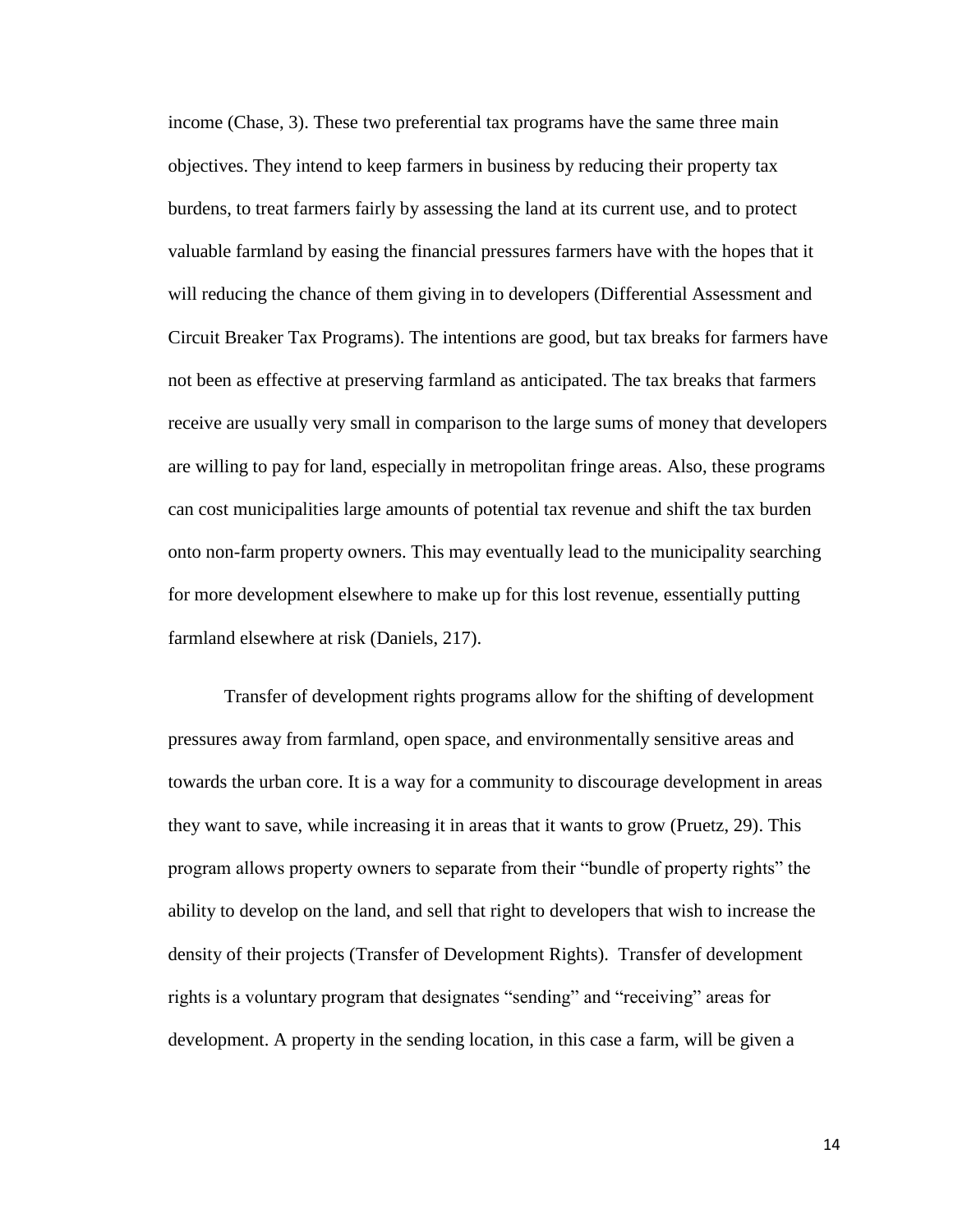determined number of development rights credits and then can sell these credits to a developer wanting to build in a receiving area (Chase, 3). By acquiring these credits in the receiving area the development is allowed to build at a higher density than would normally be allotted, usually one credit equaling one extra unit per acre. This program has become very attractive because, among other reasons, it allows communities to channel growth into areas that already have existing infrastructure and developers can pay landowners in the sending areas directly so that no public money is necessary for a transfer (Daniels, 225). The three main goals of the program are to limit the development of farmland, keep farmland affordable, and allow farmers the opportunity to make some extra money to keep their farm economically viable in exchange for development rights (Transfer of Development Rights).

Much has been written and discussed about transfer of development rights since it was first implemented by New York City in 1968 as a part of their Landmarks Preservation Law (Pruetz, 34). Despite the increasing popularity of the program, it will not work in every community because it requires a considerable amount of planning and research on the market conditions by a professional staff along with continued administration of the program, plus there needs to be clearly defined receiving areas for the development (Transfer of Development Rights). Many studies have been conducted that look at what makes transfer of development rights programs successful. Rick Pruetz and Noah Standridge looked at 20 publications on the largest TDR programs in the country and came up with 10 characteristics that make up successful TDR programs (Pruetz and Standridge, 79). They then ranked these factors based on how many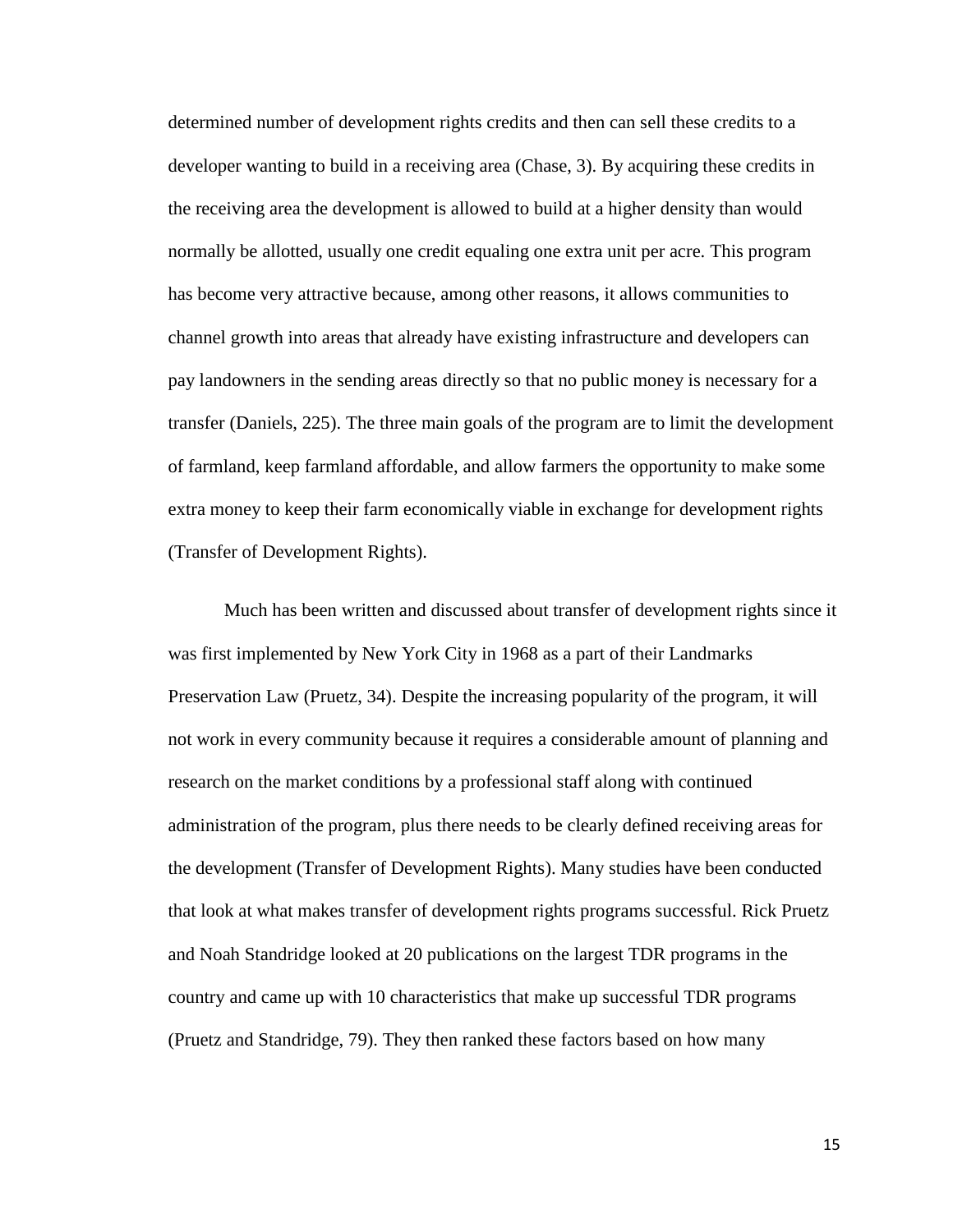programs they were used in and came up with two essential factors. These are demand for bonus development and that the receiving areas are customized to the community (Ibid). Many other factors could be discussed about transfer of development and why they do or do not work, but for the purposes of this paper that will not be necessary.

### *Significance of Farmland Preservation*

Farmland preservation is an important issue that planners and political leaders should be concerned about at a local and regional level. Farmland is vital for many reasons and one of these is the impact viable agricultural land can have on the economy. The U.S. food and farming industry employs nearly 17% of the nation"s labor force (Why Save Farmland?). Besides employing a large portion of our labor force, agriculture brings several other positive aspects to a community as well.

Working farmland also helps local economies because it brings in more revenue for communities than services required. Residential development, on the other hand, has been found to be a net fiscal loss for community's finances. Many studies, called costs of community services studies, have been conducted across the country to back this up. Residential developments have been found to cost a community between \$1.15-\$1.50 in services for every dollar they generate in tax revenue. Commercial and industrial uses along with farmland or open space are proven to be profit makers for communities. Commercial and industrial uses require only between \$.35-\$.60 in services for a community for every dollar they generate in taxes. Farmland and open space have been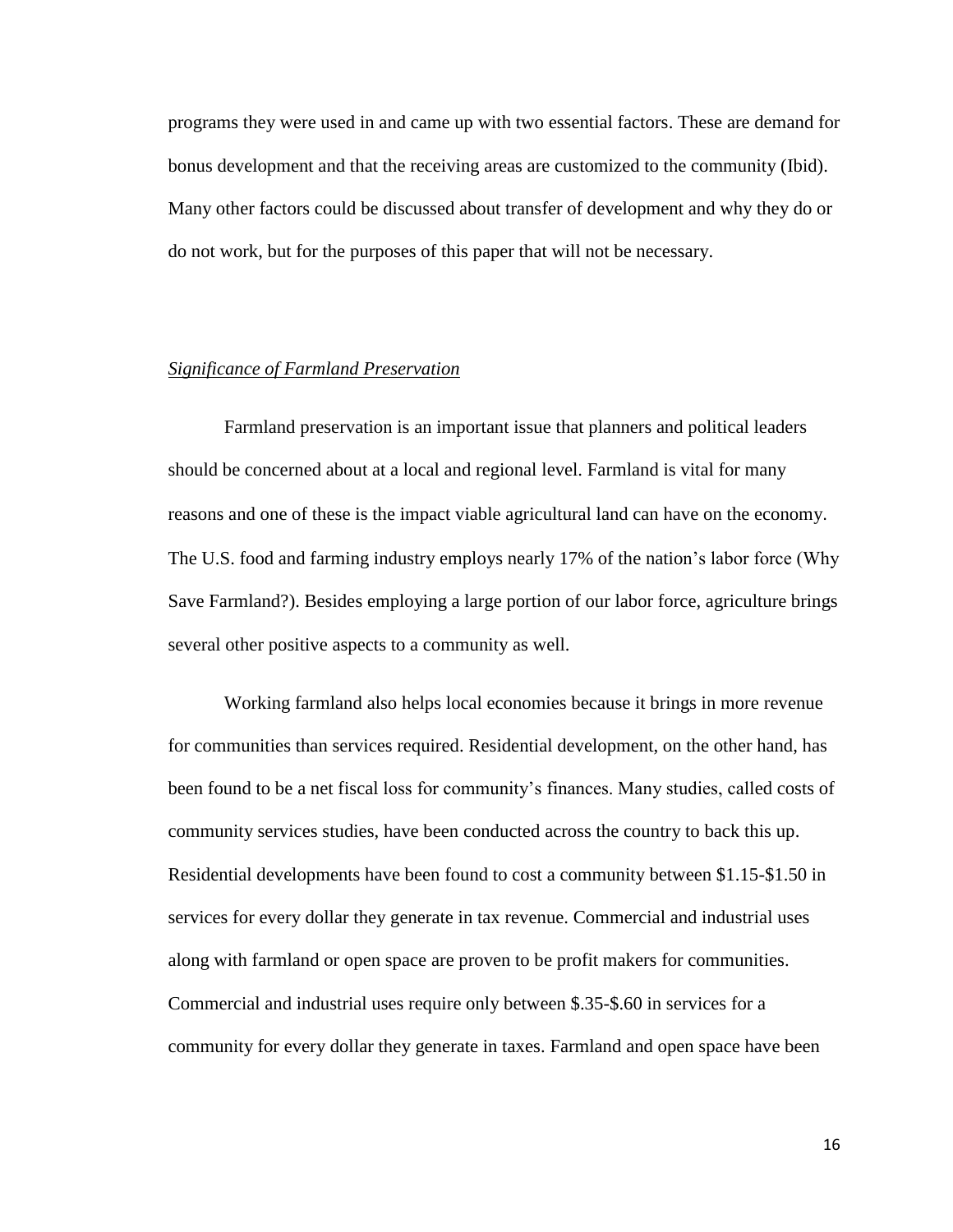found to require anywhere between \$.30-\$.50 in services for every tax dollar that they create(Daniels, 143). Since the mid-1980"s, the American Farmland Trust has conducted around 128 of these studies on communities across the country and has come up with averages very similar to the ranges given before. According to their data, the median cost per dollar of revenue raised by commercial and industrial uses is \$.29, by working and open land is \$.37, and by residential land is  $$1.19<sup>2</sup>$  (Cost of Community Services Studies). This would most likely come as a surprise to many rural communities that look to residential development to increase their tax base and bring revenue to the community. These studies are intended to inform leaders that residential development is not the way to generate more tax revenue. In fact, the other uses are necessary in order to balance out the fiscal deficit that the residential creates. Communities should not continue to look at agricultural land as an interim use that will eventually be developed upon. The "highest and best use" in many cases is not residential development, but actually farmland staying in its current state.

Farmland preservation provides other services that have to do with the environmental quality of communities. Farmland can help control flooding, protect watersheds, maintain air quality, and provide habitat for wildlife( Why Save Farmland?). Although the environmental benefit of farmland has been highlighted by farmland advocates, this attribute does not apply to the large scale farming operations. These industrial farmland operations can have drastic impacts on the environment. According to renowned environmentalist Robert Kennedy Jr., "in terms of just damage to the

 $\overline{\phantom{a}}$ 

 $^2$  Although none of these COCS Studies were done in Indiana, there was one conducted in Butler County, Ohio by the American Farmland Trust in 2003. The revenue to expenditure ratios were 1 : 1.12 for residential, 1 : .45 for commercial and industrial, and 1 : .49 for working and open land.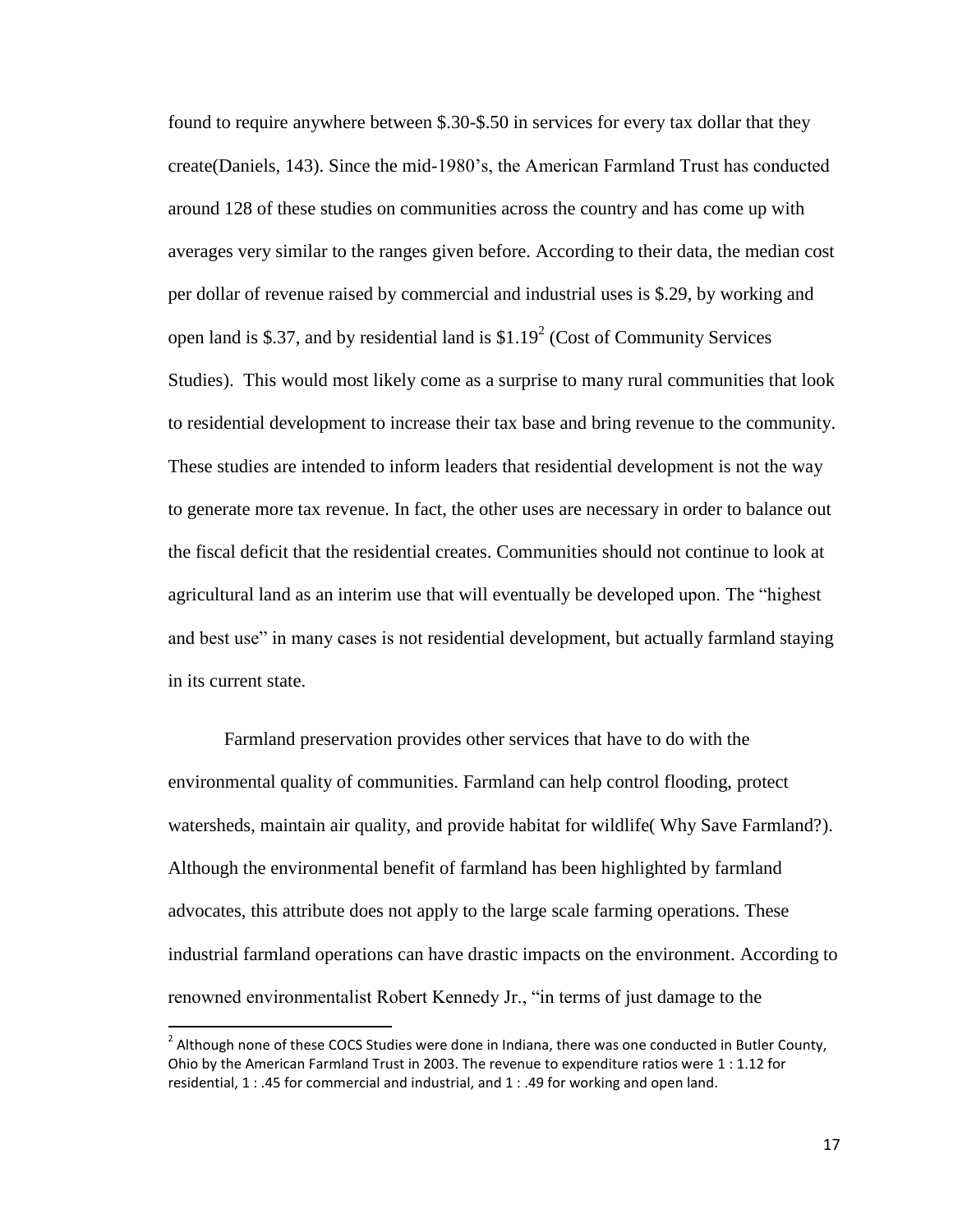ecosystems, of aquatic communities, of fish going extinct, there is nothing as bad as the factory farm operations, nothing" ("Poisoned Waters"). The large scale, industrial operations produce tremendous amounts of pollutants that damage the air quality and drain into waterways. So, with this in mind clearly the large farm operations, even when compared to development, are not desirable uses to bring about environmental benefit. But, when considering the small to medium sized farms and especially organic farming operations there will be significant environmental benefit as opposed to the development of the land.

Farmland left untouched is an important asset to a community because people view it positively. These land uses maintain the rural character of an area that many people find desirable. This has even been used to increase tourism in some communities. However, these reasons only make farmland preservation more difficult. People want to live in an area where they can look out their window and see only farmland, but it is this same desire that puts the land at risk. The developers are only trying to meet the demand for housing in areas like this, while in the process are pushing development farther away from the urban core and threatening the more farmland.

It may seem obvious that communities should be concerned with preserving farmland but it is not that easy. There are several challenges that get in the way of successfully preserving farmland. One of the constraints against implementing farmland preservation programs is that many agricultural land owners feel that their property rights are being infringed upon. Farmers can be skeptical of farmland preservation programs that take away their development rights because they want the option to do what they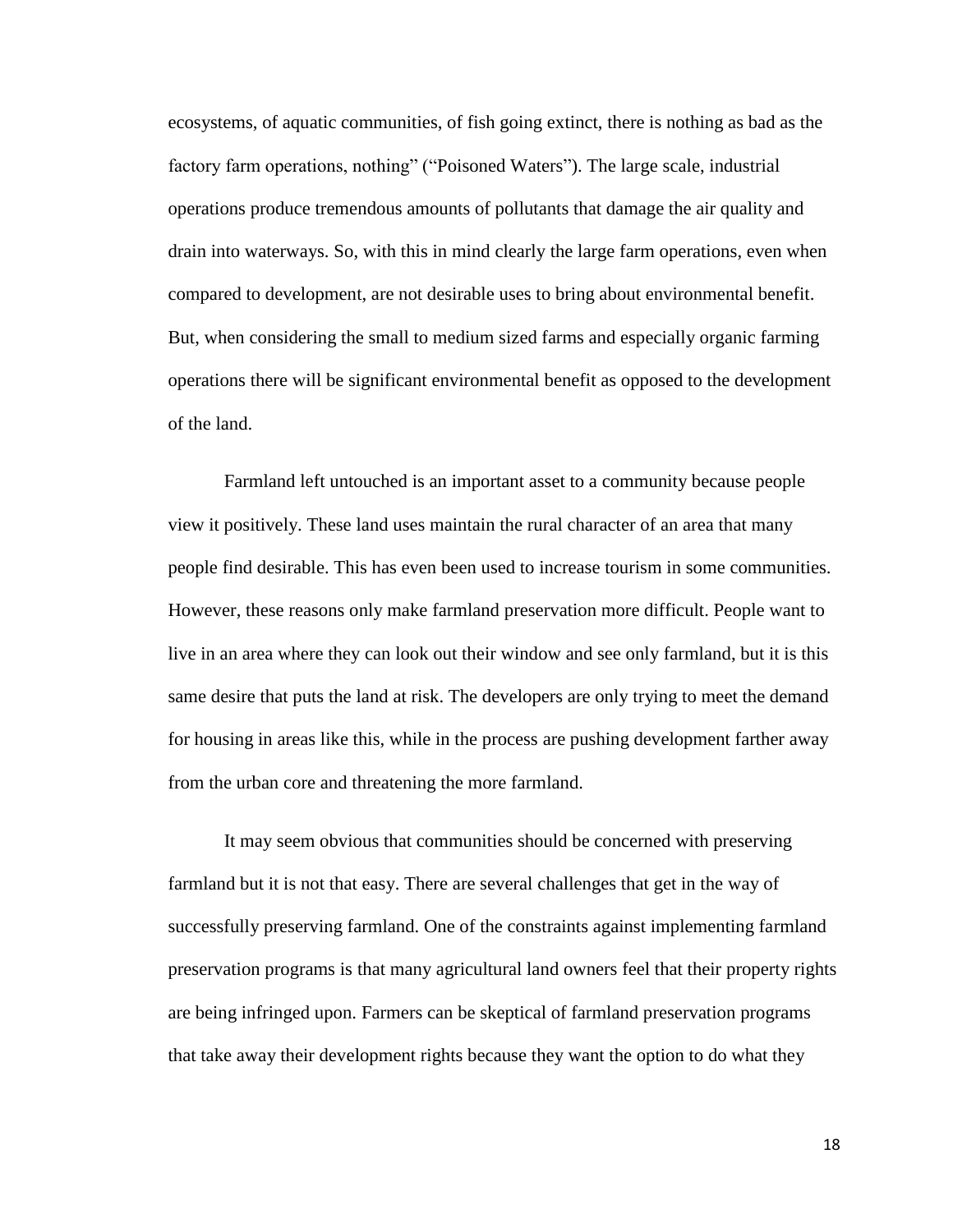want with their land. Having restrictions on their land that last in perpetuity can scare property owners away. Another concern is maintaining viable agricultural land near other uses. This can lead to problems of nuisance complaints and negative encounters between farmers and the neighbors. Farmer"s rights are meant to be protected by right-to-farmlaws but there still can be problems. Another problem is the money required to implement many of the programs or purchase the farm land. Government may not be able to rationalize the use of tax payer money that goes directly to one landowner. As more and more people move into urban areas they become disconnected with farming and food production. Many people in this country take readily available, cheap food at the grocery store for granted and do not realize how it is made or where it comes from. This makes ignoring the loss of farmland in America that much easier because until it directly affects people it may not be seen as a priority.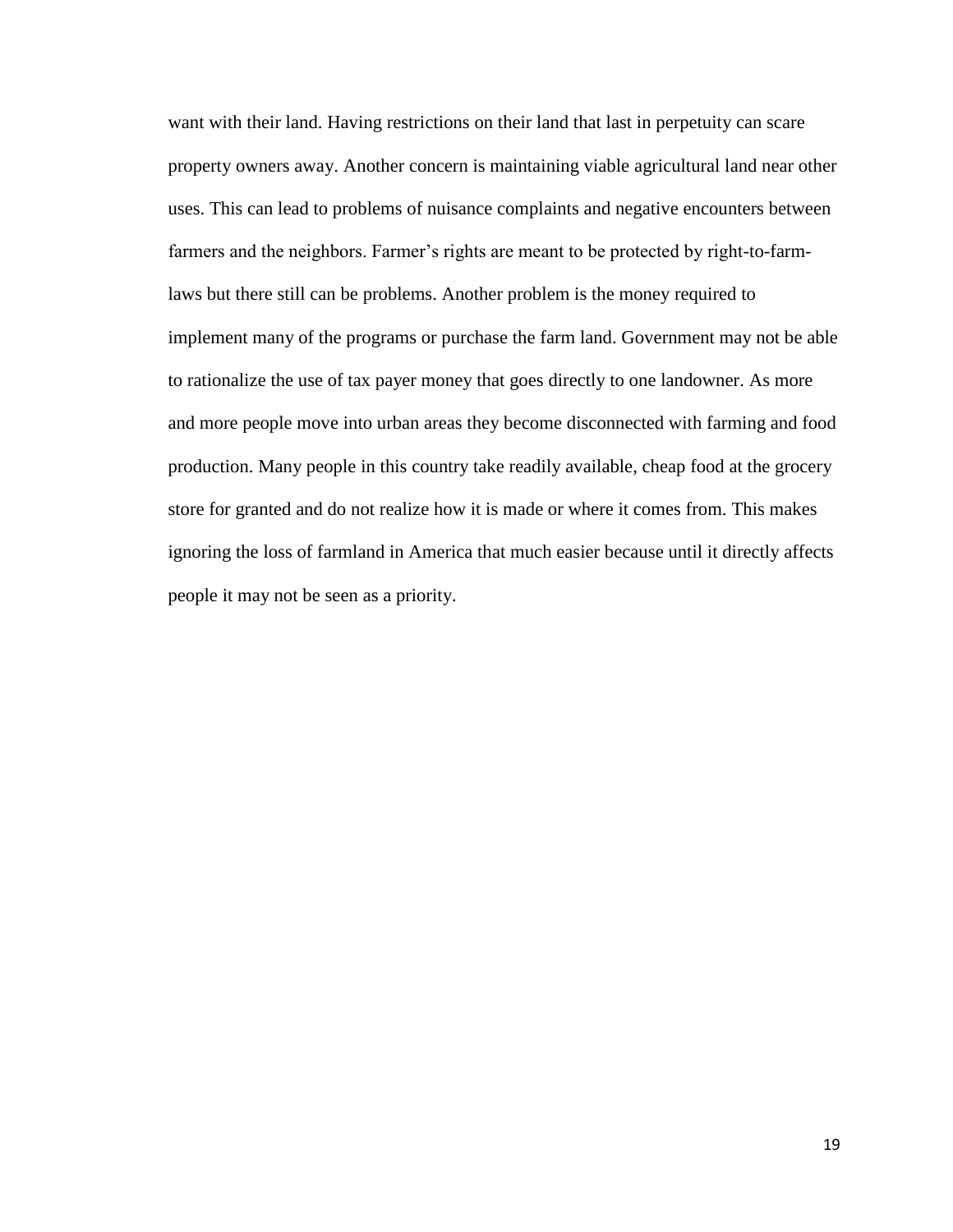# **Indiana's History of Farmland Protection**

Indiana has a rich and proud tradition of being one of the most important agricultural states in the country. According to the Purdue University Extension, the state has been blessed with some of the richest agricultural soil in the world and it ranks second in the nation with percentage of its land being prime farmland at 58%, right behind Illinois with 59%. Despite being the  $38<sup>th</sup>$  largest state, the state is very competitive when it comes to productivity compared to states much larger in size. According the U.S. Department of Agriculture, Indiana ranked  $10<sup>th</sup>$  among states for their value of agricultural exports in 2007 at over \$2.4 billion. Indiana ranked in the top ten among states for their exports of specific commodities including, soybeans, feed grains, live animals, and poultry. Indiana agriculture also has a major impact on the state economy by employing a large number of workers. Agricultural related activities accounts for nearly 1 in 15 Hoosier workers (Hoosier Chapter Soil and Water Conservation Society Fact Sheet). Based on the importance of agriculture to Indiana"s economy as well as its influence on the cultural heritage of the state, one would think that preserving farmland would be an important agenda of Indiana lawmakers. However, this overwhelmingly has not been the case.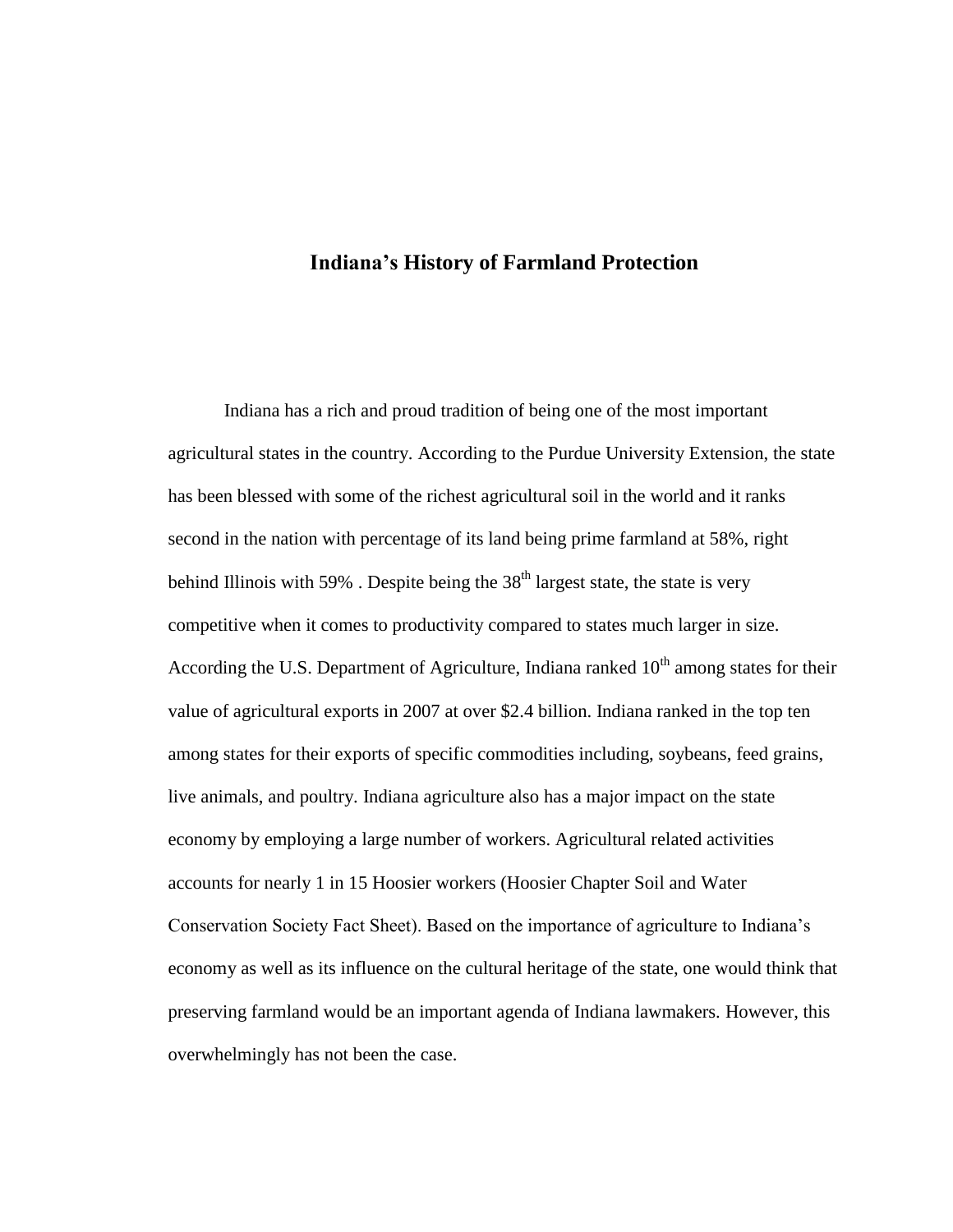Despite the importance of farming to the state, Indiana has taken minimal measures to protect it. The USDA Farm and Ranch Lands Protection Program is a voluntary program to preserve agricultural land across the country. This program provides matching funds to State, Tribal, local governments, and non-governmental organizations to purchase conservation easements from farmers. The easements will stay with the land forever and are purchased from the landowner in a lump sum payment, not to exceed the appraised fair market value of the land"s development rights. From 1996 through 2003, this program has protected over 300,000 acres in 42 states and Indiana is not one of them (FRPP Fact Sheet). The table below shows how surrounding states have taken advantage of this program, while Indiana has not and lost out on Federal money as a result. According to the Hoosier Chapter of the Soil and Water Conservation Society, Indiana did not take advantage of nearly \$2 million dollars in Federal money set aside for the state through this program. The lack of local sponsor funds has been the main obstacle to achieving any farmland protection through this program.

| Source: Natural Resources Conservation Service, US Department of Agriculture |           |                 |                                |
|------------------------------------------------------------------------------|-----------|-----------------|--------------------------------|
|                                                                              | Easements | Acres Protected | <b>Federal Money Obligated</b> |
|                                                                              |           |                 |                                |

**Table 1: 2007 Participation in Federal Farm and Ranch Lands Protection Program**

| Indiana         | 0  |       | \$0         |  |
|-----------------|----|-------|-------------|--|
| Michigan        | 4  | 463   | \$1,599,075 |  |
| Ohio            | 24 | 3,531 | \$2,798,143 |  |
| <b>Illinois</b> |    | 313   | \$1,414,296 |  |
| Kentucky        | 16 | 3,150 | \$2,912,295 |  |
|                 |    |       |             |  |

Not only has Indiana failed to take advantage of Federal farmland preservation programs, but they have not initiated statewide programs. As of May 2008, 27 states had authorized a statewide purchase of agricultural conservation easement program and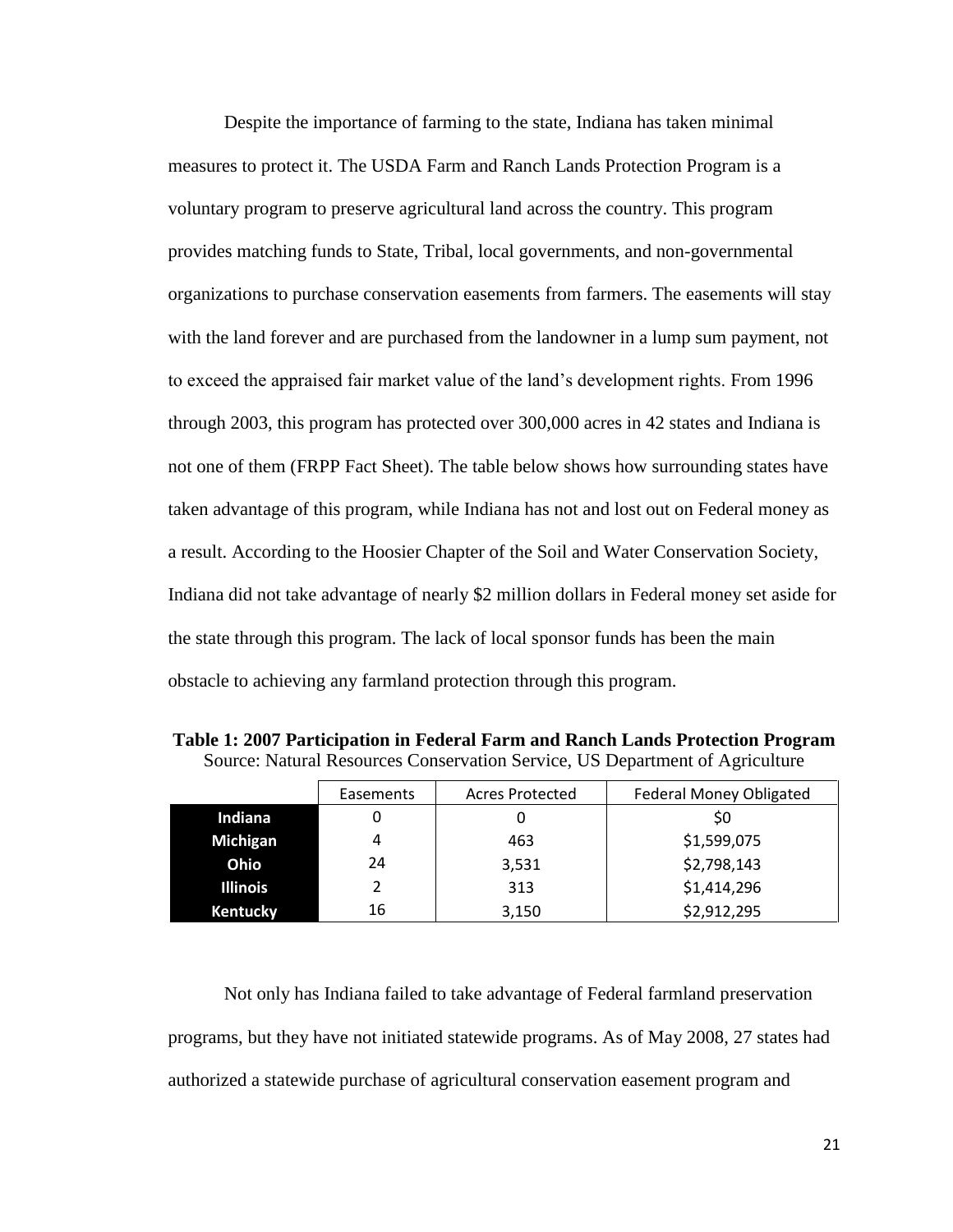Indiana is not one of them (Status of State PACE Programs). Agricultural district programs have been established by 16 states in order to support farmers through a variety of incentives and once again Indiana has not participated in this (Agricultural District Programs). According to the Farmland Information Center, there has not been a transfer of development rights program initiated in Indiana. Harrison County, Indiana has recently enacted a farmland protection program, which is an encouraging sign. However, the lack of a coordinated growth management plan or farmland preservation program on a statewide level remains a problem.

It is difficult to know why the state of Indiana has not made farmland preservation a priority. Much of it has to do with a lack of political will by government officials across the state. The most common farmland preservation tactics that are used are very costly and would require a lot of support from residents across the state. But, many view this as a waste of taxpayer money especially when the state has so many other issues to deal with on top of the financial concerns the state is currently facing. Many people do not understand the importance of farmland preservation because they are not faced with it on a daily basis. More and more people are moving from rural to urban areas, becoming further removed from the food production processes and as long as the supermarket has all the food they need they are content. With more voters living in urban areas, it has become an even more difficult sell for politicians who must convince Hoosiers that this should be given more attention in the state. However, there may be other ways to achieve farmland preservation in a state that does not make it a top priority.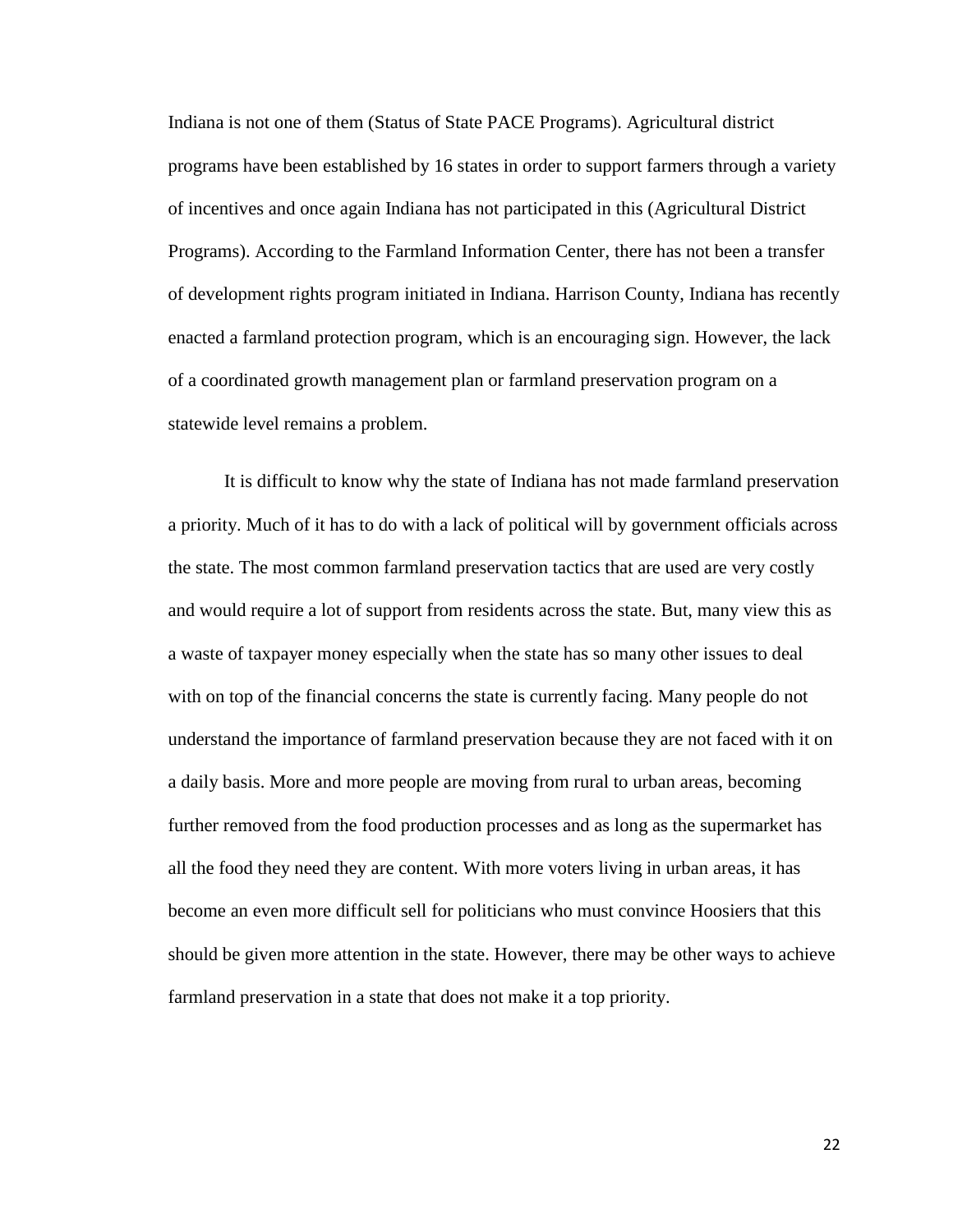# **Emerging Trends in Agriculture**

The agricultural practices in this country have been undergoing significant change in recent years. It used to be that farming was a small scale family operation, with land being passed down for generations. In many places this is no longer the case. Farming has become a major industry with large corporations buying up large tracts of land that were once owned by medium sized farmers. The consolidation of this land creates economies of scale for companies, allowing them to produce large quantities of goods in order to keep their prices low. However, more recently another interesting trend has emerged in the agriculture of America. This has been the increasing number of very small farms that do not rely on farming as their primary source of income. Many of these farms are emerging in response to the growing popularity of organic products. These developments and others are highlighted in the recently released 2007 Census of Agriculture Report.

The 2007 Census of Agriculture Report conducted by the US Department of Agriculture was released on February 4, 2009. Conducted every five years, the Census of Agriculture is the leading source of facts and figures about American agriculture. It is the only source to find comprehensive and accurate data (participation is required by law) on agricultural activities of every state and county within the country. The Census defines a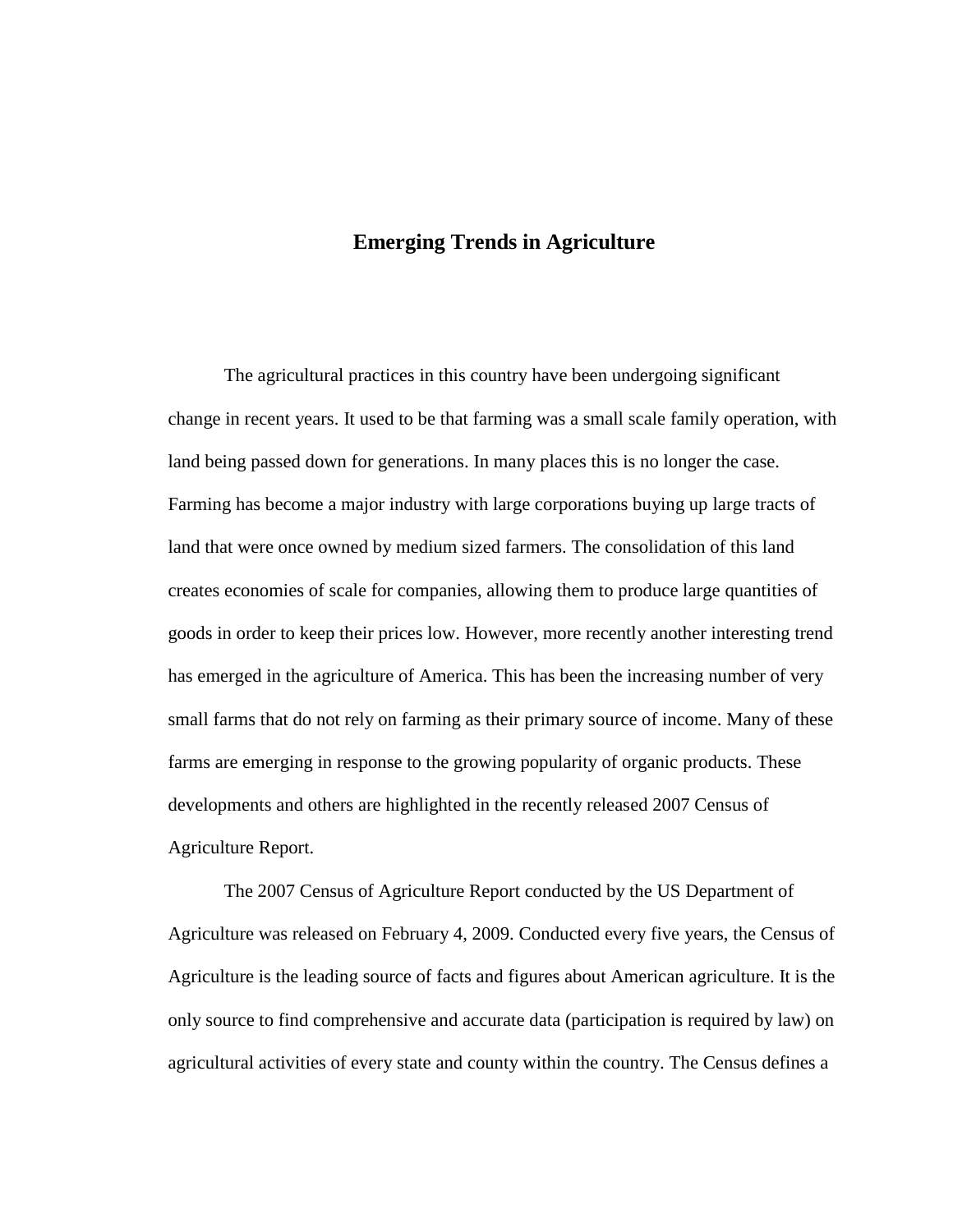farm as "any place from which \$1,000 or more of agricultural products were produced and sold, or normally would have been sold, during the census year" with government payments included. While this definition has been changed nine times since 1850, this same one has been used since 1974. This information will show these emerging trends in the agricultural community along with several others. This new information is vital to know when considering techniques for farmland preservation because many of the techniques used in the past are no longer applicable. The techniques that are implemented to preserve the vital land uses must reflect the changes that have occurred within farmland across this country.

|                 |                              | 2007        | 2002        | % Change |
|-----------------|------------------------------|-------------|-------------|----------|
| Indiana         | # of Farms                   | 60,938      | 60,296      | 1.1%     |
|                 | <b>Total Land in Farms</b>   | 14,773,184  | 15,058,670  | $-1.9\%$ |
|                 | <b>Average Size of Farms</b> | 242         | 250         | $-3.2%$  |
| <b>Illinois</b> | # of Farms                   | 76.860      | 73,027      | 5.2%     |
|                 | <b>Total Land in Farms</b>   | 26,775,100  | 27,310,833  | $-2.0%$  |
|                 | <b>Average Size of Farms</b> | 348         | 374         | $-6.9%$  |
| <b>USA</b>      | # of Farms                   | 2,204,792   | 2,128,982   | 3.6%     |
|                 | <b>Total Land in Farms</b>   | 922,095,840 | 938,279,056 | $-1.7%$  |
|                 | <b>Average Size of Farms</b> | 418         | 441         | $-5.2%$  |

**Table 2: Changing Agriculture Statistics** Source: 2007 Census of Agriculture, US Department of Agriculture

Table 2 above highlights several points that can be drawn from the 2007 Census of Agriculture data. One is that while the total number of farms has increased on both a statewide level for Indiana and Illinois as well as a national level, the total amount of land in farms for all of these has actually decreased. Losing farmland to development is a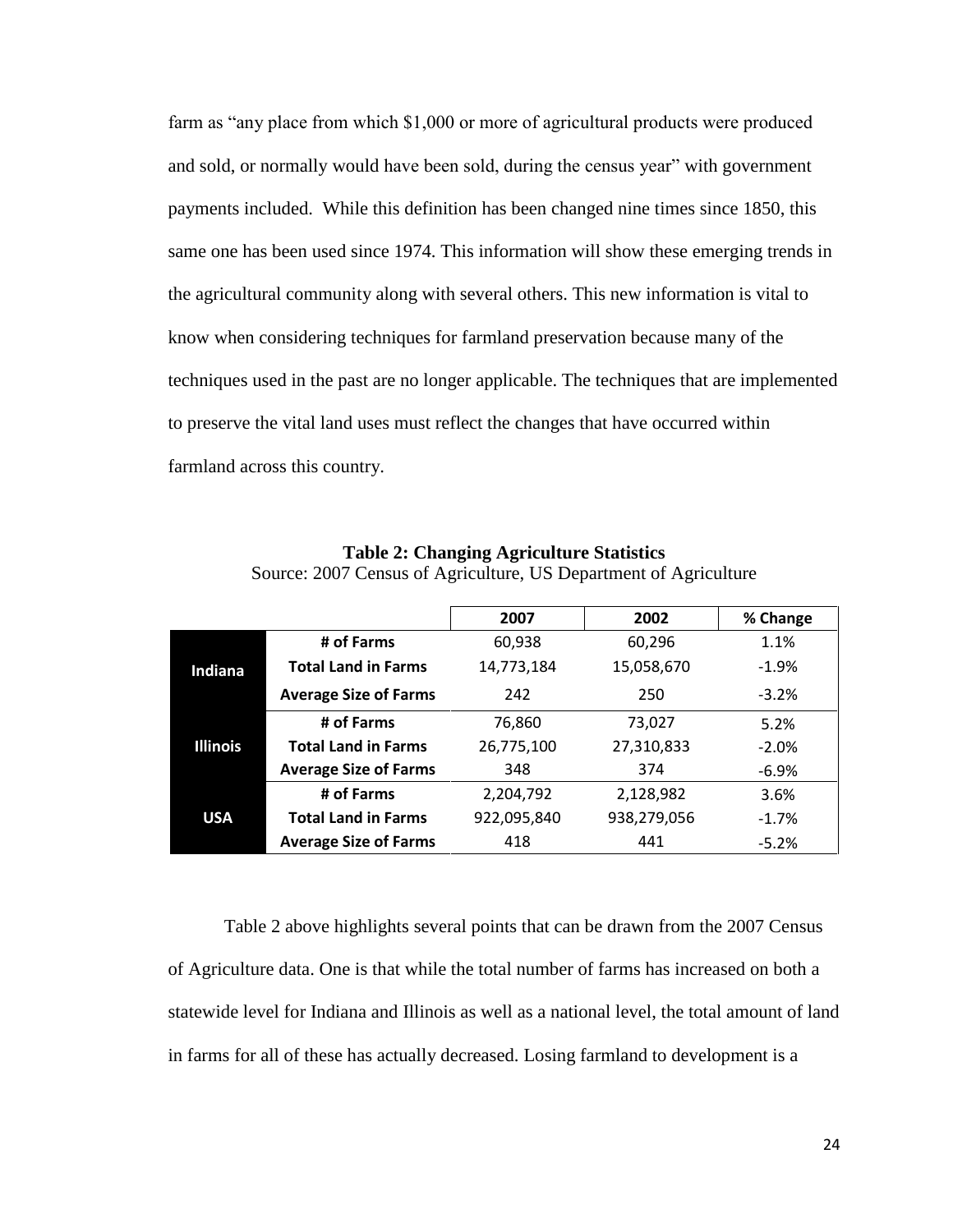serious issue that must be dealt with and the data shows that the U.S. is continuing to lose significant amounts of it. On average, over 3 million acres of farmland were converted to developed uses each year from 2002-2007 across the country. But, the fact that the number of farms is still increasing tells us that while large and medium sized farms are being lost to development or acquired by industrial farming operations, the smallest classification of farms are increasing in number. These farms increase the quantity of farms on a statewide and national basis, but are not large enough in size to make up for the farmland being lost to development.

The popularity of small farms has been increasing significantly for several years. Indiana alone saw a tremendous increase in farms under 10 acres, from 5,436 in 2002 to 9,720 in 2007, a 79% increase in 5 years (Slabaugh). Reasons for this boom in the number of small farms has a lot to do with the increasing popularity of locally grown food as many across the country have become more conscious of where and how their food is grown. A movement of people who call themselves "locavores" restrict their diets to food grown and produced within 100 miles of their home in order to be more environmentally friendly, support small family farms close to urban areas, along with eating healthy and more flavorful foods (Roosevelt). Eating organic foods and those grown locally are ways people feel they can make a difference and live a more environmentally friendly lifestyle. People are more concerned about their impact on the environment than ever before and are beginning to understand that food production drastically effects the environment. The intensive use of pesticides in our fields and animal factories that produce 1.3 billion tons of manure each year have polluted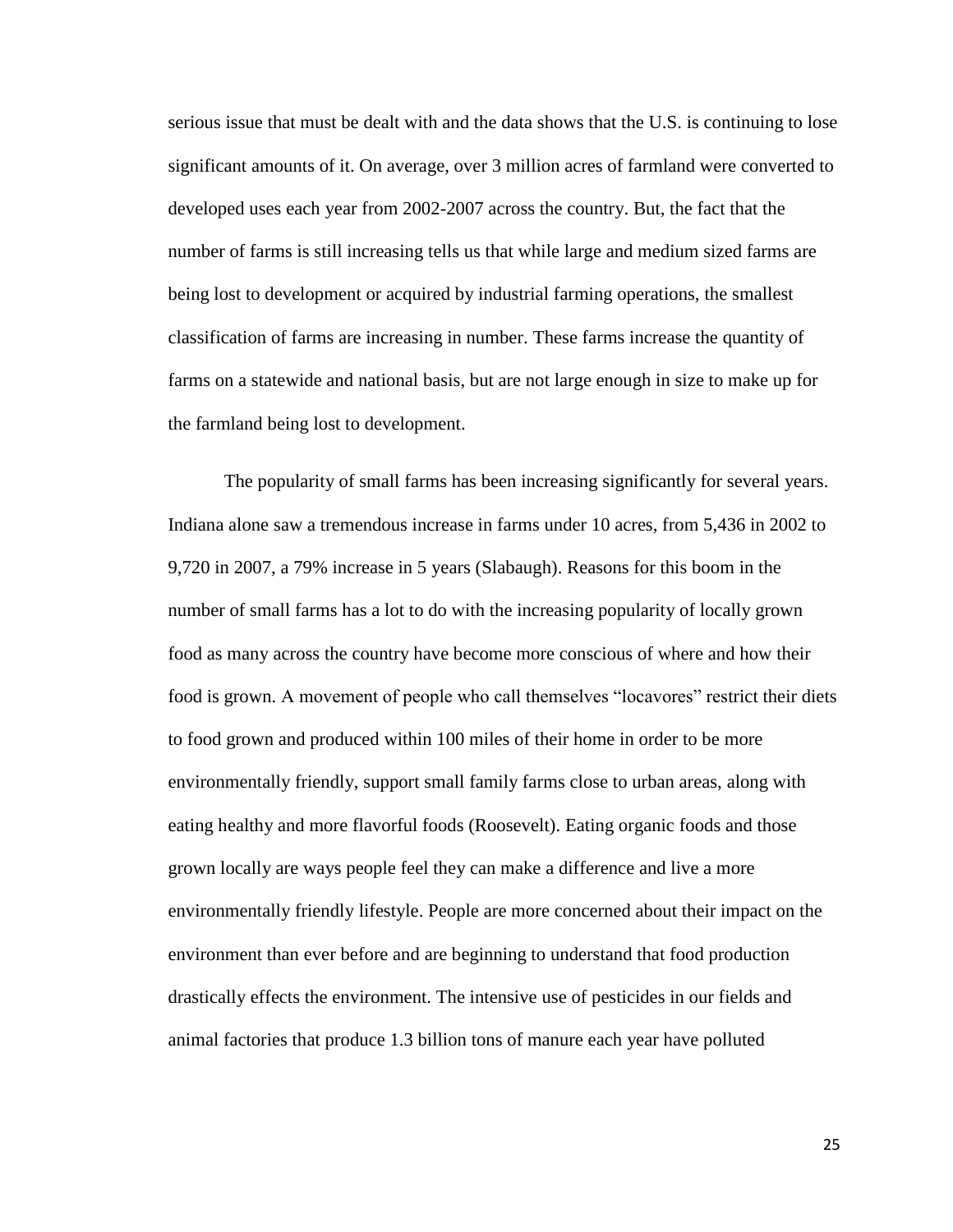waterways, soil, and the air (Kimbrell, 54). Along with that the global food production exacerbated by agribusiness has resulted in the average American's plate travelling 1,300 miles from field to dinner table (Ibid, 55). The growing concern over these issues and more has helped create a niche market for small scale farming operations to sell directly to the consumer. Other small farms are being created because many baby boomers are reaching the retirement age and want to do something they enjoy. They open a small, organic farm with a niche product not because they need the money but because they see it as their retirement. While they are at it they can make a few extra dollars by selling their products at local farmers markets.

While still constituting a small portion of the total agricultural land in the country (less than 1% of farms in this country had land in organic production and sales around \$1.7 billion according to the Census of Agriculture), organic farms are frequently considered a "rapidly growing segment" of the industry. Much of the growth of small scale farms in this country could be attributed to the growth in these organic farming operations. The real impact of this organic farming industry will be clearer after the USDA conducts a 2009 census of organic farming and marketing with results expected by early 2010 (Abbott). But even without this data, it is clear that their popularity can be tied to consumer"s preferences for more organic and locally grown food choices. Many new farmers are responding to this trend by selling directly to the consumer through farmer's markets, co-ops, roadside farm stands, and community supported agriculture programs. Community supported agriculture (CSAs) are where people buy "shares" of the farm before the season starts and receive a specified amount of produce when it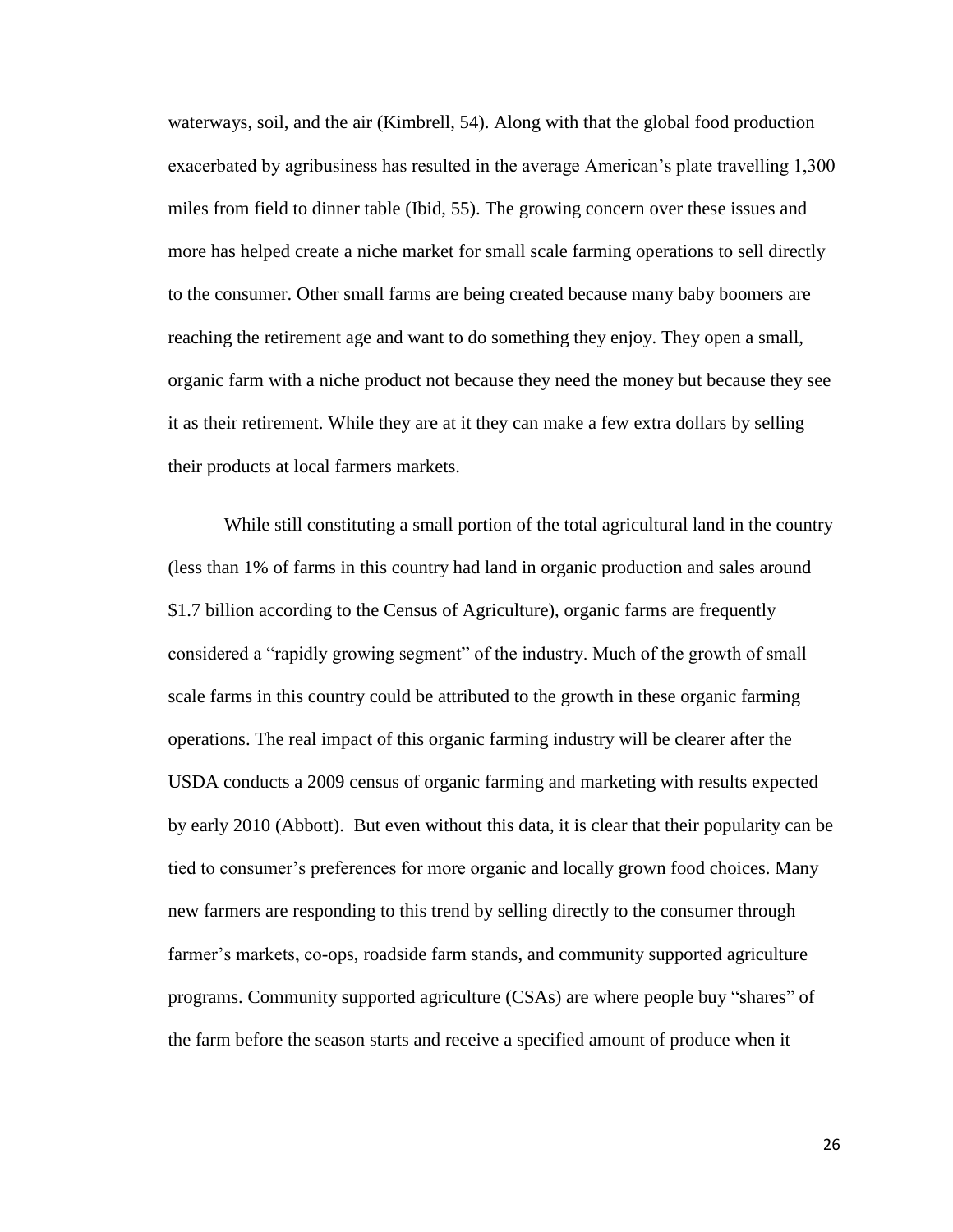becomes available. It gives people a chance to get locally growth food and also allows farmers to share some of the risk with their consumers because if there happens to be a bad growing season they still receive money. However, even with many new farmers showing interest in this field, the supply of organically produced food has not been able to keep up with the demand for it according to the National Sustainable Agriculture Coalition. Farmers are discouraged from making the transition because of the high costs of converting to organic production along with the certification costs.

This Census of Agriculture showed a continuation of the trend of growth in not only small but also very large farms. Figure 1 below shows this trend with the increasing number of farms under 100 acres from 2002 to 2007, the decline in medium sized farms, and the slight increase of the number of farms over 2000 acres.



**Figure 1: Number of Farms in U.S. Based on Size**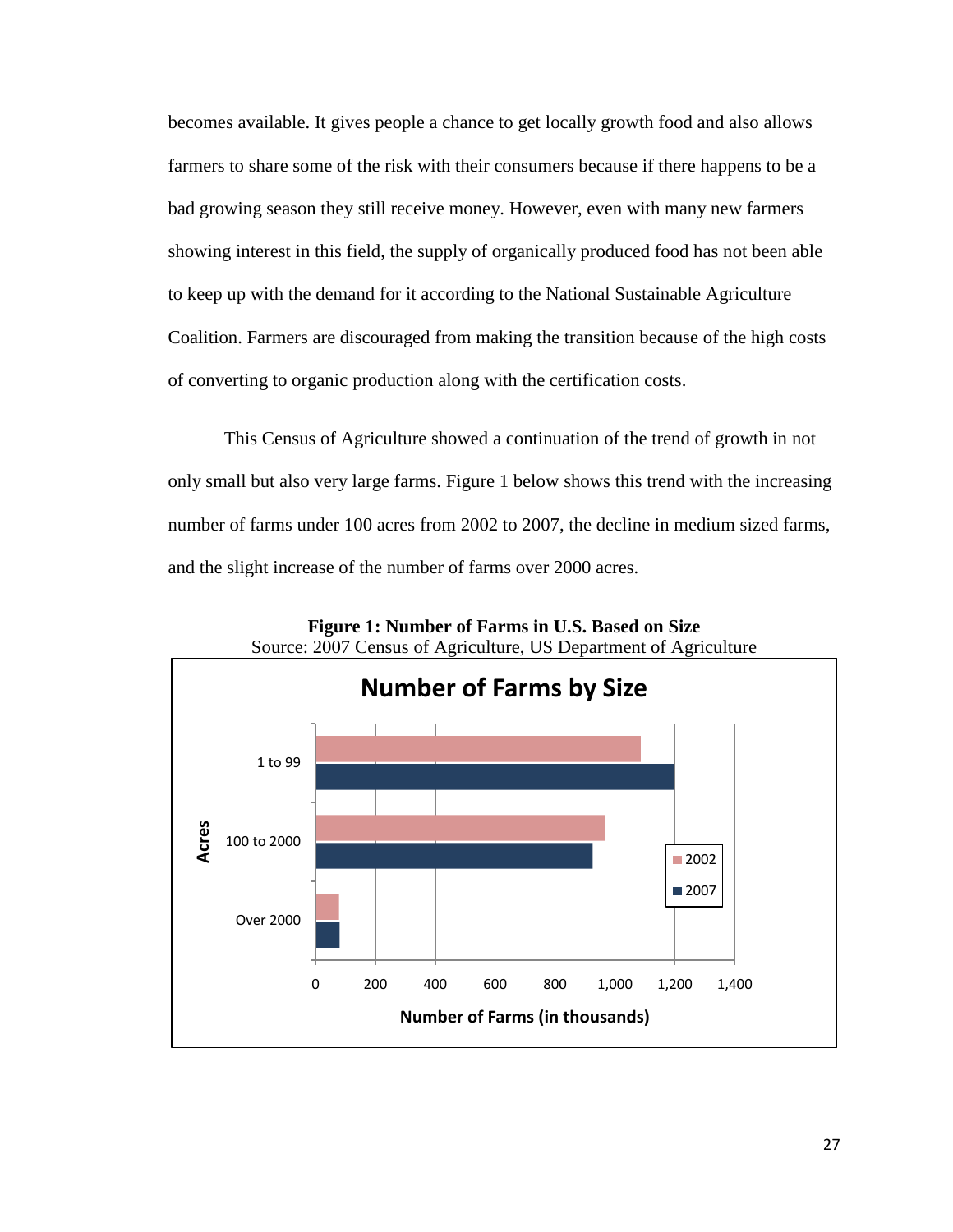

**Figure 2: Number of Farms and Sales as a Percentage of the Total** Source: 2007 Census of Agriculture, US Department of Agriculture

Figure 2 above exemplifies this point even further by showing how the agricultural production and sales have become dominated by large scale operations. In 2007, the American agricultural production that was produced by farms with over \$1 million in total sales was 59%. This was up from 47% of all production in the 2002 Census. Large scale, industrial farming now constitutes a majority of the agricultural production in the country.

The impact of industrialized agriculture can be seen all over America. The growth of the large operations have led to a myriad of negative side effects including soil erosion, polluted ground waters, food-borne illnesses, loss of biodiversity, inequitable social consequences, toxic chemicals in food, loss of wildlife habitats, and the destruction of beautiful landscapes (Kimbrell, xi). This industrialization of the national food supply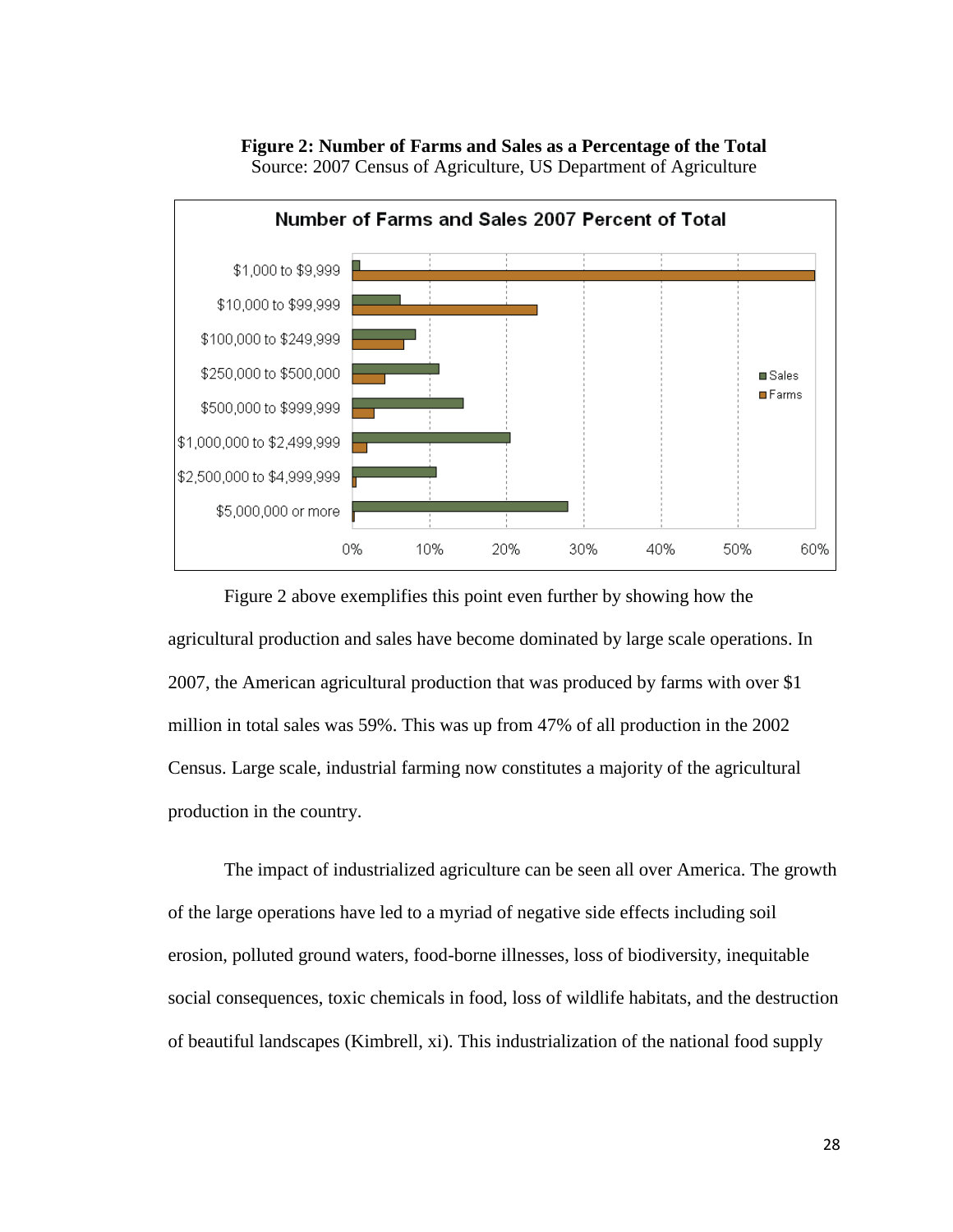shows how little people know about how the food they eat is grown, produced, and packaged. The growth of agribusiness has changed the way farming operates in this country. People used to understand where they food came from because it was generally grown locally on a small or medium sized farm. Today, the disconnect between food production and consumer has grown immensely and many consumers only care that the food is at the grocery store at the lowest price possible. While rural areas still represent 83% of America, most families are at least five generations removed from living in a rural setting (dating back to their ancestors living in rural parts of Europe) and are so far distanced from these farming communities that do not understand their issues and how their food is grown (Richardson, 171). Our high tech, service based economy with a focus on maximum efficiency has only furthered this urban and rural disconnect because people have come to expect their food to be produced cheaply with minimal awareness of how it is done. This has led agribusinesses to come up with ways to consolidate their operations by acquiring more and more land in order to achieve the economies of scale necessary to deliver these low prices that consumers seek. The result has been to push many family-run farms out of business and buy their land once they realize they cannot compete. The large agribusinesses have been able to exert their power over these smaller operations by buying the commodities from the farmer at lower and lower prices until they are forced to adopt new technologies and increase the scale of their operations. The squeeze is put on the small farmer and they are told that they must either "get larger or get out" (Magdoff, Foster, and Buttel, 12).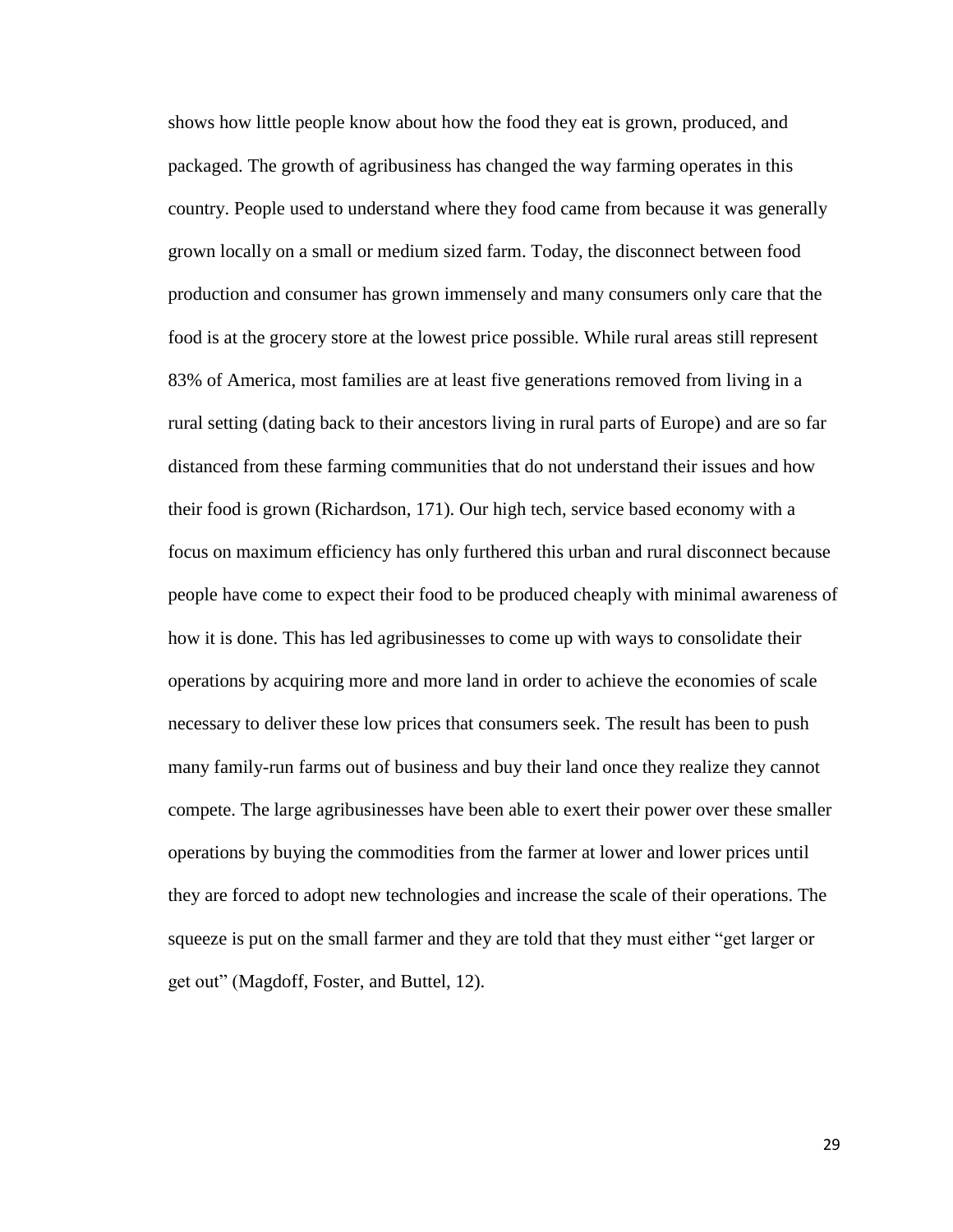Today, only 2.3% of American farms (around 50,000) account for 75% of the U.S. food production (Kimbrell, 55). However, there has been a growing resistance to this phenomenon. Many consumers have started to take note of where their food comes from along with health and safety aspects dealing with the foods they eat. This can be seen in the rise of organic farming and local food systems. As was noted earlier, farmers all over the country are finding other ways to stay viable once they realize they can no longer compete with agribusinesses control over the whole food production industry. Examples include, growing a specialty crop that few others are growing, starting their own processing business, selling directly to the community through farmers markets or community supported agriculture (Magdoff, Foster, and Buttel, 18).

This discussion so far has focused on how the agricultural landscape has been undergoing significant changes. The concept of a farm used to be easily understood and defined in this country because most functioned the same way with owners and operators that faced the same issues and owned similar amounts of land. This is no longer the case as many different types of farms have begun to emerge. In order to help clarify these and organize the census data accordingly, the Economic Research Service (an agency under the U.S. Department of Agriculture) came up with several different classifications of farm types. These typologies were established in order to classify farms with similar characteristics. They tell us something about the principal operator or owner of the farm and the farms financial productivity. Two major groupings for farms were established; the small family farm with sales under \$250,000 and other farms. The small family farm was divided into 5 subcategories.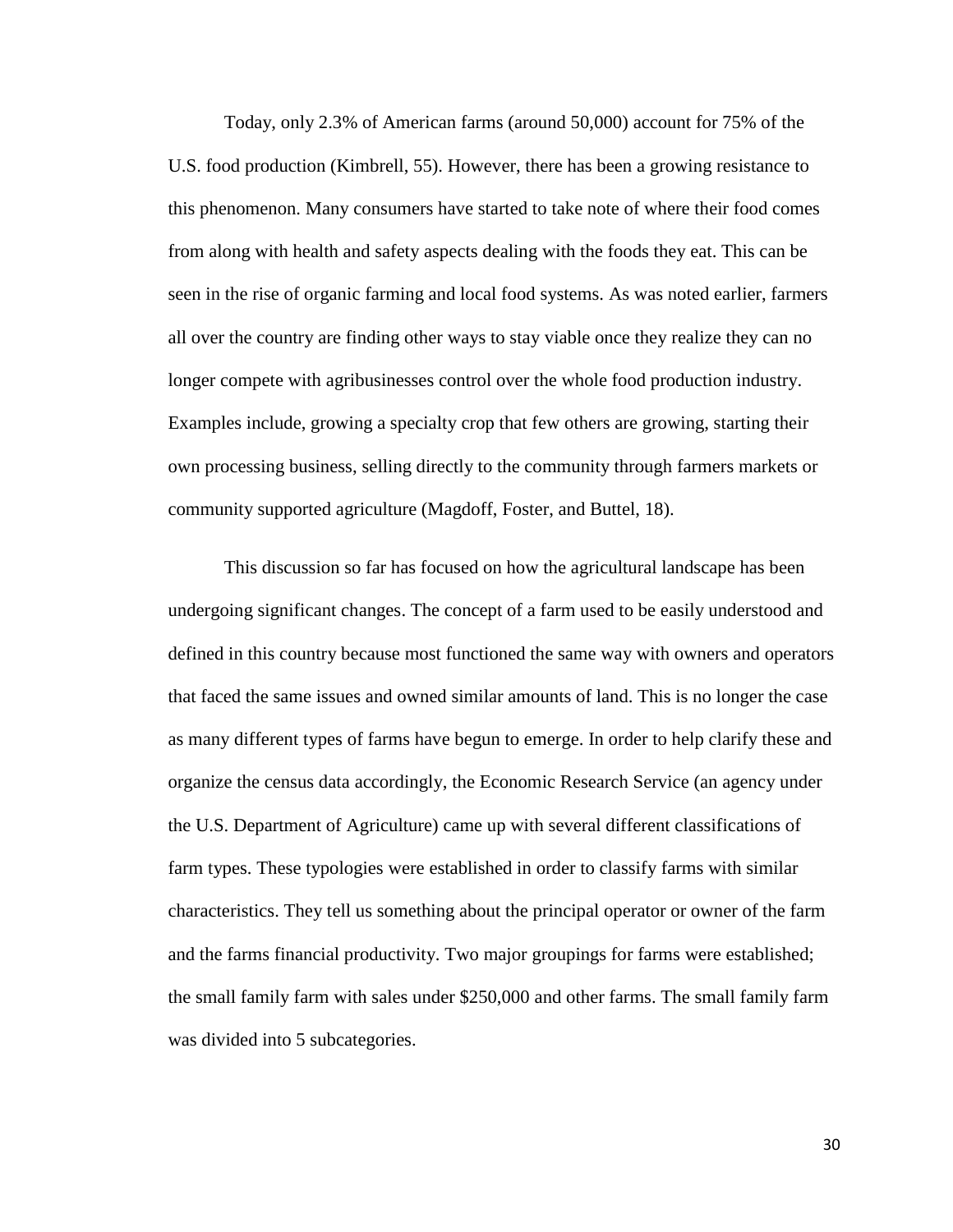- 1.) **Limited resource farms** have agricultural products sales less than \$100,000 and total principal operator household income less than \$20,000.
- 2.) **Retirement farms** have agricultural products sold that have a market value of less than \$250,000, and a principal operator who is retired.
- 3.) **Residential/lifestyle farms** have agricultural products sold that have a market value of less than \$250,000, and the principal operator reports their primary source of income as other than farming.
- 4.) **Farming occupation/lower-sales farms** have a market value of agricultural products sold less than \$100,000, and the principal operator reports farming as their primary source of income.
- 5.) **Farming occupation/higher-sales farms** –have a market value of agricultural products sold between \$100,000 and \$249,999, and the principal operator reports farming as their primary source of income.

Farms classified as 'other farms' are divided into the following three subcategories.

- 1.) **Large family farms-** have a market value of agricultural products sold between \$250,000 and \$499,999.
- 2.) **Very large family farms-** have a market value of agricultural products sold over \$500,000.
- 3.) **Non-family farms-** organized as non-family corporations, as well as farms operated by hired managers.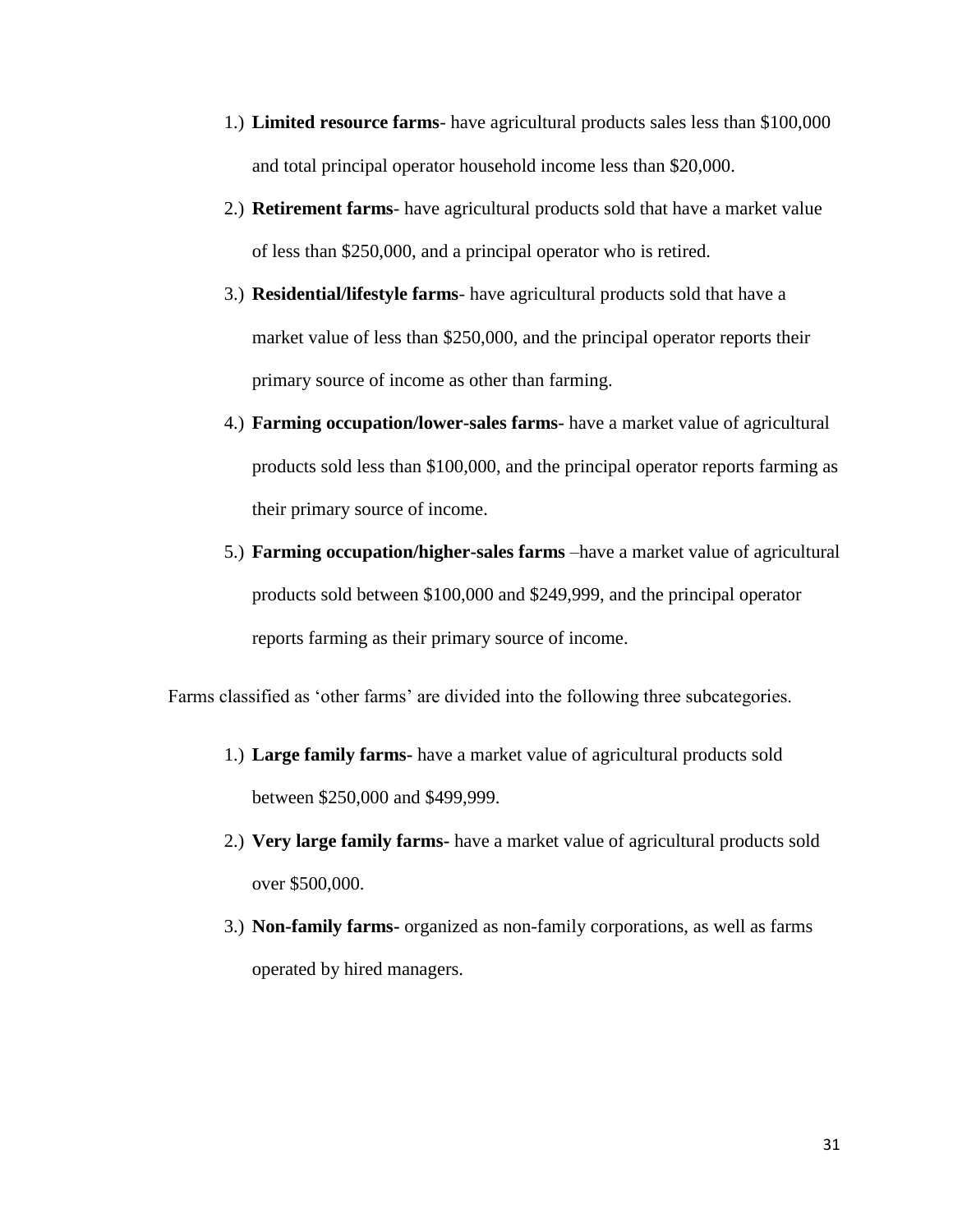**Figure 3: Percentage of Farms by Type and Sales** 



Source: 2007 Census of Agriculture, US Department of Agriculture

Figure 3 shows the percentage of total agricultural production and total percentage of farms that each typology makes up in American agriculture. While very large family farms, non-family farms, and large family farms make up only 12.6% of all the farms in America, they account for 84.8% of the market value of all agricultural products produced in the country. These farms are the largest land occupiers and highest profit makers in the country, but the retirement/lifestyle farms and retirement farms are the most common. These farms have been established in increasing numbers all over the country and together make up 57% of all the farms in the country in the 2007 Census.

This illustrates another interesting trend with today"s farmer and that is that most of them no longer farm as their primary source of income. In some cases farming simply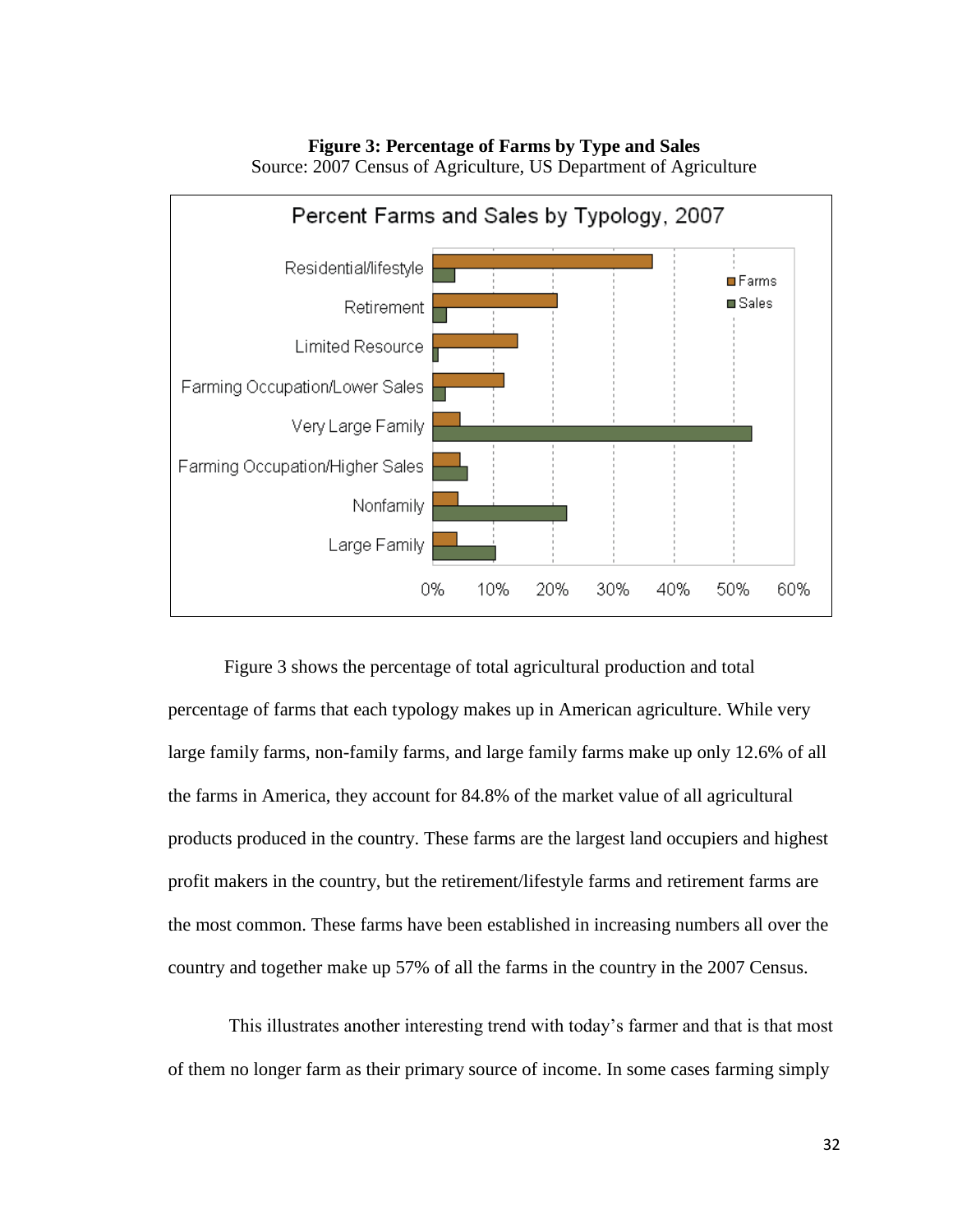does not bring in enough income to support their families and requires other incomes sources. According to the Census, only around 1 million out of 2.2 million farms (45%) reported a positive income from agriculture while the rest had to rely on other forms of employment to support their farming expenses and rural lifestyle. The majority of farms have turned into small, part time operations where now 65% of farm owners have off-thefarm jobs (up from 55% in 2002). This gives an idea of the type of financial pressure that is on farmers and why many choose to sell their land to development. The fact that many farmers are having difficulties supporting their families poses a problem for preservation of these lands because they may see selling off their development rights as being the only way to make ends meet. Other farms are just "hobby farms" that are operated by retirees or other casual farmers that do not need the extra income but do it for enjoyment.

The financial problems shared by many farmers across the country are a concern when considering ways to preserve farmland. There is an ongoing joke among farmers that goes something like this, "What would you do if you won a million dollars?" The answer: "Why, I'd just go on farming 'til it's all used up!" (Richardson, 169). While this should not be taken too seriously, it helps illustrate the point that many farmers struggle at times to bring in enough income to constitute the work they put in. This makes the prospect of cashing out and selling their land to developers increasingly attractive. The problem is that when one farmer makes the decision to sell their land it often leads to a snowball effect where other surrounding land owners will start to consider it as well. A rural area on the fringe of a metropolitan region can quickly turn into sprawling development because as the number of active farm acres dwindle the farm support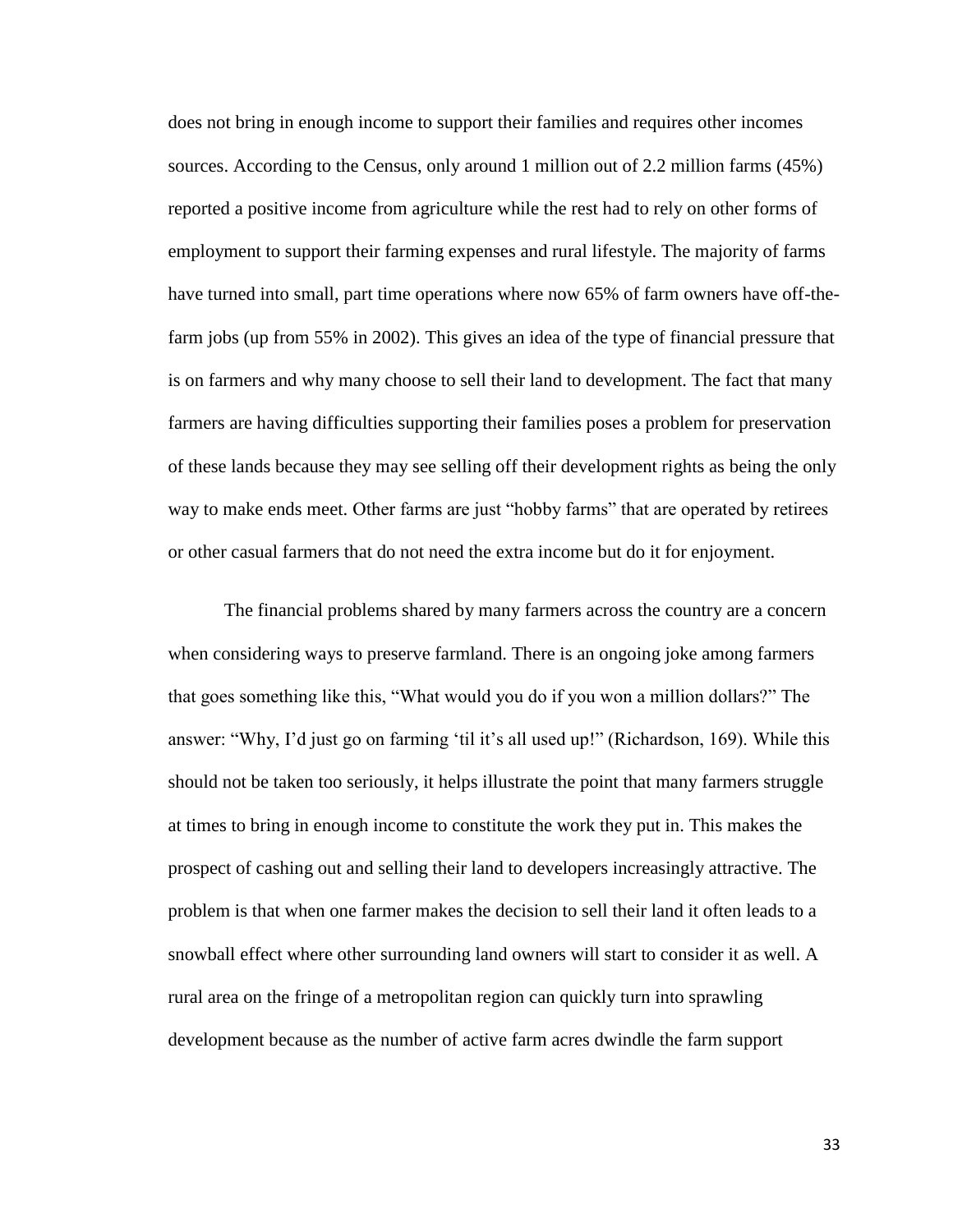businesses like feed mills, machinery dealers, and processing plants will begin to leave as well. This will make it more expensive for the remaining farms to stay financially viable as it will be more difficult for them to run their operations and force them to travel farther for supplies and services (Daniels, 150). In essence, the threat of development only makes it more difficult for farmers to stay in operation when they were struggling to make ends meet even before the land surrounding them was sold. Another trend seen in farmers becoming surrounded by developments is their reluctance to reinvest in their own operations. This process is known as the "impermanence syndrome" (Daniels, 151). This occurs when farmers are faced with development pressures and lose their commitment to their agricultural practices because they see the selling of their land as inevitable. Farmers will stop buying supplies or repairing machinery because they think their farming practices are soon coming to an end after they see all their neighbors give in.

Another troubling trend for farming in America is the ever increasing average age of farm operators. The average age of U.S. farm operators increased in the 2007 to 57.1, up from 55.3 in 2002. Figure 4 (below) illustrates how for the past 30 years, the average age of farmers has steadily increased. This means that young people are not getting into the profession and that the same people are staying on as principal operators into the later stages of their lives. Some of this can be attributed to the fact that getting into farming requires a lot of upfront capital that young people eager to get into the field do not have. But, whatever the reasons are for this, the concern is that it could lead to more farmland being sold off as development. According to Kevin McNamara, a Purdue University professor in agricultural economics, as a result of the "increasing age of farmers, we can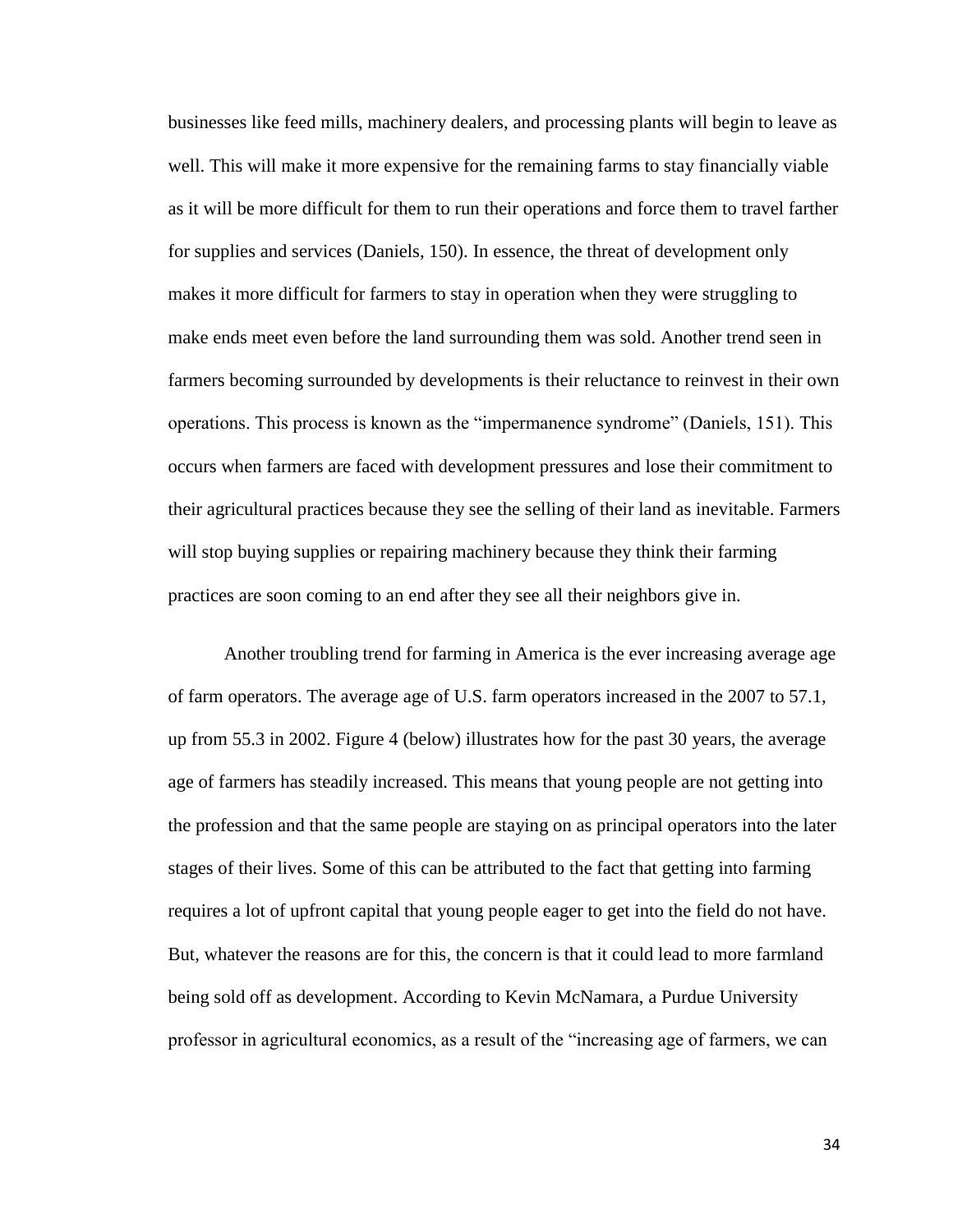expect to see more land transitions in the future, whether it's from one farmer to another, divided into small acres and sold or used for development"(Douglas). Farmers that are reaching the late stages of their life will begin to start scaling back the size of their farmland, by selling parts of it to developers and leaving the money to their children or simply subdividing the land and leaving their family to decide what to do with it. Along with the possibility of losing more land to development is the lost skill set that these older farmers have gained through the course of their career.

**Figure 4: Average Age of Principal Farm Operators for Past 30 Years** Source: 2007 Census of Agriculture, US Department of Agriculture

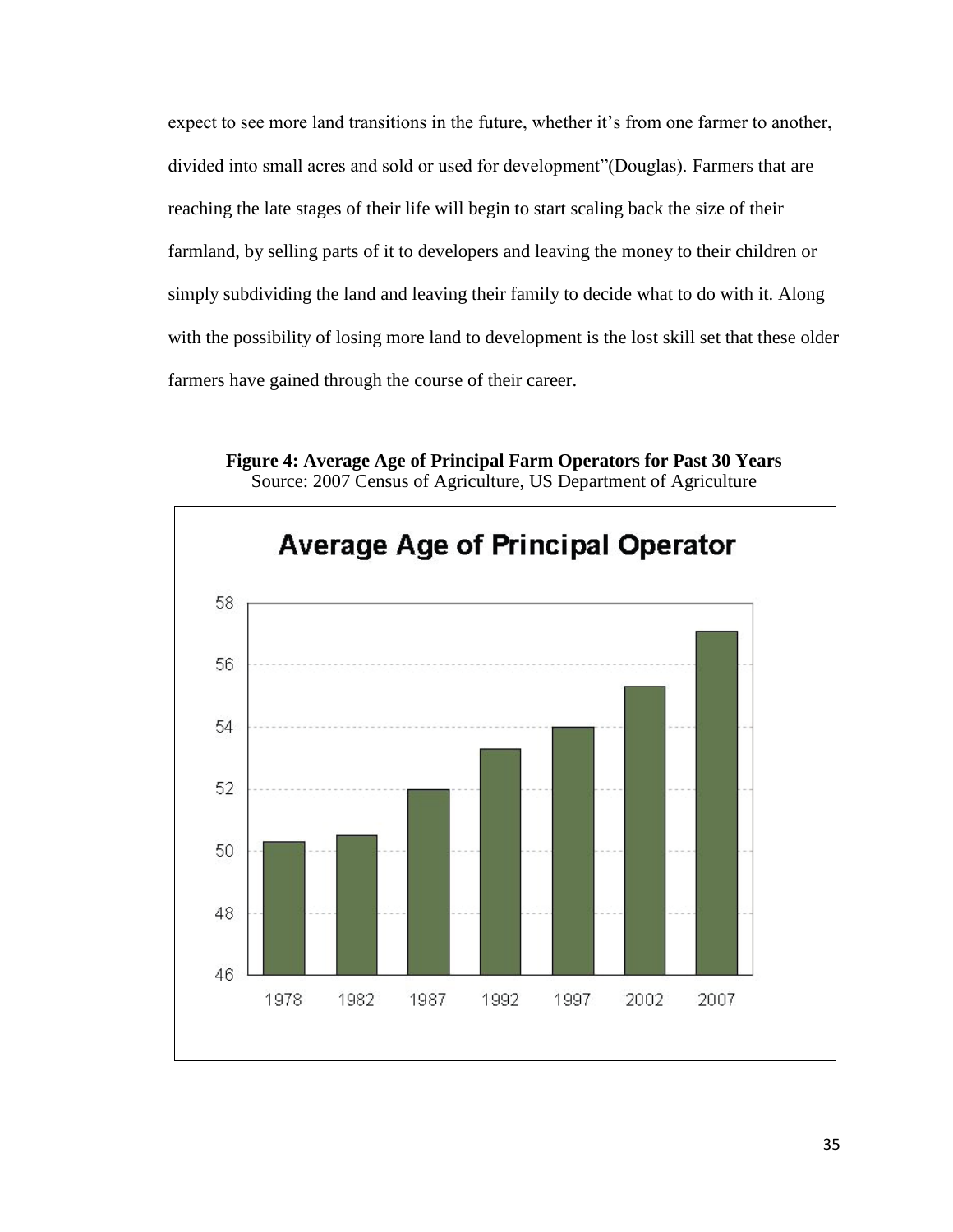# **Case Study: Kane County, Illinois**

### *"The wealth of Illinois lies in her soil, and her strength lies in its intelligent development."* **-Andrew Sloan Draper, University of Illinois President from 1894-1904**

Kane County, Illinois has developed a successful farmland preservation program that could serve as a model for counties across the Midwest. The county has taken a proactive approach to preserve farmland in the face of strong development pressures from the Chicago metropolitan region. By using some innovative techniques, Kane County has been able to keep farming viable and maintain its rural heritage while still allowing for growth where appropriate.

Kane County has undergone changes in the agricultural landscape that are similar to those seen across the country. The amount of land in farms has sharply declined since the 1940s and the county has lost nearly 50,000 acres of farmland to development since the early 1980s (2030 Land Resource Management Plan, 37). Following another national trend, the total number of farms has increased from 650 in 1997 to 759 in 2007. Even though farmland is increasingly threatened by development pressures, it still represents the dominant land use in the county. According to the Kane County Development Department, nearly 74% of the unincorporated land in the county is in agriculture. Kane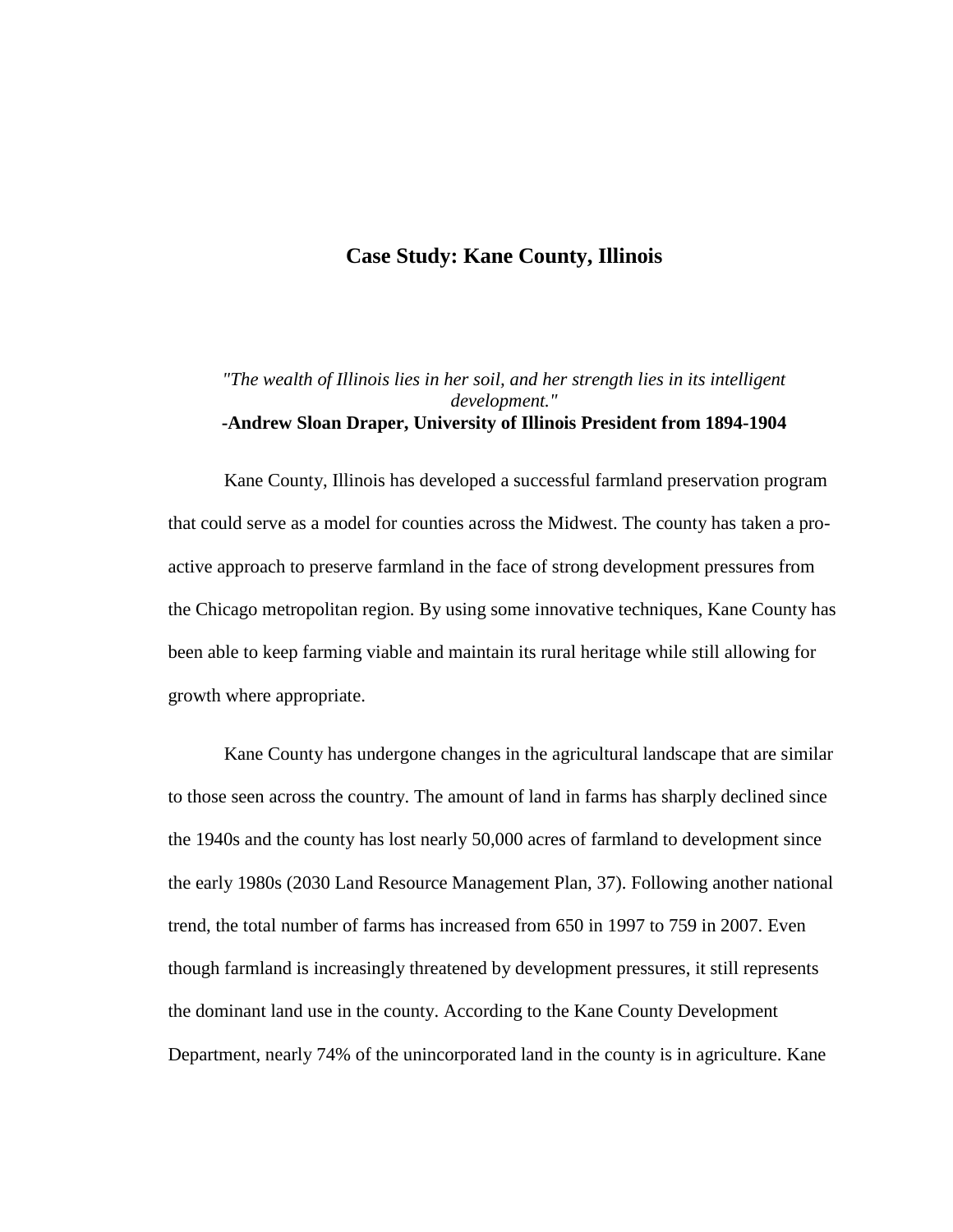County consistently has been one of the most productive agricultural counties in Illinois, with a market value of the agricultural products sold over \$85 million per year since 1992 (Ibid, 37). The county has also been the state"s leading producer of nursery, greenhouse, floriculture, and sod crops. However, being a part of the fast growing Chicago Metropolitan Area this county has seen tremendous growth putting pressure on its valuable agricultural land. Kane County grew by nearly 153,000 people between 1970 and 2000, and is expecting to grow by almost double that amount between 2000 and 2030 (Ibid, 21). Despite this growth the county has been able to preserve farmland when possible by using a comprehensive approach.

The county has recognized agriculture as being a vital aspect to the rural heritage of this area as well as making up a large part of the local economy. To go along with this understanding, Kane County has a proven history of farmland preservation. In 1980, Governor James R. Thompson passed the "Preservation of Illinois Farmlands" Executive Order. This Executive Order led to the Illinois Farmland Preservation Act that was a state policy meant to encourage the protection of farmland from conversion or degradation. Kane County quickly amended its 1976 Land Use in order to protect agricultural land uses and keep them economically viable land uses. In 1991, Kane County became the first county in Illinois to adopt a "right to farm" ordinance. This protected farmers in the county from nuisance lawsuits filed by encroaching residential neighbors that move into the area without an understanding of what it is like to live next to working farmland. The county would try to minimize these conflicts by discouraging the close proximity of incompatible uses that bring about nuisance lawsuits. In 2001, Kane County continued its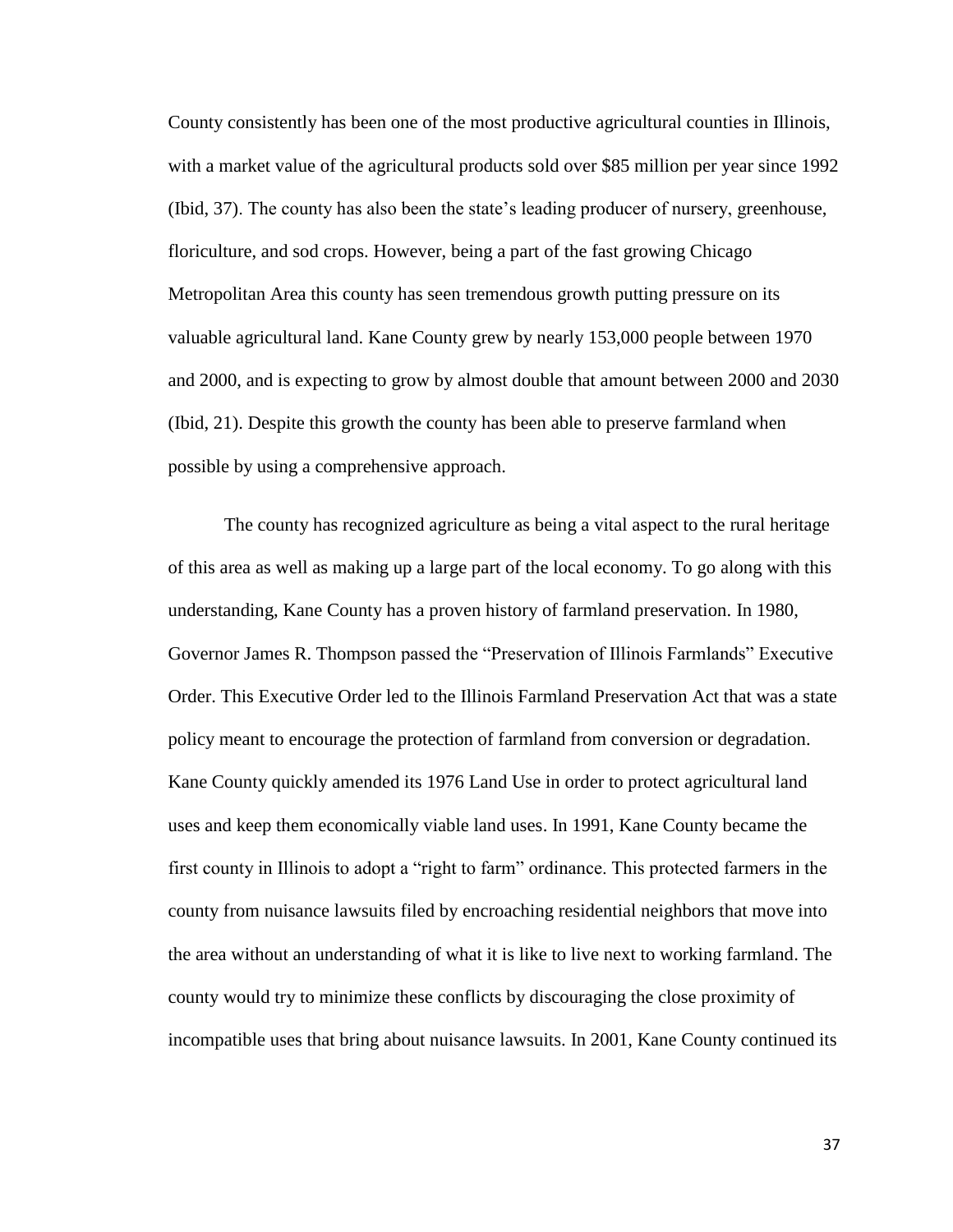strong tradition of farmland preservation by being the first county in Illinois to establish a farmland protection program. This program acquires development rights through purchase or donation from farmers who wish to participate in the voluntary program (Ibid, 39).

Perhaps the most important aspect of Kane County"s farmland preservation measures are how it has planned for growth on a regional level in order to limit farmland conversion. In Kane County"s 2030 Land Resource Management Plan, the land within the county has been divided up into three distinct classifications and strategy areas for growth. The three strategy areas that are designated on the county"s 2030 Conceptual Land Use Strategy Map are the urban corridor, the critical growth area, and the agricultural/rural village area (Ibid, 23). The urban corridor represents the eastern third of the county that is already urbanized and contains nearly 80% of the total population. The theme of this area is "Renaissance" because the plan encourages downtown revitalization, infill development, and other redevelopment projects that will work to contain the majority of the population within the already established urban areas. The critical growth area identifies the land directly to the west of this where development has begun expanding out into farmland and open spaces. This area has the theme of "Refinement" because it offers a location where development can be managed in a smarter and more sensible way. The county encourages the use of Smart Growth principles and clustered developments that locate houses at higher densities in order keep more land as open space or in farming. The agricultural/rural village area identifies the westernmost third of land in the county which is the least developed. This land was themed "Recommitment"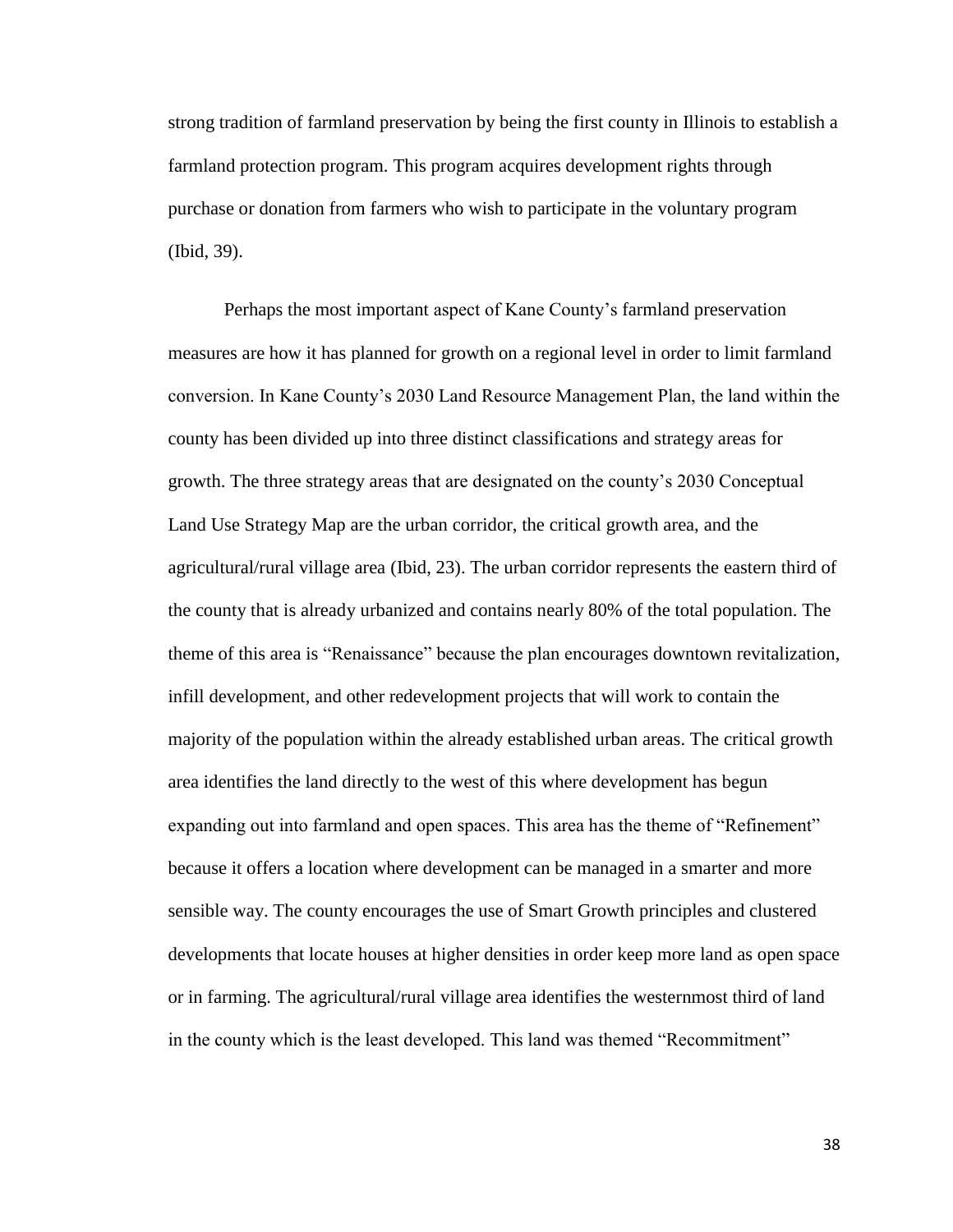because it shows the county"s desire to preserve the agricultural and open space uses prevalent in this area. By recommitting to protecting against the conversion of this land into housing, commercial, or industrial uses the county shows that it understands the importance of this land. Although much development pressure exists on the municipalities in the western part of the county, this plan remains dedicated to keeping farmland as the predominant land use.

Kane County has set high goals for the management of population growth within the county. In order to keep over 50% of the county land in agriculture or open space by 2030, almost all of the new population growth must be split between either urban corridors or critical growth areas (Ibid, 25). This can only be achieved through a commitment by the municipalities in the eastern portion of the county to focus on the infill, redevelopment, and revitalization. The current pattern of sprawl within the critical growth areas also must stop and new development decisions should be focused around 10 Smart Growth principles (see Figure 5). These principles outline a range of issues that will encourage controlled growth within the county. This long term plan will keep open space and farmland viable while also still absorbing the rapid population growth expected within the county by 2030.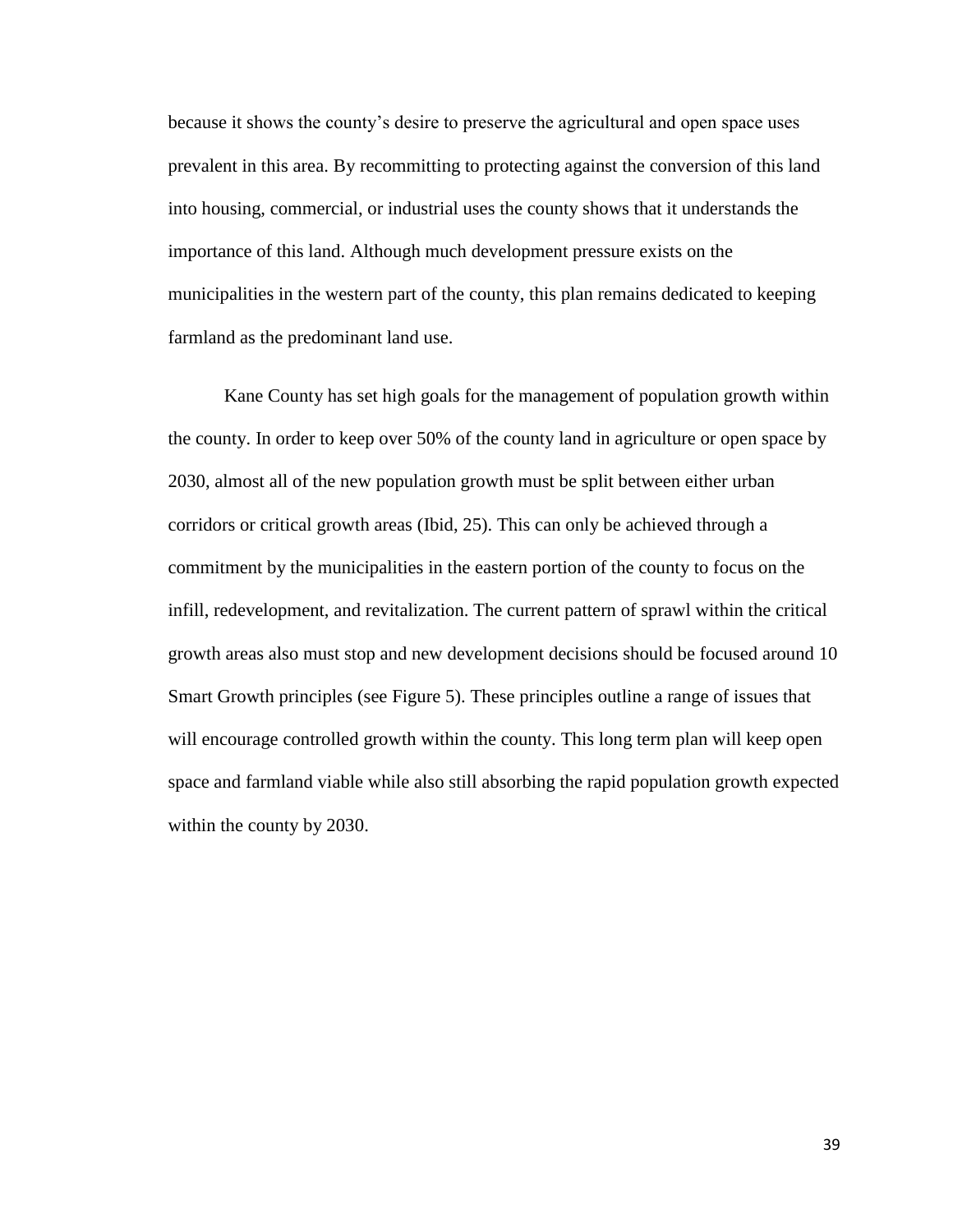# **Figure 5: 10 Smart Growth Principles for Kane County, Illinois**

Source: Kane County 2030 Land Resource Management Plan



Kane County"s 2030 Land Resource Management Plan shows a clear

understanding of how farmland preservation efforts require a strong land use planning component. Along with advocating for Smart Growth Principles to be used on developments within the critical growth area, the plan identifies "Priority Places" where new development should be encouraged to locate (Ibid, 181). These locations are within the critical growth areas and have either existing or are planning to have infrastructure in place for sewer and water. They also are within areas that offer alternative transportation options as well as a walkability aspect with many uses located within a 5 to 10 minute walk. By planning for this future growth and offering incentives, like existing infrastructure, to locate where they want it to be the county takes some of the pressure off of farmland within the agricultural/rural village area. They understand and accept that growth is inevitable and instead of dealing with the consequences after it occurs in an ad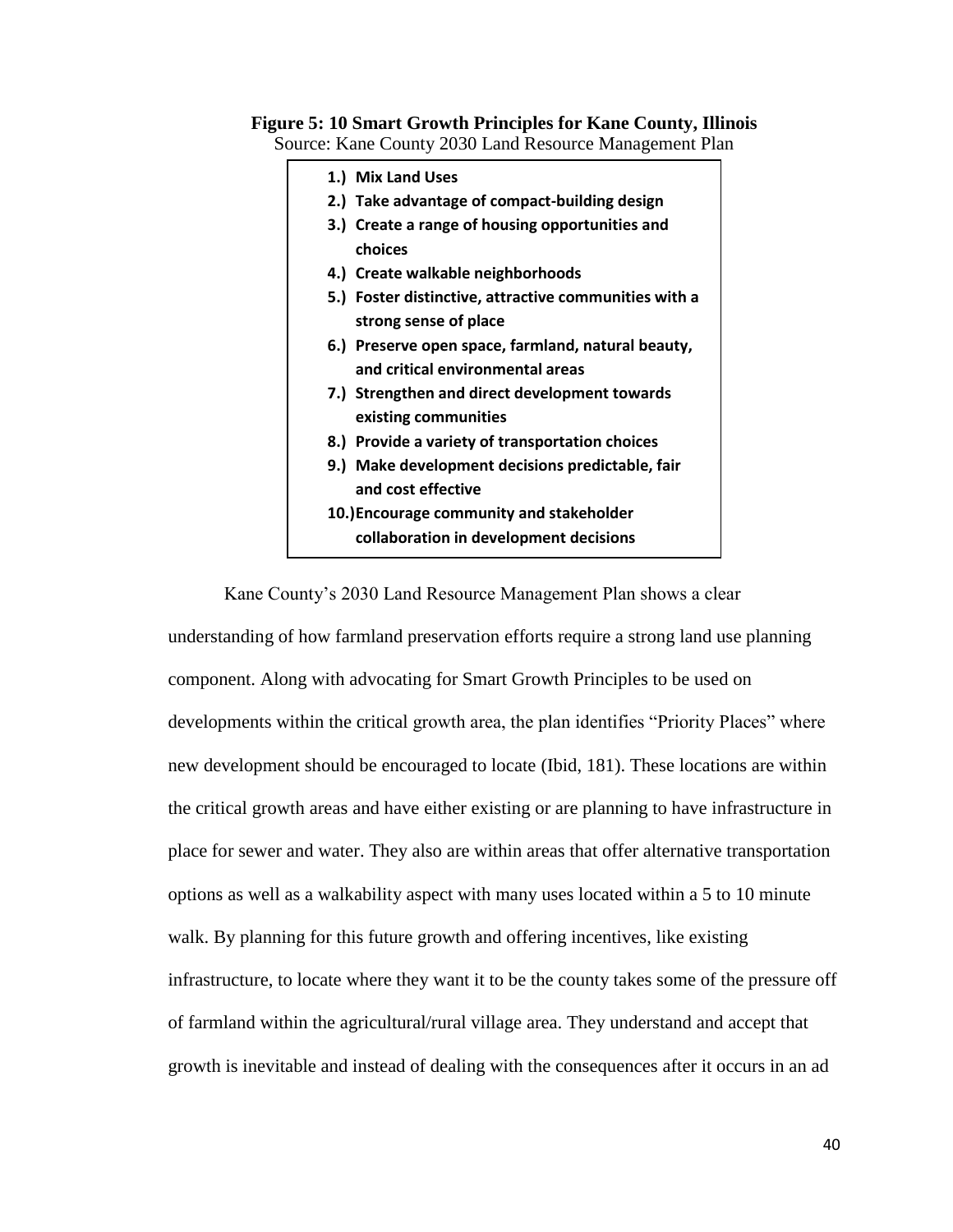hoc manner, Kane County has been trying to manage the growth so that it happens where they want it to happen.

Another innovative concept in Kane County"s long term plan is detailed in an amendment to the 2030 Land Resource Management Plan. This approved amendment allows for a "Protected Agriculture-Limited Development" land use in parts of the county where appropriate (Hill). This development is a variation of conservation design that clusters homes in a higher density allowing for more land to be set aside for open space. The other aspect of this development is a working farm to be within this open space left in the development that can provide a place for residents to purchase produce along with fostering a community interaction by encouraging participation in the food growing process. Generally, the farm that is left in operation will have some sort of community supported agriculture component that residents can be a part of and help support. Organic and specialty crops work well in this setting as do small equestrian facilities that will not be too disruptive to the surrounding residential areas. The county has several requirements that must be met in order for this land use to be approved. One is that the development requires an agricultural conservation easement be placed on the remaining farmland on site in order to guarantee the agricultural land will permanently stay in that use. Another requirement is that the location of the property must be in a transitional zone between the critical growth area and the agricultural/rural village area. There must be sufficient development pressure on the property owner for this land use to be approved, to be determined on a case by case basis.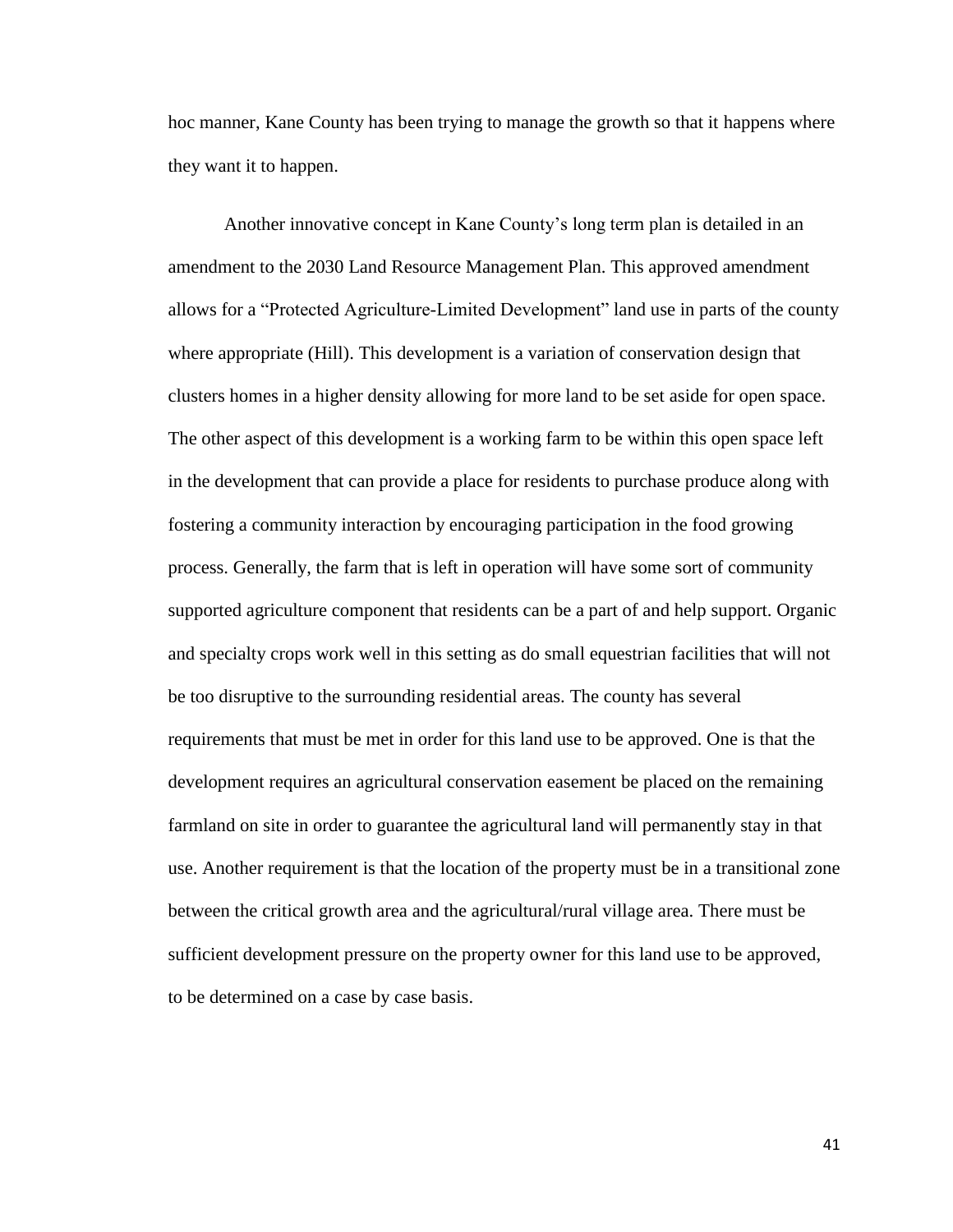

#### **Figure 6: Site Plan For Serosun Farms, Kane County, Illinois** Source: www.serosunfarms.com

This site plan shows how Serosun Farms plans to cluster the homes along the major roads in order to keep the maximum amount of open space and working farmland.

One of the prime examples of a development of this kind in Kane County is Serosun Farms. This proposed development (construction scheduled to begin in Fall of 2009) is located near the towns of Hampshire and Burlington on around 410 acres. Over 75% of the land will remain undeveloped as open space or working farms, with 114 homes clustered over the rest of the land. The majority of farmland and open space will be dedicated to a farmland preserve to ensure that this land will stay undeveloped in perpetuity. What makes this development unique is that an organic farming operation and equestrian center will be located onsite. Two preserved farmsteads will remain within the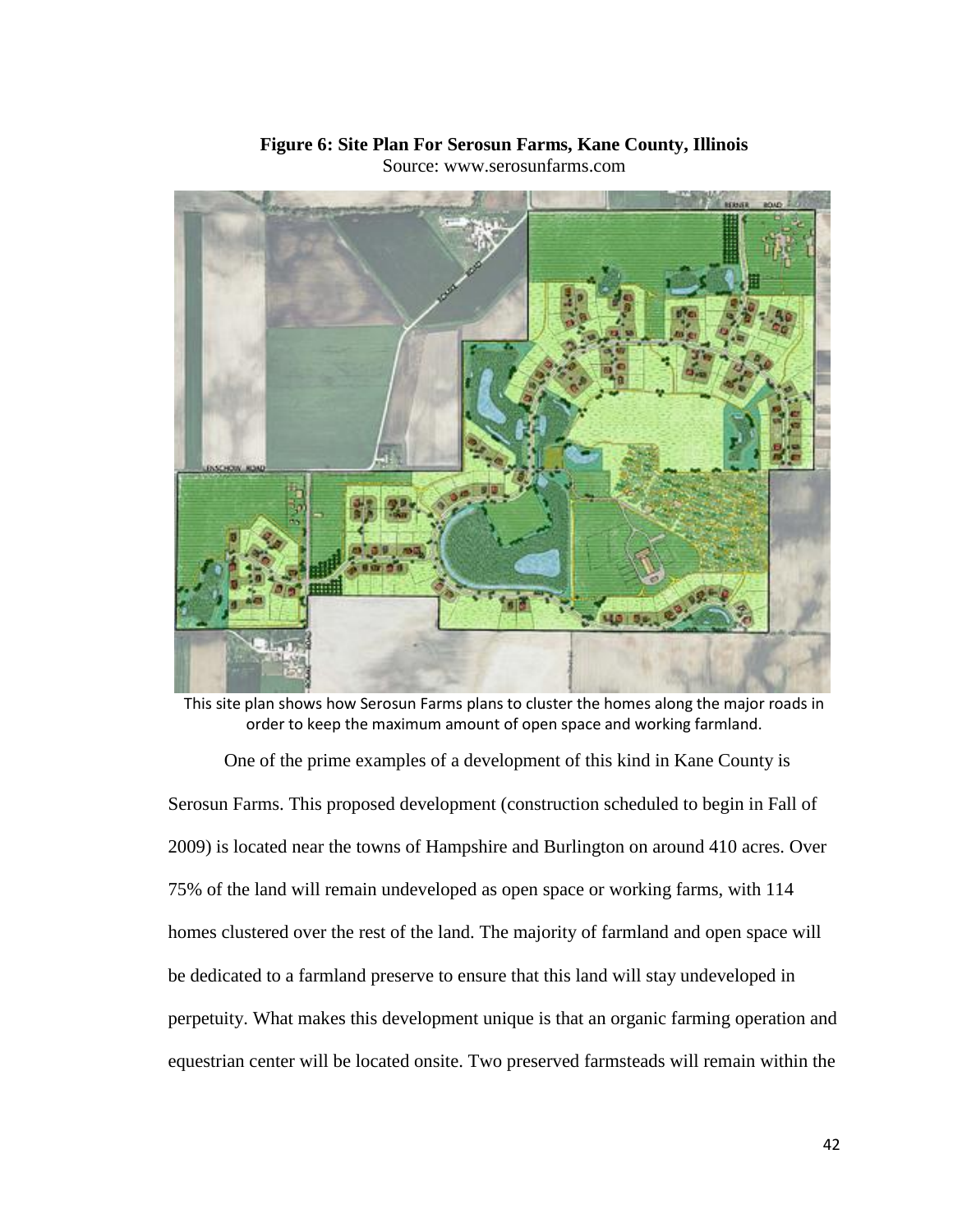development and will foster a sense of community for the area by hosting farmers markets, farm tours, and cooking classes. Organic farming will occupy nearly 160 acres of the site and focus on hay and silage production, grass fed beef operations, orchards and berry operations, organic vegetables, and prairie seed production (Serosun Farms).

The development is also being marketed as sustainable because of its plans to use alternative energy sources, water conservation practices, waste recycling systems, habitat restoration, biodiversity development, and green building practices (Serosun Farms). If successful, Serosun Farms could serve as a model development for how to protect farmland within residential development. This not only encourages the preservation of smaller tracts of farmland to serve as focal points of a community but it helps maintain the rural character of this part of Kane County. The county"s strong land use plan makes a development like this possible because they understand the importance of farmland to this area while still accepting that growth will occur.

The aggressive steps taken by the county in order preserve farmland have yielded several successes. Since the program began in 2001, the Kane County Farmland Protection Program has purchased the development rights on 4,673 acres over 34 total farms(Hill). This is no little accomplishment considering the rising land values in the county have made purchasing these development rights increasingly expensive. With both local and Federal matching funds (through the Federal Farm and Ranch Lands Program) there has been \$29,443,587 invested in the protection of farmland in the county through this program (Hill). Another great aspect of the plan is that the cost will not be felt by taxpayers as the local funding for the program is financed through money received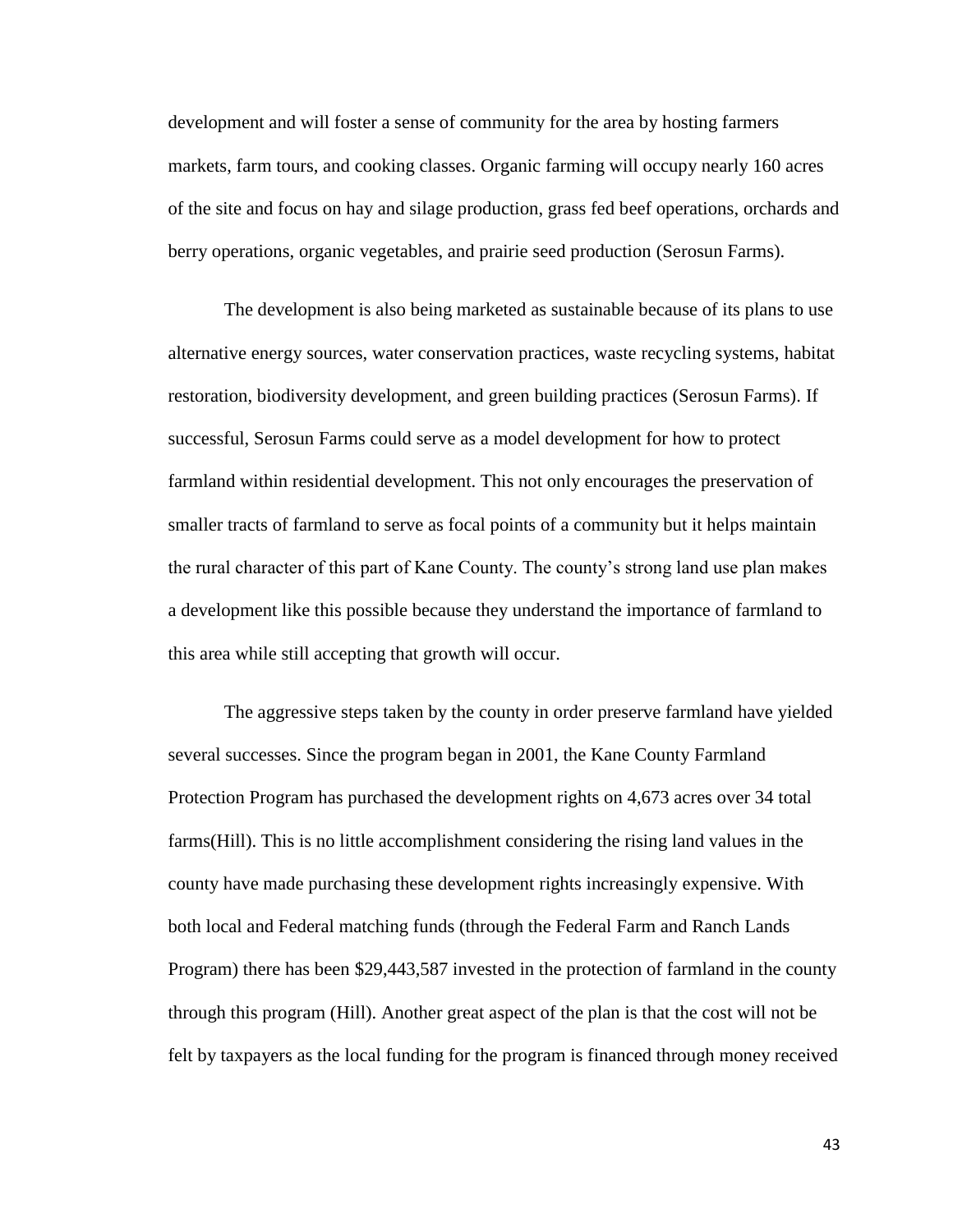at the Grand Victoria Riverboat Casino in Elgin. The casino commits 7.5% of its net operating income to Kane County, and the agricultural easement acquisition program has received an average of \$2.5 million a year from this (Purchase of Agricultural Conservation Easements: Sources of Funding). While the purchase of development rights and fee simple purchases of farmland are an important component of the overall farmland protection goals of the county, the managed growth strategy and intergovernmental cooperation may be even more important.

Cooperation between municipalities allows for more sensible growth and land use decisions that align with countywide objectives. Kane County currently has more municipal boundary agreements per capita than any county in the state of Illinois (Ibid, 164). The county understands that outward growth by municipalities through annexations is a major problem. Growth needs to be managed on a countywide level as opposed to the past where each municipality was only concerned about growing to increase their own tax base. This pattern of development has consumed large amounts of resources and destroyed large tracts of valuable farmland within the county. By encouraging intergovernmental cooperation, like municipal boundary agreements, the county is attempting to put an end to this. Kane County needs all the municipalities to be supportive of their plans because they have only so much control over how growth occurs.

Kane County has showed a strong commitment to farmland preservation and their plans could serve as a model to many counties across the Midwest. Indiana and Illinois have historically been lacking in their farmland preservation efforts and could learn from Kane County"s 2030 Land Resource Management Plan. Their focus is not solely on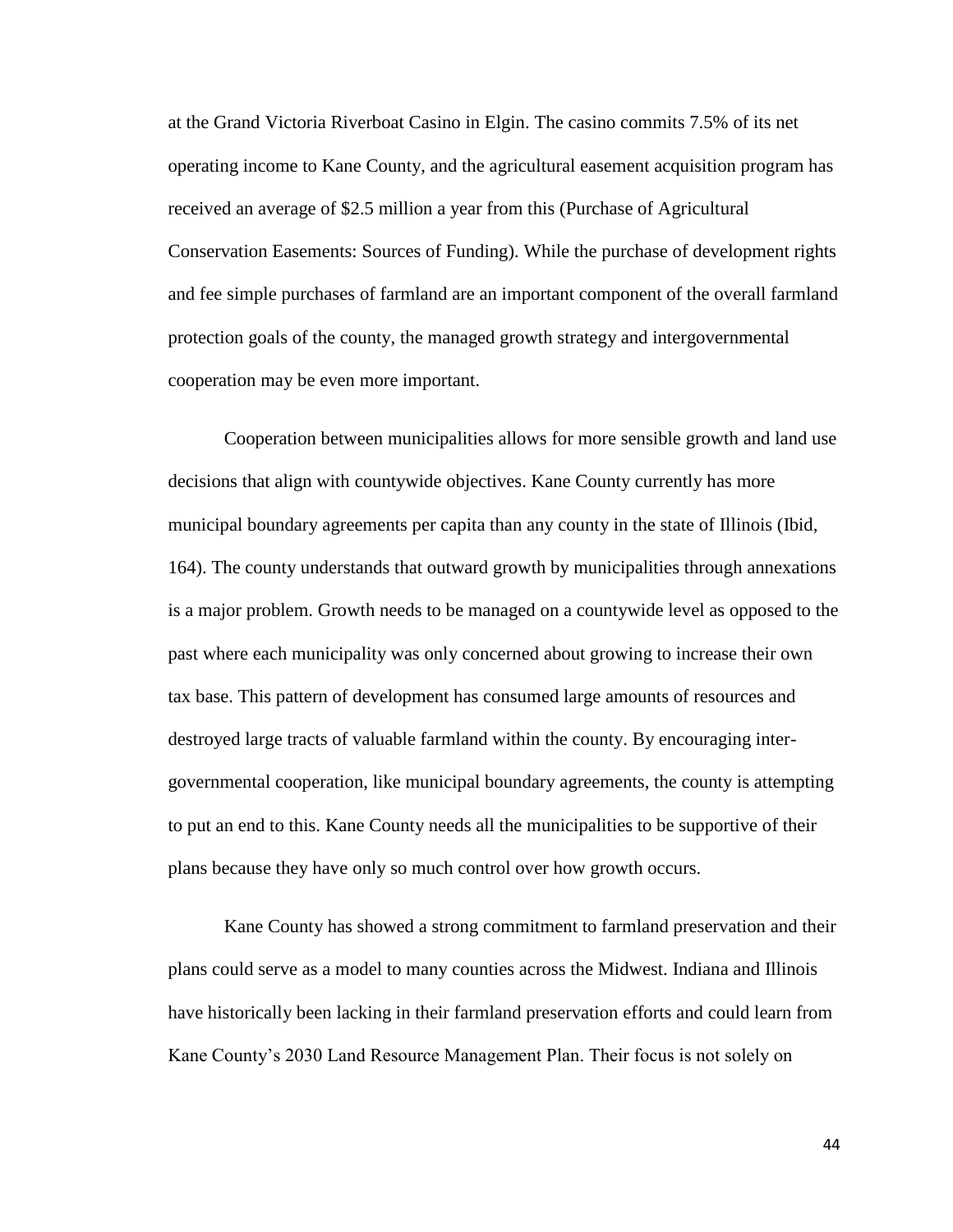protecting farmland through measures that work to save one farmstead at a time, but rather on managing the growth throughout the entire county to limit their premature conversion. Kane County realizes that it is located in an area that will continue having rapid growth because of its ideal location close to many urban centers while still maintaining a rural heritage. Many people wish to live in this type of setting and the county does not plan to halt new developments in order to preserve farmland and open space. Instead, Kane County encourages growth to occur in a smarter manner within urban areas and places where the infrastructure already exists for growth. Farmland preservation goes along with this because continuing to develop on these fields is inefficient, costly, and unhealthy for the future of this area. What is being done here would not be difficult to duplicate in other places across the country, it just requires an understanding that this is a better way to grow and a smarter way to plan.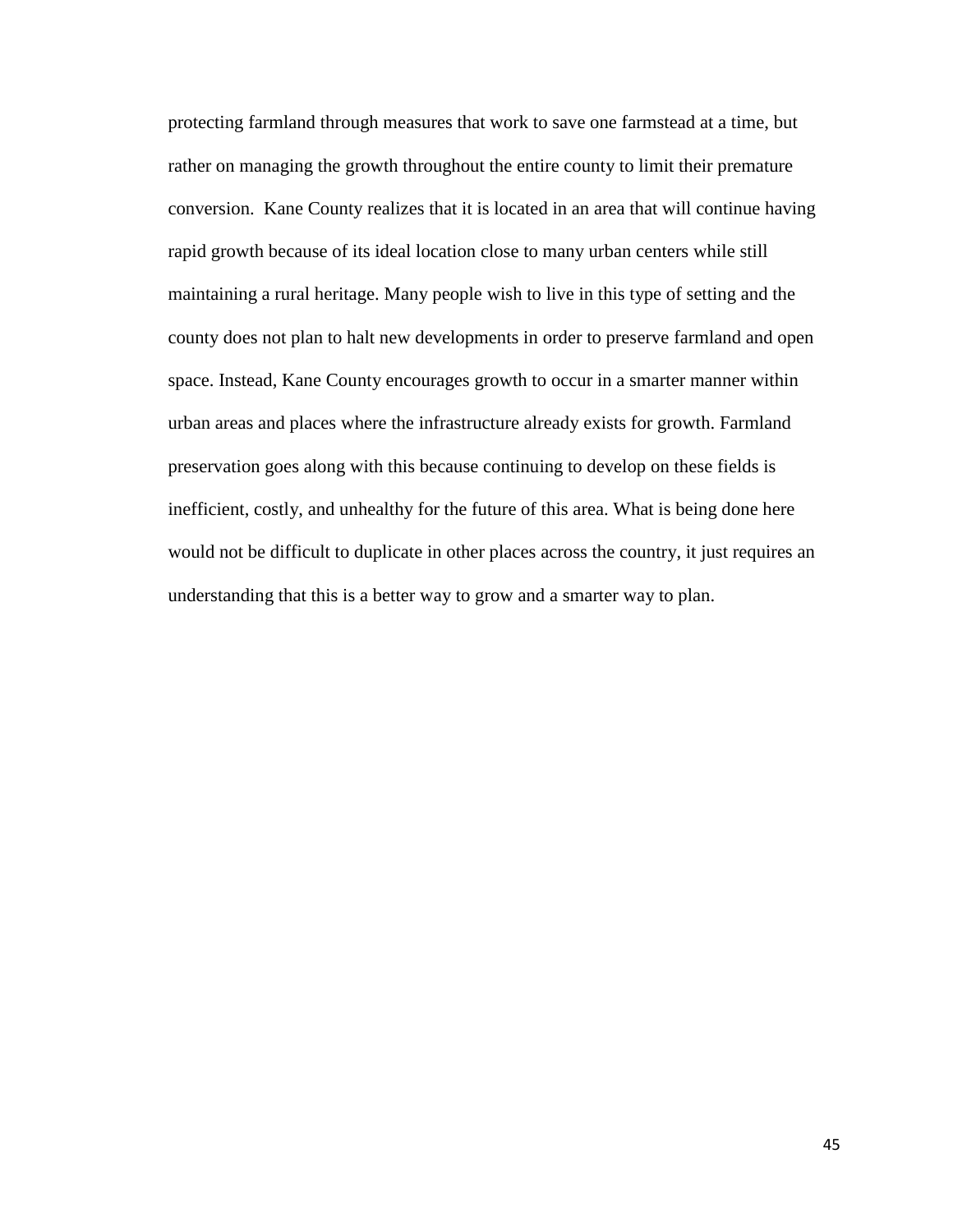## **Recommendations**

*"The great cities rest upon our broad and fertile prairies. Burn down your cities and leave your farms, and your cities will spring up again as if by magic; but destroy our farms, and grass will grow in the streets of every city in the country."* **-Nebraska Congressman William Jennings Bryan, speaking at the Democratic National Convention of 1896**

For many decades farmland preservation has been at the center of the battle for land on the metropolitan fringe. As urban areas have continued to sprawl outwardly into these previously undeveloped lands the conflict has grown. Many have called for the protection of farmland because of its importance to the local economy, cultural and aesthetic value, and most obviously food production. Developers and land owners talk about an individual"s rights to do what they want with their land and the seemingly infinite amount of farmland in this country. The debate has continued for a long time, yet very little has changed. However, new trends are emerging in agriculture. These trends, seen in the 2007 Census of Agriculture data, along with the growing number of American"s concerned with how and where their food is produced have created an opportunity to rethink the way we protect our farmland.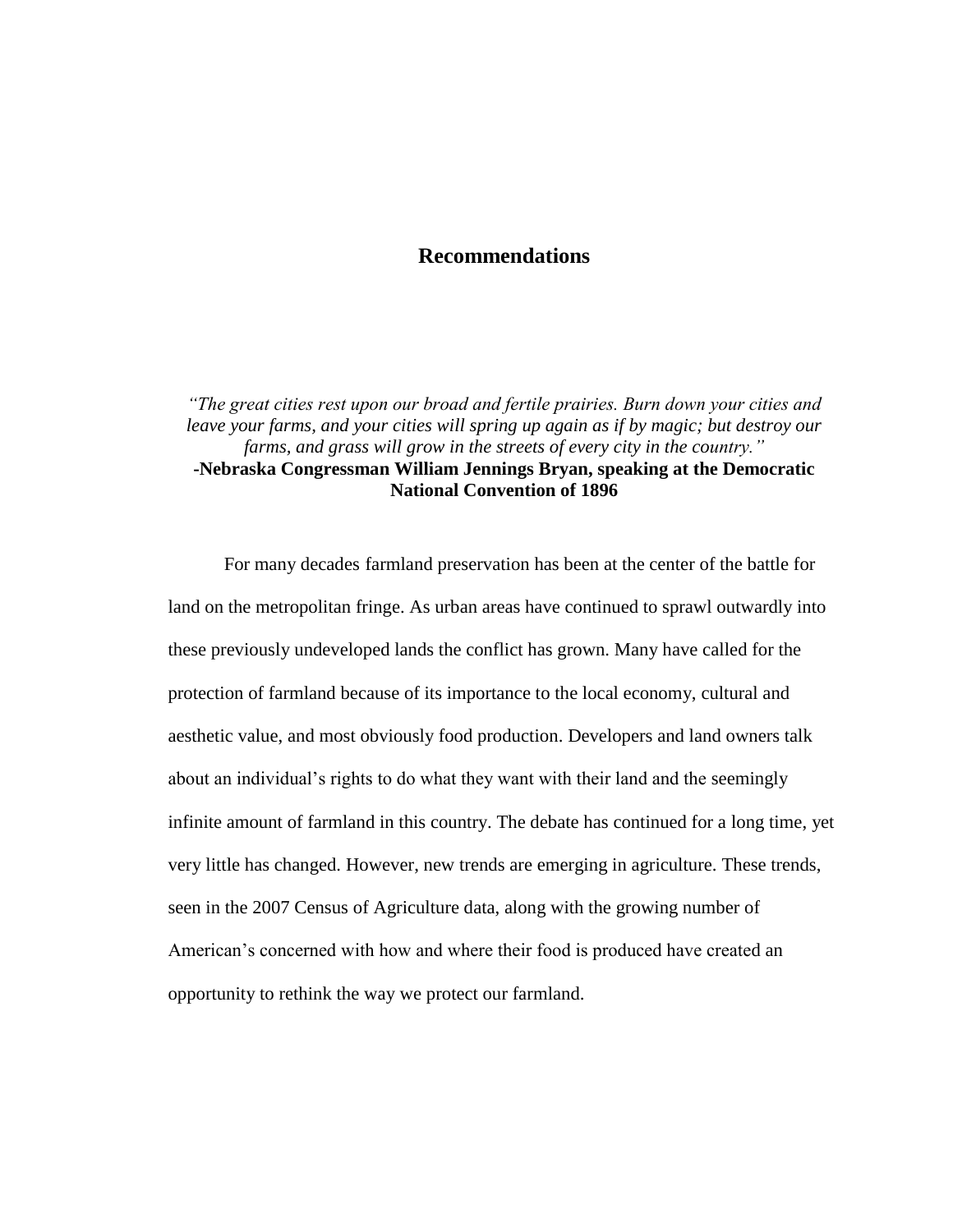The most common techniques that have been used to preserve farmland across the country have generally been the programs that cost municipalities the most money. Purchase of development rights (or conservation easements) and fee simple purchases of agricultural land have been two of the most widely used ways that government agencies or conservation organizations attempt to stop the development of farmland. These techniques are attractive because they are effective, straight forward, and they last forever. The problem is that these are also the most expensive techniques for cities and require tremendous political will for them to be enacted. Even states with a strong agricultural heritage like Indiana have lacked the political will to commit funds to one of these programs. Agricultural preservation programs that rely mainly on governmental financial support will always have a difficult time because in a struggling economy they can be the first programs to lose funding. Also, many see new development as a way to spur more economic activity, with little concern for how or where this development occurs. These reasons help highlight why it is important for government agencies and conservation organizations to focus on new ways to deal with farmland preservation. While the prevalent ways to handle this issue will still remain common, there may be new ways to supplement these actions. Alternative ways to protect farmland may be the answer in the Midwest that has been generally lacking in commitment to the current techniques available.

Farmland preservation measures need to focus on techniques that do not require vast amounts of public funding and respond to the changing agricultural climate. A technique underutilized is the transfer of development rights. This program allows for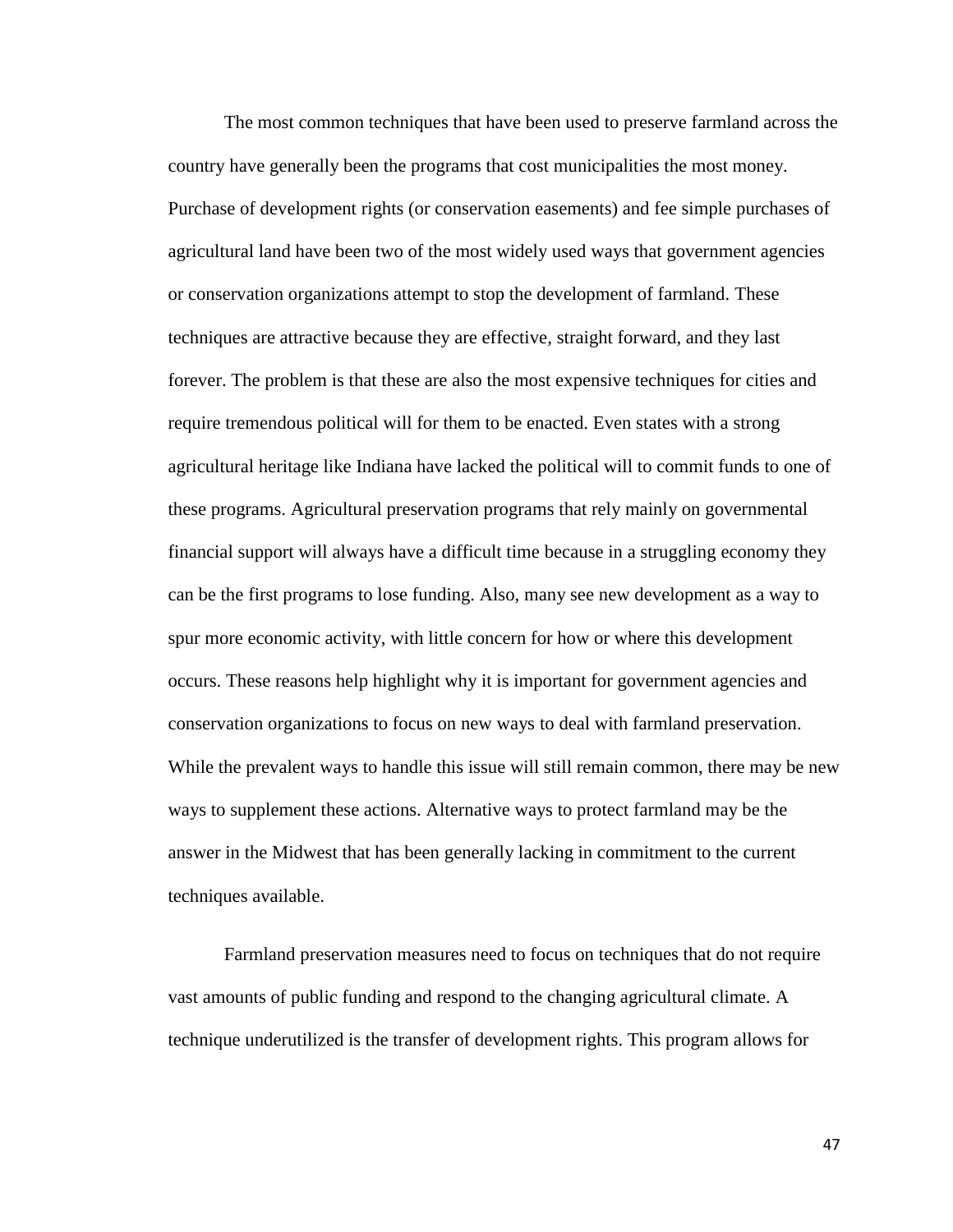municipalities to encourage growth in the urban core and push it away from farmland. In this case the private developers are the ones that actually purchase the development rights away from farmers in order to build in an increased density in the "receiving area". While these programs can be complicated and difficult to get started, they require minimal governmental funding. It may come as a surprise then that as of April 2008, neither Illinois or Indiana had enacted one of these programs (Transfer of Development Rights). Illinois would seem to be an ideal state for a transfer of development rights program with tremendous growth pressure on the Chicago metropolitan region and valuable farmland located just outside these urban areas. Indiana could definitely benefit from trying one of these programs. The cash strapped state points to a lack of funds when denying calls for farmland preservation, but that will not work in this case. It is another example of a lack of commitment to planning and protecting its agricultural heritage across the state.

One of the problems with transfer of development rights programs is that they do not work everywhere. They require the intense development pressures along with an urban core where the increased density will be desirable to enough developers. These development pressures exist in the Indianapolis region, all that is needed is leadership to step up and show a commitment to preserving agricultural land.

While farmland preservation has been known as anti-development, there are some development patterns that could actually protect farmland. An example would be conservation design subdivisions with clustered houses. A development of this type maximizes the amount of the land that will be left to either open space or farmland, while densely locating ("clustering") the housing units. These developments are essentially a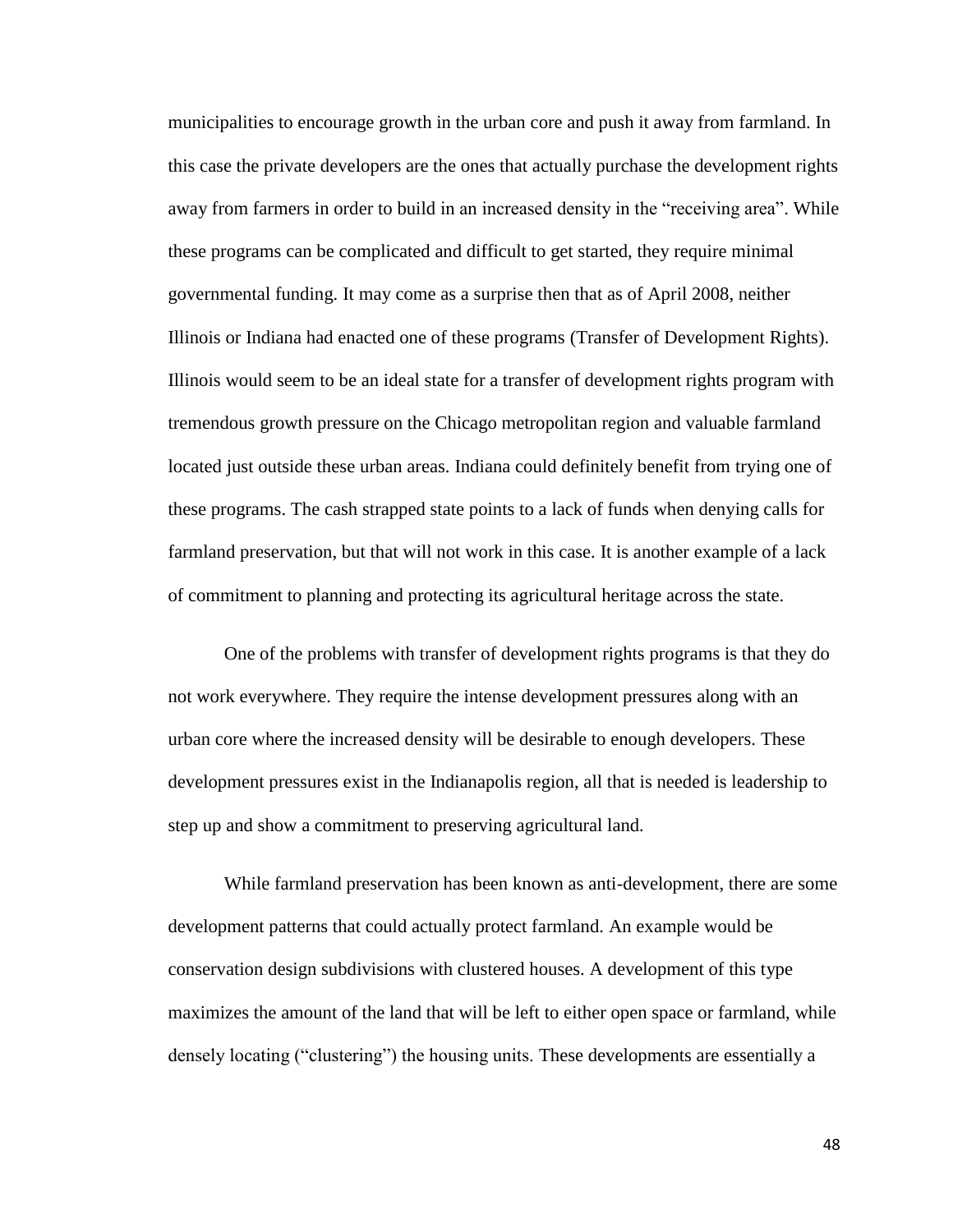compromise. The growth is accepted as inevitable, but is done in a smart way that conserves the natural resources. Municipalities need to realize that they will not stop all farmland from being destroyed and developed on.

Conservation developments must follow an intense site analysis in which the most important ecological features of the site are indentified and labeled on a map. Randall Arendt, a national expert on conservation design, outlines four easy steps to arrange the development site. The first step is to identify all potential conservation areas taking into account unbuildable areas and buildable areas that are either environmentally, culturally, or historically significant. This could include farmland that would be saved and kept as an amenity to the site. The second step is to locate the house or building sites in a manner that maximizes their view and/or access to the natural areas. The third step is to design the street and trail layout in a way that maximizes efficiency and accessibility. The fourth step is to draw the lot lines (Conservation Design Strategy Paper, 4). Any built features on the site are meant to be placed in a way that will cause minimal disruption to the natural areas. Any plans for development on farmland should research the soil types that exist on the land and identify which types should be left undisturbed. The prime agricultural soils should remain free of development and could be where a small farming operation on site will be located. The Natural Resources Conservation Service offers a web soil survey where the different soil types on a proposed development site could be identified. A city or county plan review process could require this analysis in order to gain approval and recommend options for developing in a way that conserves land with the most productive soils.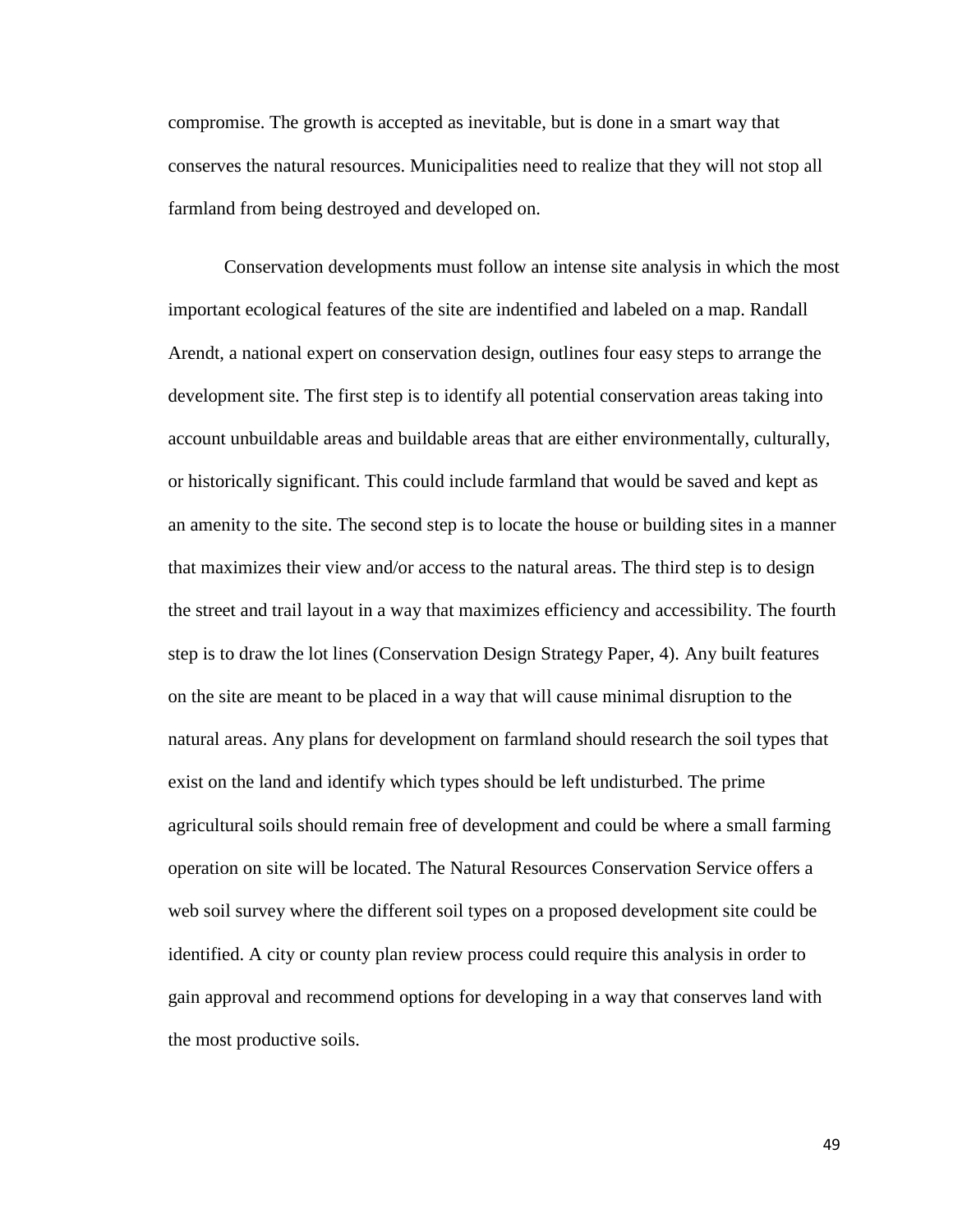For newcomers to living in rural areas, living next to a farm is usually not what they expected. People are drawn to this setting because of quiet, undisturbed living with beautiful views. They do not realize how noisy, smelly, and dirty many of these operations can be. This can be a major hindrance to preserving farmland in a conservation development. Although further research is needed on this topic, it is generally accepted that many of the problems that residents have with farms come from large farming operations and not the small scale farms. The growth of small scale farms, shown in the 2007 Census of Agriculture, creates an opportunity for more conservation design developments to be built around working farms. Many of the small scale farms are organic (will not be spraying pesticides), do not use heavy machinery (will make less noise), and produce locally grown food. Locating these two uses close together makes perfect sense because it not only preserves farms but it creates an amenity for this new community.

This type of development pattern takes advantage of the changing preferences of consumers. Many consumers are beginning to show opposition to the current agribusiness, industrial farming food production system. People want food that is produced locally for reasons related to health, the environment, and the community. Developments with a working farm within the subdivision can fill this need for residents. This small scale farming that brings together local residents and sells directly to consumers is defined as civic agriculture(Cohen, 55). Farming on this level not only can meet some of the basic nutritional requirements of the residents but help create a sense of community. Residents can be involved in the food production process and get to know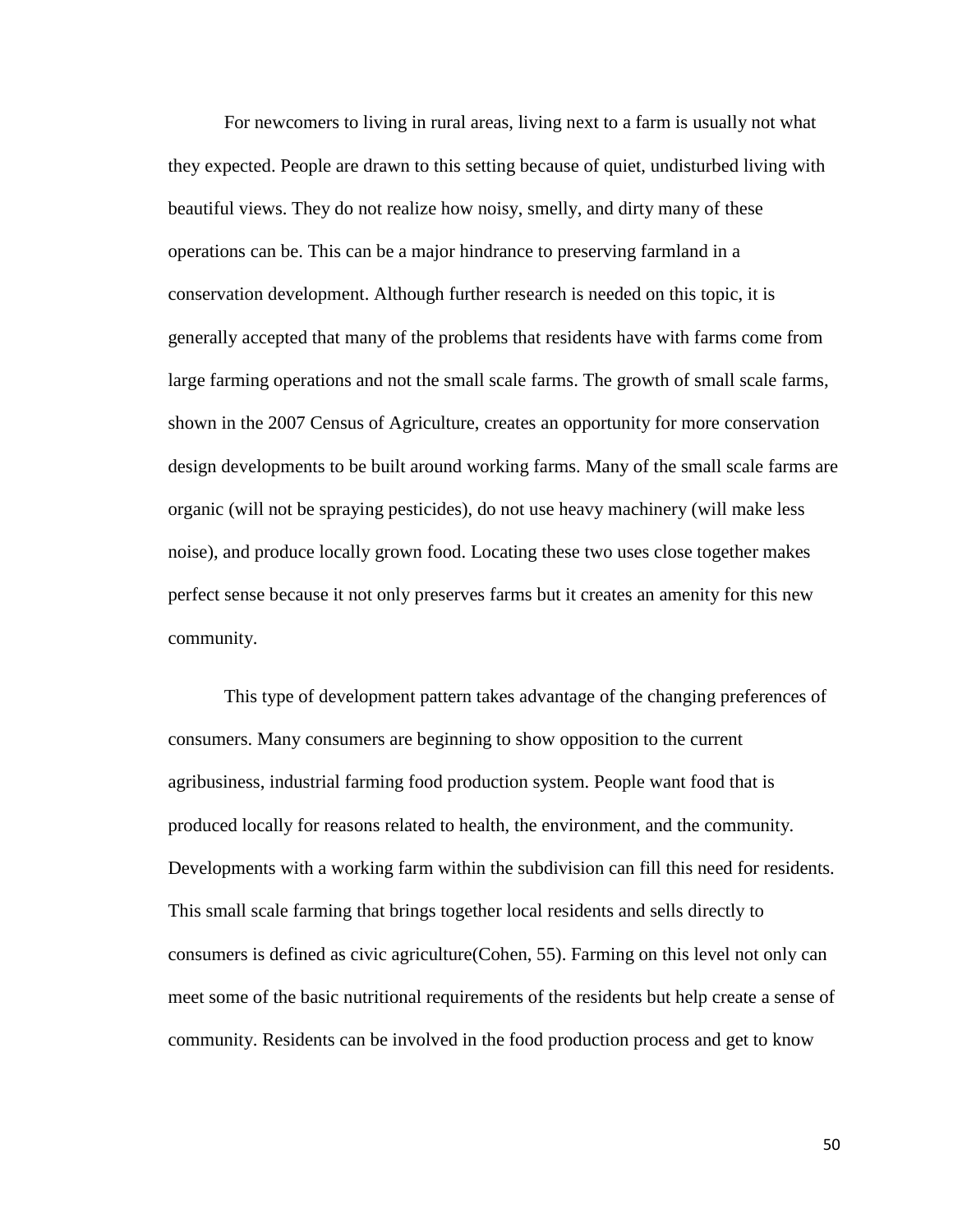neighbors while working in the field. The food produced can be sold directly to consumers through community supported agriculture, cooperative production and distribution, or a farmers market. Community supported agriculture can be initiated at the local farm that gives people the opportunity to buy "shares" in the farms in exchange for produce during the harvest. Residents have a stake in the welfare of the farm and are more likely to get involved in the hands-on farming operations. While community supported agriculture essentially focuses on connecting local farming operations to nearby residents in a business partnership, development supported agriculture is establishing the relationship between development and agriculture.

Development supported agriculture is the type of development Kane County wishes to foster through their "Limited Development/Protected Agriculture" amendment to their 2030 Land Resource Management Plan. This type of growth attempts to conserve open space and agriculture at metropolitan fringe areas. It requires a large portion of the site be set aside for agricultural purposes and protected through conservation easements. Along with the Serosun Farms development, discussed earlier, Prairie Crossing is another development in the Chicagoland area that follows this approach. Located in Grayslake, Illinois, Prairie Crossing has one of the most critically acclaimed conservation developments in the country. The development has followed the clustering of homes pattern to preserve many of the natural amenities originally on the site. An organic farm covers over 90 acres within the site, along with a stable, and a barn, built in 1885, that serves as a community center. Sandhill Organics, the name of the organic farm onsite, has a community supported agriculture component, along with a learning farm, and a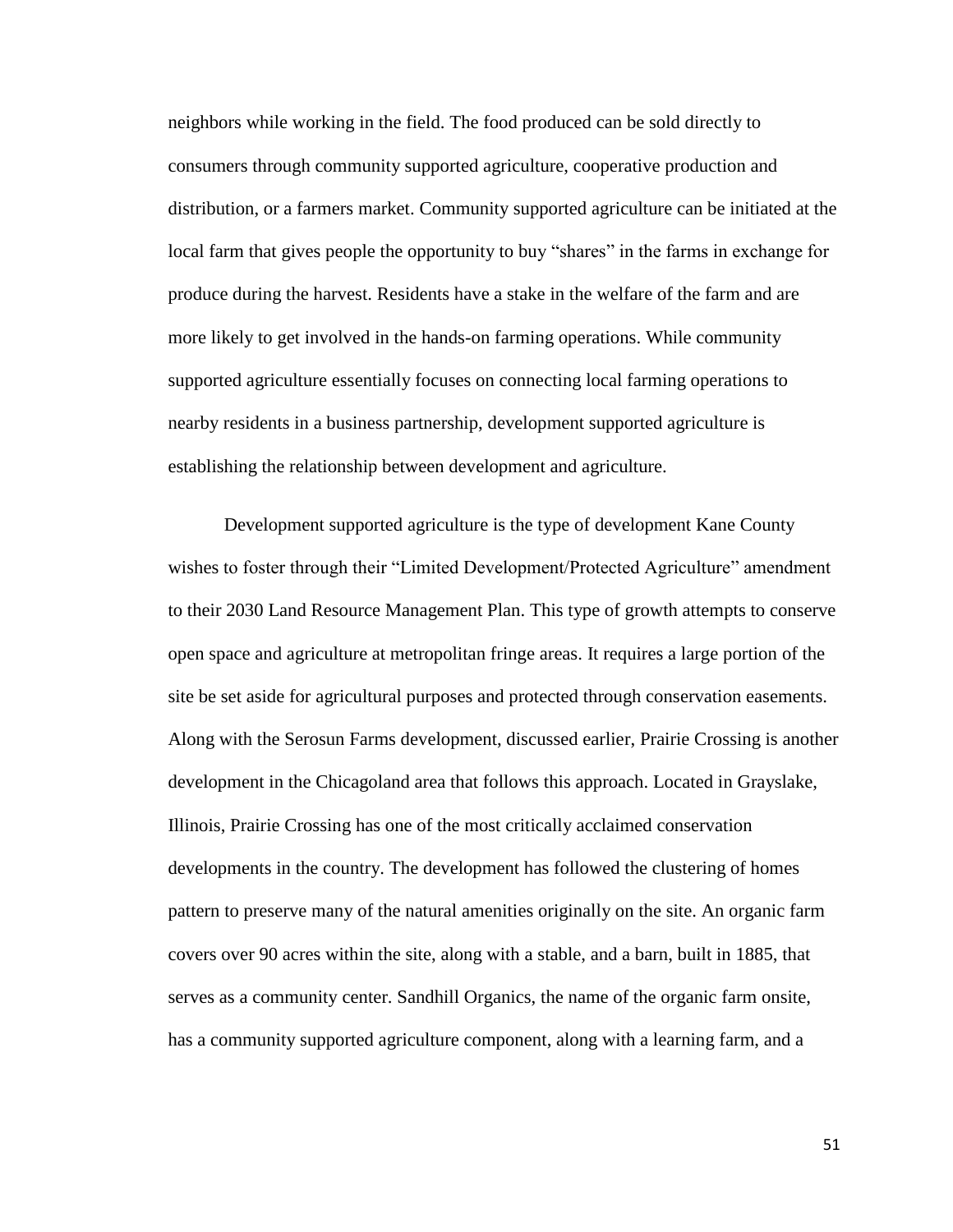farmers market. Community supported agriculture shares make up approximately 60% of the farms \$300,000 annual revenue and farmers" market sales account for about one third (Cohen, 56). The learning farm is a place to educate the public about "environmental stewardship, sustainable growth, and organic agriculture" (The Prairie Crossing Learning Farm). There are a variety of programs offered through this farm that are meant to teach kids and adults alike about how farming works. This addresses the problem of people being disconnected with the food production in this country. Without educating both children and adults about how their food is made, they will not have an appreciation of farming. This lack of understanding can lead to the feelings of apathy that most people have when they see yet another farm being destroyed to make way for a new development.

Along with educating visitors about farming, Prairie Crossing has an incubator program meant to help young farmers get into the field. This program offers young, interested farmers the opportunity to gain experience as well as learn about the business side of the profession. Still in the early stages, the program so far has 5 farmers enrolled that are currently working on small parcels of around 5 acres each (Cohen, 56). Programs like this are necessary given the ever increasing average age of farmers in this country. Unless young farmers are given the opportunity to get into the field and start their own operations, many old farmers may sell their land to development and retire. For this reason, new farmers need to be encouraged to get into the profession. The extremely high overhead costs involved in farming are one obstacle that they must overcome. This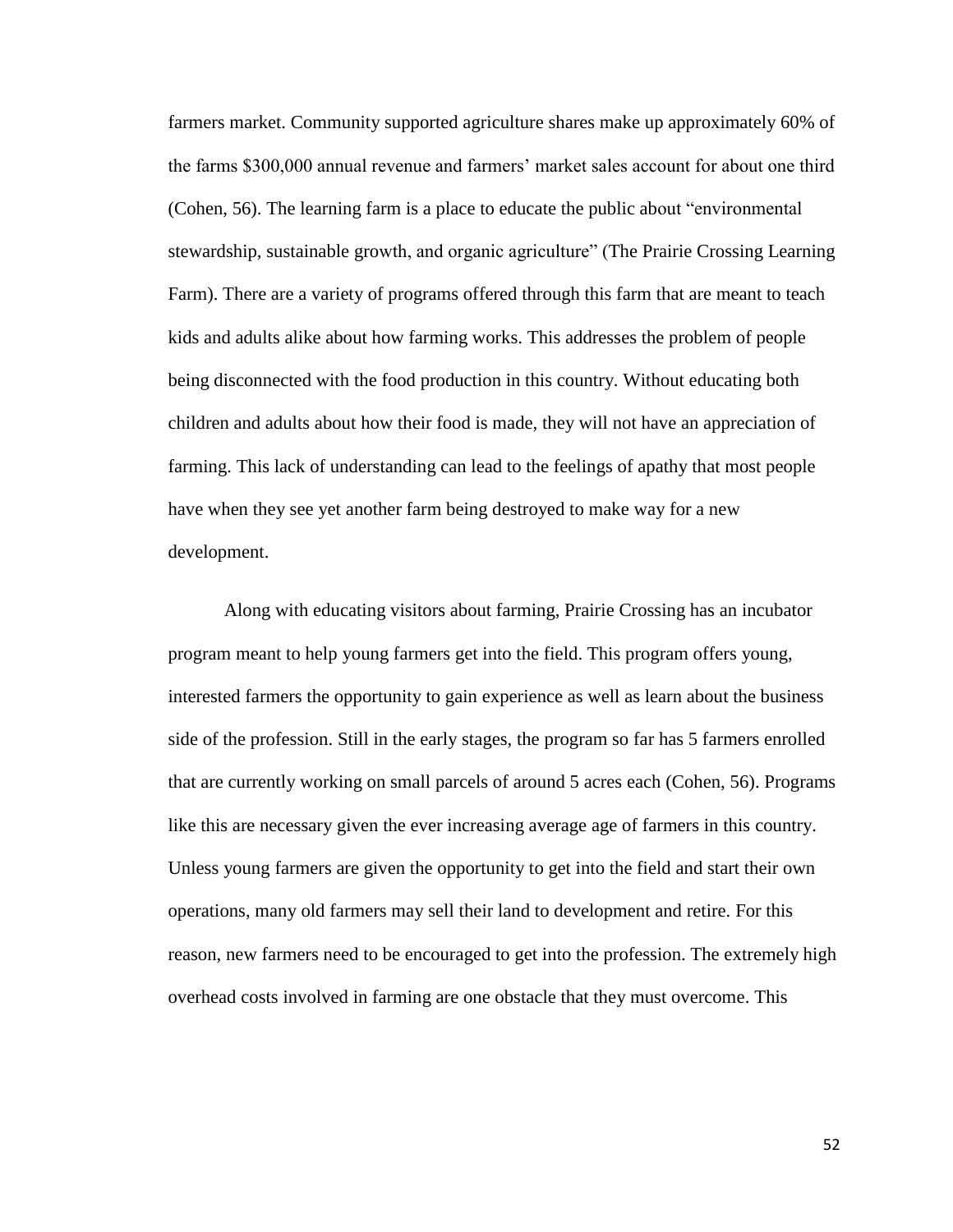program at Prairie Crossing should be followed in more developments across the country as a way to save more valuable farmland.

Developments that are concerned with having working farms onsite are growing in popularity. While the names range from conservation developments to eco-villages to development supported agriculture to civic agriculture, the ideas are consistent. These developments promote sustainable agriculture offering a locally grown food source to residents. These farms also can foster community interactions through a variety of opportunities for residents to get involved in the food growing process. The idea is that residents will get to know their neighbors while also learning about agriculture. The other goal that these developments share is farmland preservation. These developments deal with growth in a different way than conventional practices. They view farmland as an important amenity worth protecting as opposed to the conventional view that farmland is simply land waiting to be developed. While these developments are ideal for transitional zones between suburban and rural areas, they will not work everywhere. They can be effective to serve as a sort of buffer between these areas, but they will not be able to preserve all farms that are under development pressures.

Financial problems make development pressures felt by farmers increasingly difficult to resist. As was mentioned earlier in the paper, farming is becoming more and more of a secondary occupation. For many farmers their work in the fields must be supplemented by additional incomes sources in order to make ends meet. These difficulties only make it easier for developers to convince farmers to sell their land. According to Bob Wagner, senior director for farmland protection programs with the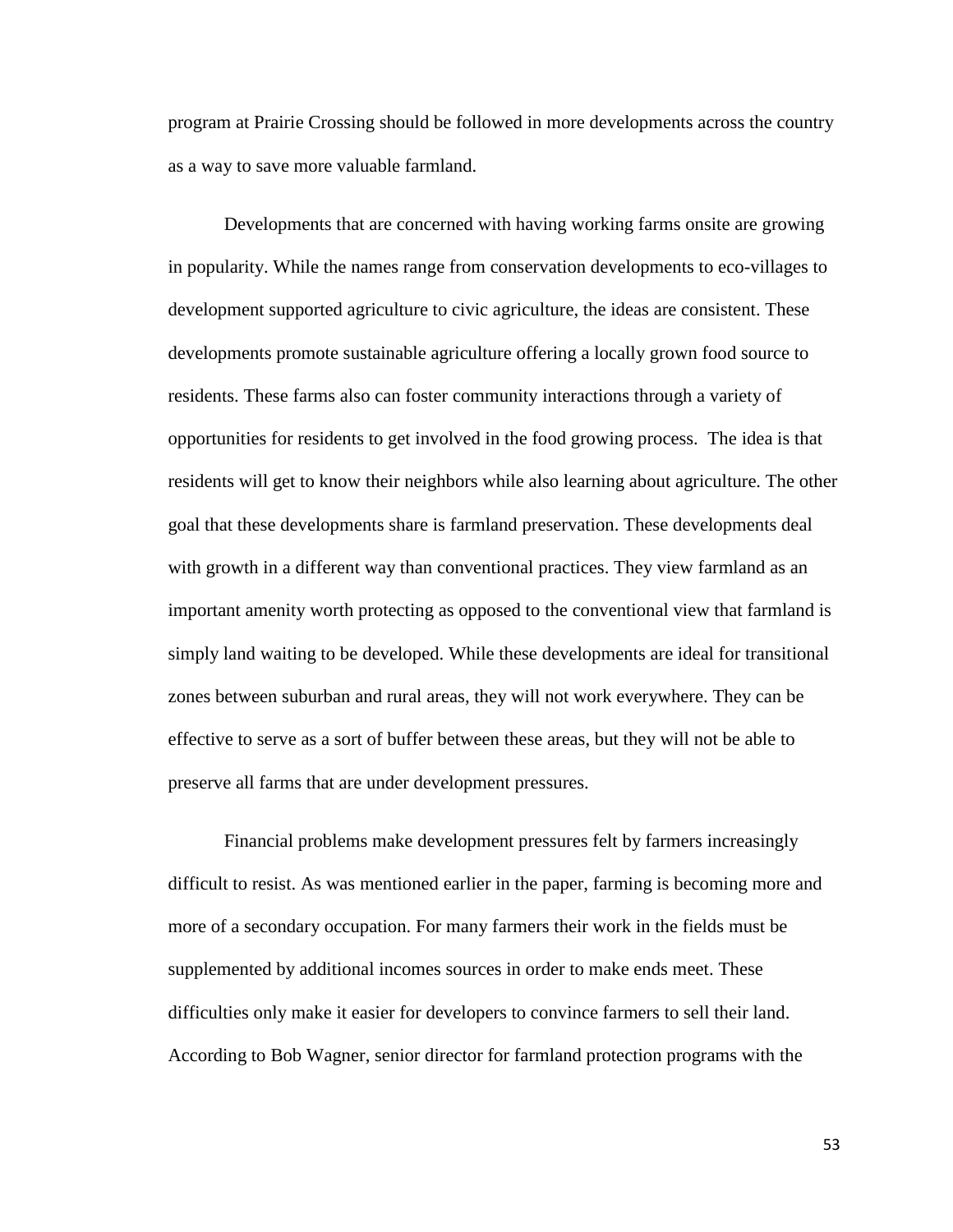American Farmland Trust, "When farming is not economically sustainable, we know that farmers leave agriculture and are much more likely to sell their land" (Morrill). Based on this, effective farmland preservation programs must deal with finding a way to keep farmers financially viable. There needs to be agricultural economic development initiatives that help farmers stay on their land and keep it productive. Examples of ways that this could be done are agritourism, direct marketing, and branding. Agritourism is essentially any way that a farm attempts to attract visitors. Some ways that farms could promote agritourism include offering visitors the chance to pick their own food, wineries with tastings, or gift shops selling locally made products. These types of farms are growing in popularity and there are a variety of other ways that agritourism can be used to bring in some extra income for farmers. Direct marketing means farmers selling their products directly to the consumers. This could be done through ways mentioned earlier, such as farmers markets, community supported agriculture programs, along with selling directly to local restaurants and grocery stores. The concept of branding deals with the farmer changing the food they grow or coming up with new ways to market it. Many medium sized farmers grow commodity crops that are difficult to make a profit on because of the competition from the large industrial farming operations. Instead of continuing on this path, farmers could begin growing crops that will differentiate them from others. They could become an organic operation or even just grow some unique crop that very few in the area grow. The product could be marketed in a new way by being labeled as "organic", "locally grown", or "farm fresh". These are several ways that could help small to medium sized farms stay financially viable.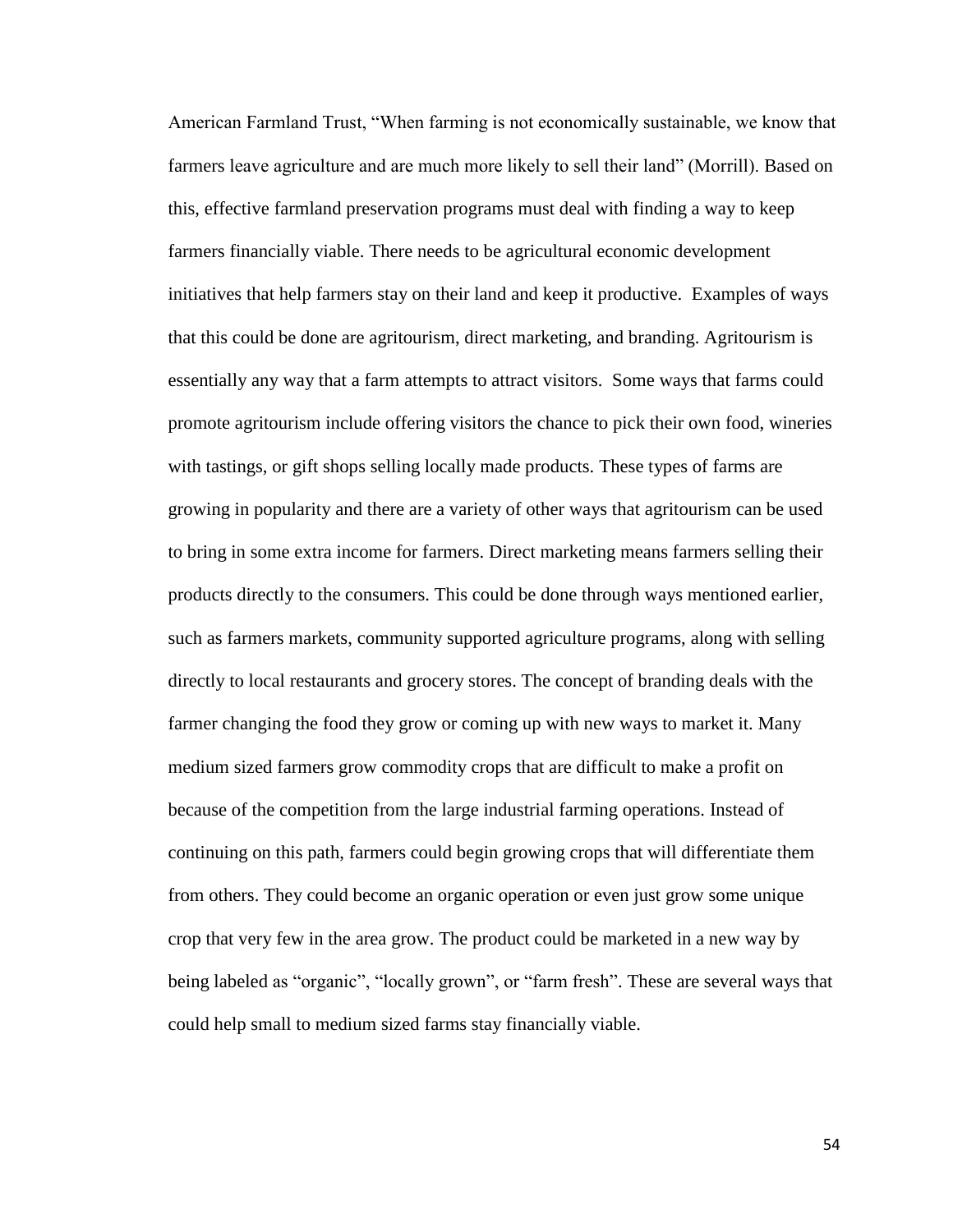The farmland preservation techniques that are most often used are the programs that attempt to protect farms on an individual level. The most common practice is for the focus to be on saving a single farm at a time from development. This technique is flawed in that it does not handle land use issues or attempt to manage growth on the regional level. When only one city in a county, region, or state is committed to preserving farmland the problem cannot be solved. Real estate developers will simply move to the areas that have less stringent growth restrictions. As with almost all planning, economic development and environmental issues, if we really want to make a difference we must broaden our scale. Farmland protection programs should be controlled by regional, county, or state planning associations. They should focus on coming up with a unified vision that covers not only agricultural issues, but more generally growth management. The growth should be encouraged in a smart manner that conserves the resources of the area. It will be the job of the regional, county, or state planning association to ensure that all the individual municipalities buy into this vision and agree to follow it. Kane County, Illinois has taken this approach by finding ways to persuade communities to enter into municipal boundary agreements. They have also come up with a focused and clear vision of where they want future growth within the county to occur. These actions are intended to help prevent the future conflicts to between farmland and development from happening. It is these types of preventative measures that save communities from having to purchase farmland or development rights down the road when it is often times too late and far too expensive.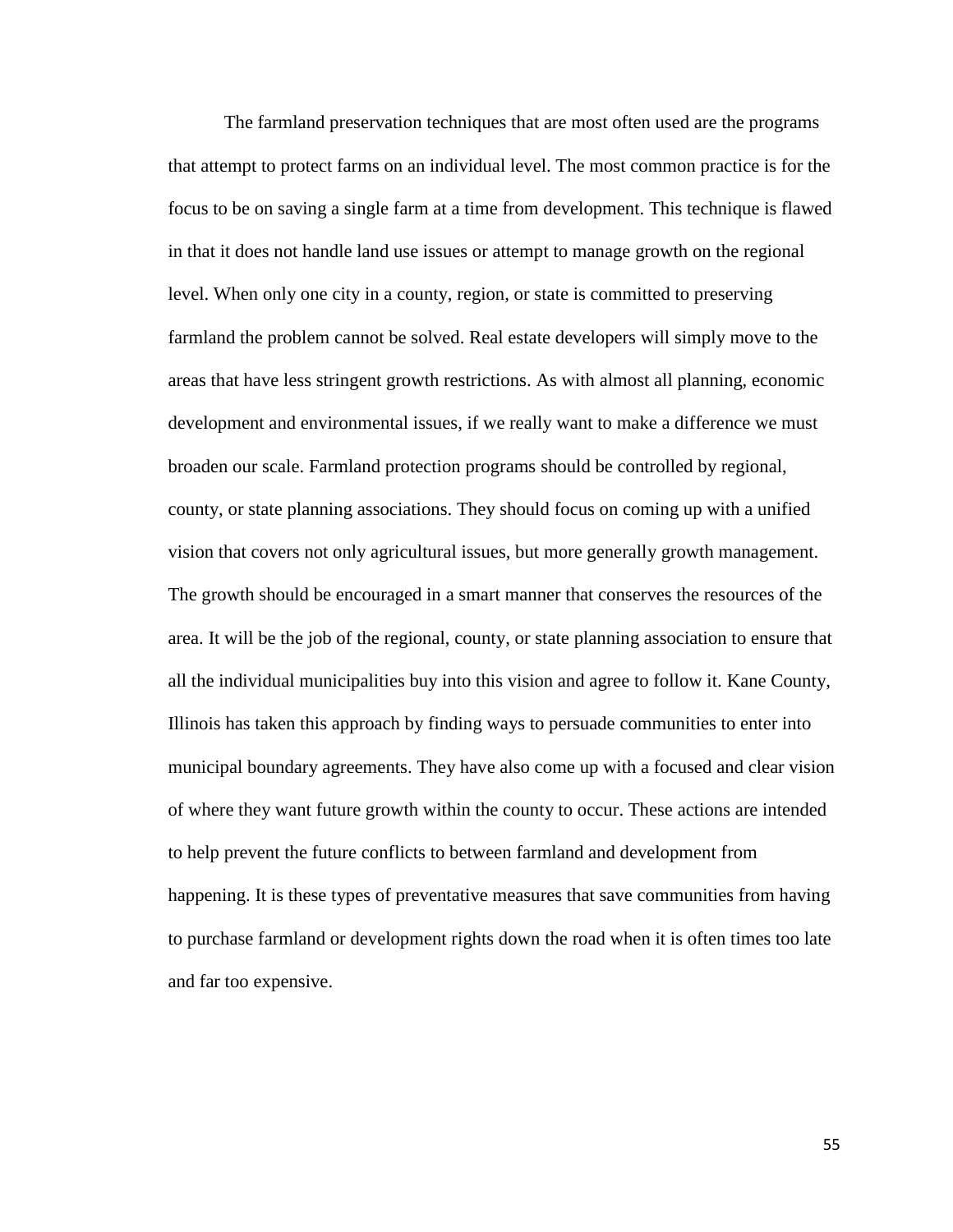The changing agricultural landscape brings on new and exciting challenges to anyone concerned about the future of farming in this country. The discussion about all the new and innovative ways to preserve farmland could go on for days. Ultimately, however, the issue comes down to one factor. That is whether or not the commitment to farmland preservation exists on either a city, county, state, or federal level. The political leadership, planners, farmers, and general public must show that they are willing to fight to protect these important resources. Many states have taken drastic steps to dealing with this issue and the work is beginning to pay off. Others are lagging behind and eventually will have to deal with the consequences. The issue is complex and complicated but needs to be dealt with before it is too late.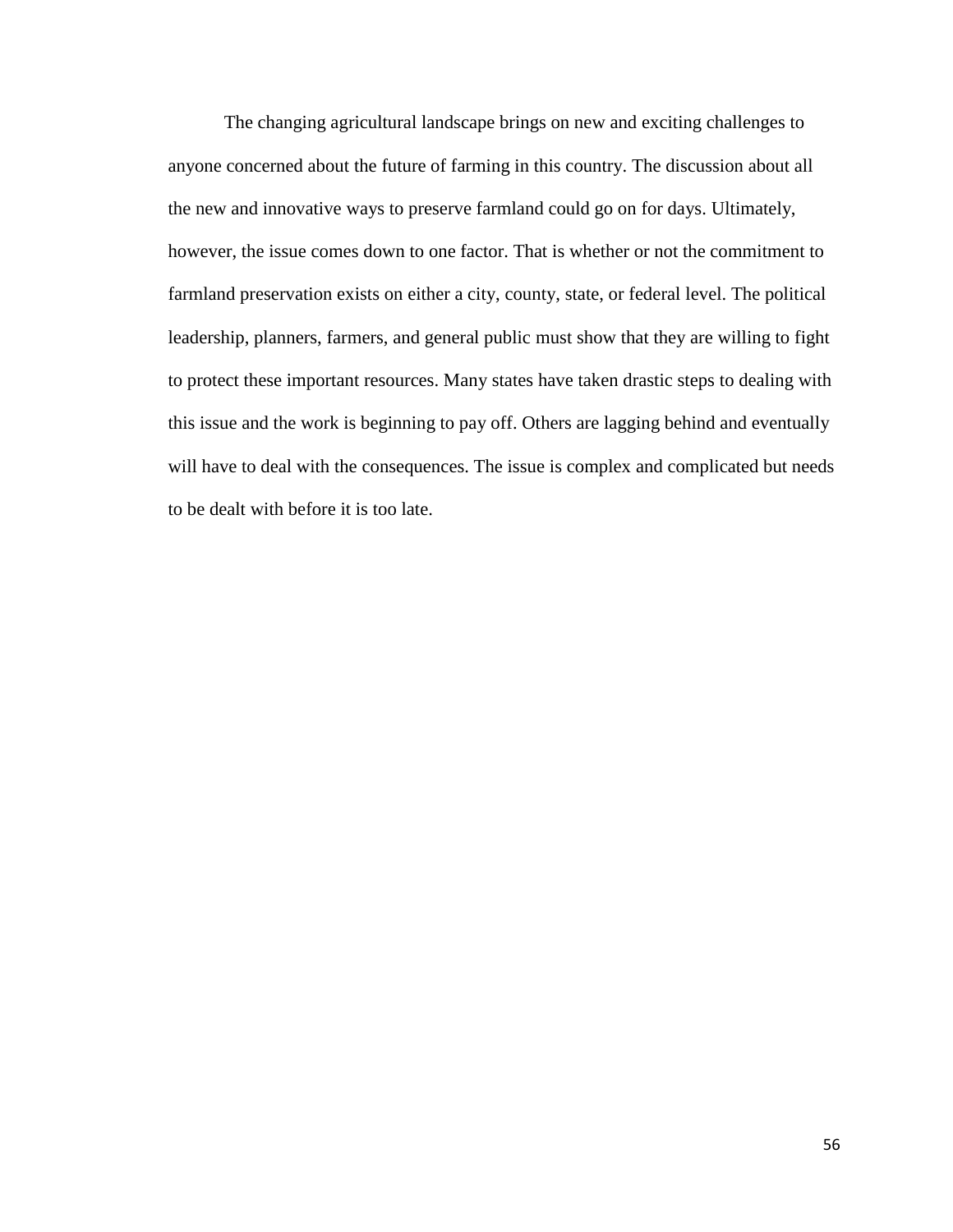## **Bibliography**

- "2030 Land Resource Management Plan". Kane County Regional Planning Commission. Assessed at [http://www.countyofkane.org/Pages/2030LRMP.aspx.](http://www.countyofkane.org/Pages/2030LRMP.aspx)
- Abbott, Charles. *Reuters*. "US sets survey of organic farming and marketing" April 23, 2009. Assessed at http://www.reuters.com/article/environmentNews/idUSTRE53 M6VC20090423
- "Agricultural Conservation Easements". *Farmland Information Center Fact Sheet*. 2008. American Farmland Trust.
- "Agricultural District Programs". *Farmland Information Center Fact Sheet*. 2008. American Farmland Trust.
- "Agricultural Protection Zoning". *Farmland Information Center Fact Sheet*. 1998. American Farmland Trust.
- Arendt, Randall. Rural by Design: Maintaining Small Town Character. Chicago: APA Planners Press, 1994.
- Budesilich, Casey and Binger, Gary. "Market Mechanisms for Protecting Open Space". ULI Land Use Policy Forum Report. San Fransisco. April 23, 2004.
- Chase, Rick. "Agricultural Land Protection in Indiana". Purdue University Extension. 1999.
- Cohen, Nevin. "The Suburban Farm: An Innovative Model for Civic Agriculture". *Urban Agriculture Magazine*. December 2007.
- "Conservation Design Strategy Paper". Chicago Metropolitan Agency for Planning. August 2008.
- Daniels, Thomas. "Where does cluster zoning fit in farmland protection?." Journal of the American Planning Association, 1997.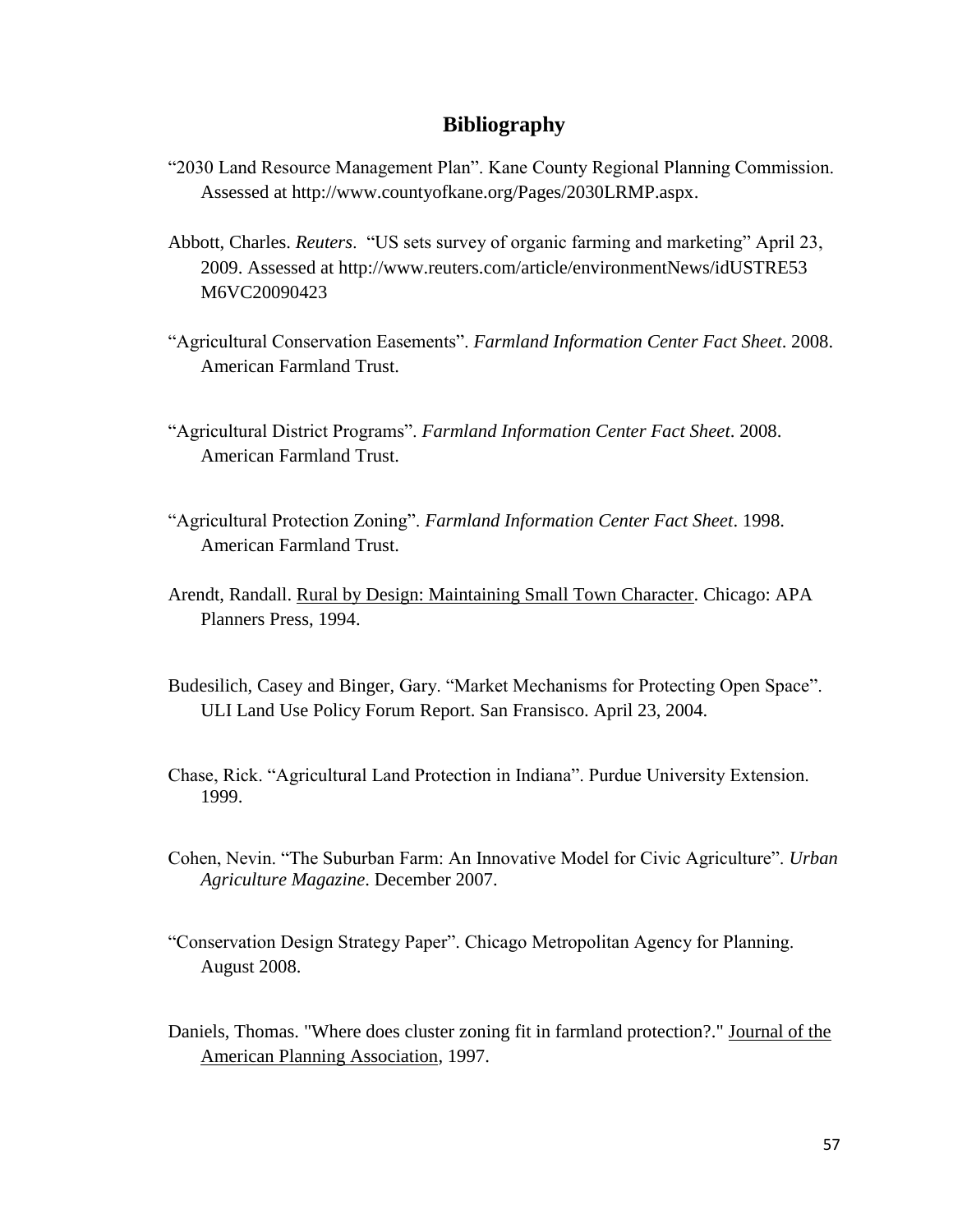- Daniels, Thomas. When City and Country Collide: Managing Growth in the Metropolitan Fringe. Washington D.C: Island Press, 1999.
- "Differential Assessment and Circuit Breaker Tax Programs". *Farmland Information Center Fact Sheet*. 2006. American Farmland Trust.
- Douglas, Julie. "Trend broken or at least leveled; number of U.S. farms increases". February 5, 2009. Assessed on February 24, 2009 at http://news.uns.purdue.edu/x/ 2009a/090205PrestonAgcensus.html
- "Farm and Ranch Lands Protection Program Fact Sheet". Natural Resources Conservation Service, U.S. Department of Agriculture. September 2004.
- "Farmland Protection Toolbox". *Farmland Information Center Fact Sheet*. 2008. American Farmland Trust.
- "FY-2007 FRPP Easement Information". Natural Resources Conservation Service, U.S. Department of Agriculture. 2007. Assessed at http://www.nrcs.usda.gov/programs/ frpp/2007\_Easements/2007FRPPEasements.html
- "Growth Management Laws". *Farmland Information Center Fact Sheet*. 1998. American Farmland Trust.
- Hamilton, Lisa M. Deeply Rooted: Unconventional Farmers in the Age of Agribusiness. Berkeley, California: Counterpoint, 2009.
- Harrison, Gerald A., and Jesse J. Richardson. "Conservation Easements in Indiana." PurdueUniversity Cooperative Extension Service: Communities on Course (2000): 1- 7.
- Hill, Janice. Planner, Kane County Department of Planning and Development. Phone Interview. June 16, 2009.
- Hollis, Linda, and William Fulton. "Open Space Protection: Conservation Meets Growth Management." The Brookings Institution Center On Urban And Metropolitan Policy. 2002.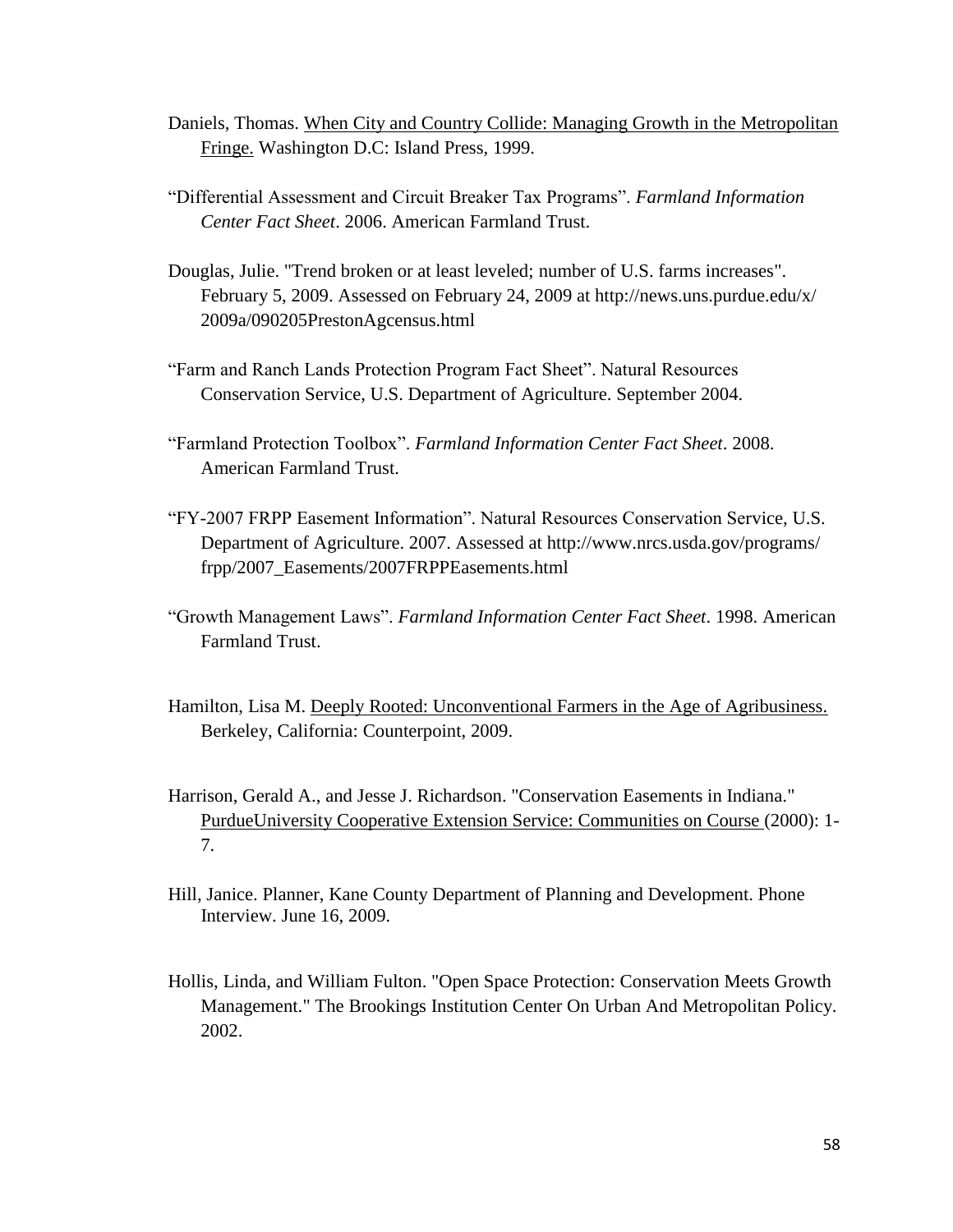- Kimbrell, Andrew. Fatal Harvest: The Tragedy of Industrial Agriculture. Island Press, 2002.
- Magdoff, Fred and Foster, John Bellamy and Buttel, Frederick H. Hungry for Profit: The Agribusiness Threat to Farmers, Food and the Environment. New York: Monthly Review Press, 2000.
- Morrill, Jennifer. *American Farmland Trust*. "AFT Comments on Decline in Land in Farms: Better Data Needed to Establish Farmland Protection Goals; Agricultural Land a Critical National Resource". Press Release. February 4, 2009. Assessed at http://www.farmland.org/news/pressreleases/AFTCommentsonDeclineinLand inFarms.asp
- "Poisoned Waters". Frontline. Hedrick Smith and Rick Young. April 21, 2009.
- Pruetz, Rick. *Beyond Givings and Takings*. Arje Press, 2003.
- "Purchase of Agricultural Conservation Easements". *Farmland Information Center Fact Sheet*. 2008. American Farmland Trust.
- Richardson, Jean. Partnerships in Communities: Reweaving the Fabric of Rural America. Washington D.C.: Island Press, 2000.
- "Right to Farm Laws". *Farmland Information Center Fact Sheet*. 1998. American Farmland Trust.
- Roosevelt, Margot. Time. "The Lure of the 100 Mile Diet". June 11, 2006. Assessed at http://www.time.com/time/magazine/article/0,9171,1200783-2,00.html
- "Serosun Farms". John Dewald and Associates. 2009. Assessed at http://www.serosunfarms.com
- Slabaugh, Seth. *The Star Press*. "Number of local small farms increases by 79 percent". February 8, 2009.
- "Status of State PACE Programs". *Farmland Information Center Fact Sheet*. 2008. American Farmland Trust.